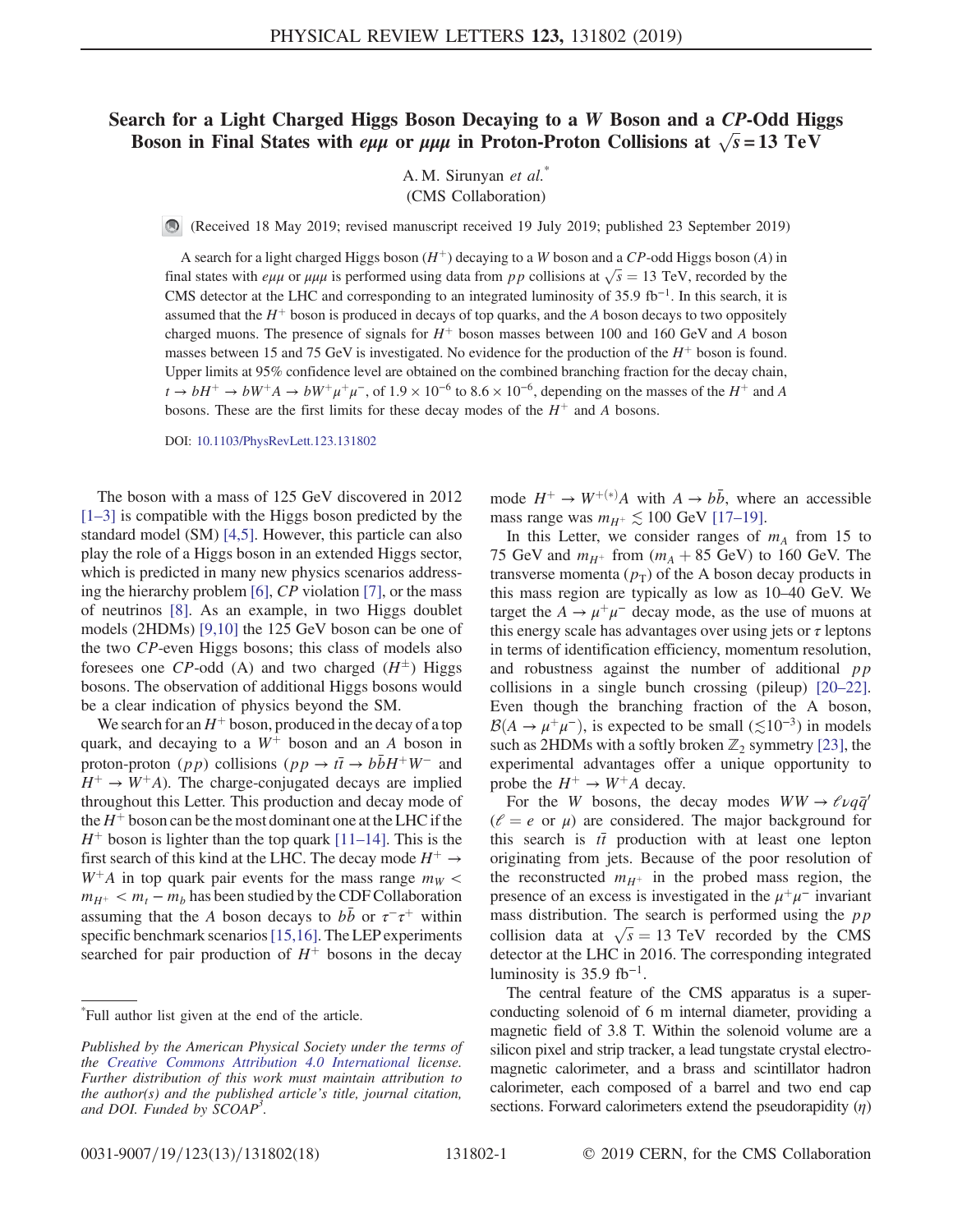coverage provided by the barrel and end cap detectors. Muons are detected in gas-ionization chambers embedded in the steel flux-return yoke outside the solenoid. A more detailed description of the CMS detector, as well as definitions of the coordinate system used, can be found in Ref. [\[24\]](#page-5-4).

The reconstructed vertex with the largest value of summed  $p_T^2$  of physics objects is taken to be the relevant primary  $pp$  interaction vertex [\[25\].](#page-5-5) The physics objects are the track-based jets, clustered using the anti- $k<sub>T</sub>$  algorithm with a distance parameter of 0.4 [\[26,27\]](#page-5-6) and the tracks assigned to the vertex as inputs, and the associated trackbased missing transverse momentum, taken as the negative vector  $p_T$  sum of those jets.

The global event reconstruction is based on the particleflow algorithm [\[20\].](#page-5-2) The algorithm aims to reconstruct and identify each individual particle in an event, with an optimized combination of information from the various elements of the CMS detector. The reconstructed particles are classified as either photons, electrons, muons, or charged or neutral hadrons.

The reconstructed leptons (electrons or muons) are discriminated from nonprompt leptons using tight identification criteria. Nonprompt leptons refer to leptons originating from decays of hadrons or hadrons misidentified as leptons, and prompt leptons refer to leptons from decays of W, Z, and A bosons, which also include leptons from decays of  $\tau$  leptons originating from these bosons. Semileptonic decays of B hadrons inside jets are the major source of nonprompt leptons in this search. Electron candidates with  $p_T > 25$  GeV and within the tracker coverage ( $|\eta|$  < 2.5), excluding the gap between the barrel and end cap calorimeters (1.44  $<$  | $\eta$ |  $<$  1.57), are identified using a multivariate method trained with the track and calorimetric features of electrons as inputs [\[28\].](#page-5-7) Electrons from photon conversions are rejected using the information on missing hits in the innermost layers of the tracker and the quality of a fit to a conversion vertex [\[28\]](#page-5-7). Muon candidates with  $p_T > 10$  GeV within the coverage of the muon detector system ( $|\eta|$  < 2.4) are considered for further identification. For the muon tracks, requirements are placed on the number of hits in the pixel detector, the strip tracker, the muon spectrometer, and the quality of the muon track fit [\[21\]](#page-5-8). The transverse (longitudinal) impact parameters  $|d_0|$  $(|d_z|)$  of leptons [\[21,28\]](#page-5-8) are required to be less than 0.25 (1.0) mm for electrons and 0.1 (0.5) mm for muons, and the  $|d_0|$  value divided by its uncertainty is required to be less than 4 for both lepton flavors. The isolation  $(I_{rel})$ , which is defined as the ratio of the scalar  $p<sub>T</sub>$  sum of hadrons and photons, within a cone of  $\Delta R = \sqrt{(\Delta \eta)^2 + (\Delta \phi)^2} < 0.3$ (0.4) around a lepton, to the lepton  $p<sub>T</sub>$ , is required to be at most 0.06 (0.20) for electrons (muons) after correcting for the contribution from pileup [\[21,28\]](#page-5-8).

Apart from these tight identification criteria, loose identification criteria are used for the estimation of background from control samples in data and as a part of the jet and lepton veto criteria. For these purposes, relaxed criteria on the  $p_T$  of electrons (>10 GeV), the multivariate discriminant of electrons, the muon track fit, the impact parameters of muons  $(|d_0| < 2$  mm,  $|d_z| < 1$  mm), and the isolation of electrons (muons)  $[I_{rel} < 0.4 (0.6)]$  are imposed.

The reconstructed particles are used to form jets and the missing transverse momentum  $\vec{p}_{\text{T}}^{\text{miss}}$ . Charged hadrons incompatible with the primary vertex are not considered in the jet reconstruction, and the average neutral pileup contribution is subtracted from the jets [\[20\].](#page-5-2) Jets with  $p_T >$ 25 GeV within  $|\eta|$  < 2.4, which are not in close proximity to any loosely identified lepton  $[\Delta R(j, \ell) > 0.4]$ , are used in this search. The jets originating from b quarks are identified using the combined secondary vertex algorithm  $v2$  [\[29\],](#page-5-9) and they are referred to as *b*-tagged jets. The used working point assures an identification efficiency (misidentification probability) of  $\simeq 63(1)\%$  for jets originating from *b* quarks  $(u, d, s$  quarks or gluons). The  $\vec{p}_{\text{T}}^{\text{miss}}$  is defined as the negative vector  $p<sub>T</sub>$  sum of all the reconstructed particles in an event [\[20\]](#page-5-2).

The search is performed using events with two oppositely charged muons and one additional lepton (electron or muon) in the final state. Signal candidate events are first selected using dilepton triggers [\[30\]](#page-5-10). Electron-dimuon events are selected by triggers that require the presence of an electron with  $p_T > 23$  GeV and a muon with  $p_T > 8$  GeV. Trimuon events are selected by triggers that require the presence of two muons with  $p_T > 17(8)$  GeV for the leading (subleading) muon. The trigger requirements on the leading (subleading) lepton target the lepton from the  $W(A)$  boson. To ensure that the candidate events pass the trigger requirements, an offline condition of  $p<sub>T</sub>$ 20 GeV is required for the leading muon in trimuon events. Events with exactly three leptons passing the tight identification criteria are used in the search, and events with additional loosely identified leptons are rejected.

Additional conditions are imposed on the candidate events to reduce background contributions. All oppositely charged muon pairs in each event should have an invariant mass satisfying  $m_{uu} > 12$  GeV and  $|m_{uu} - m_Z| > 10$  GeV to suppress background processes from the decays of vector mesons or Z bosons. At least two jets, of which at least one is b tagged, are required to remove background contributions not involving *b* quarks. The remaining background events are expected to be mostly from the  $t\bar{t}$ production where at least one nonprompt lepton originates from a jet, with small contributions from other SM processes involving  $W/Z$  bosons or photon conversions.

The invariant mass of two oppositely charged muons is used to reconstruct the A boson signal. In trimuon events, this muon pair is selected using the muon  $p<sub>T</sub>$ and the transverse mass, defined as  $m_T(\vec{p}_T^{\mu}, \vec{p}_T^{\text{miss}})$ and the transverse mass, defined as  $m_T(p_T, p_T^{\text{max}}) =$ <br> $\sqrt{2(|\vec{p}_T^{\mu}| |\vec{p}_T^{\text{miss}}| - \vec{p}_T^{\mu} \cdot \vec{p}_T^{\text{miss}})}$ , where  $\vec{p}_T^{\mu}$  is the transverse momentum of the muon. The values of  $p_T$  and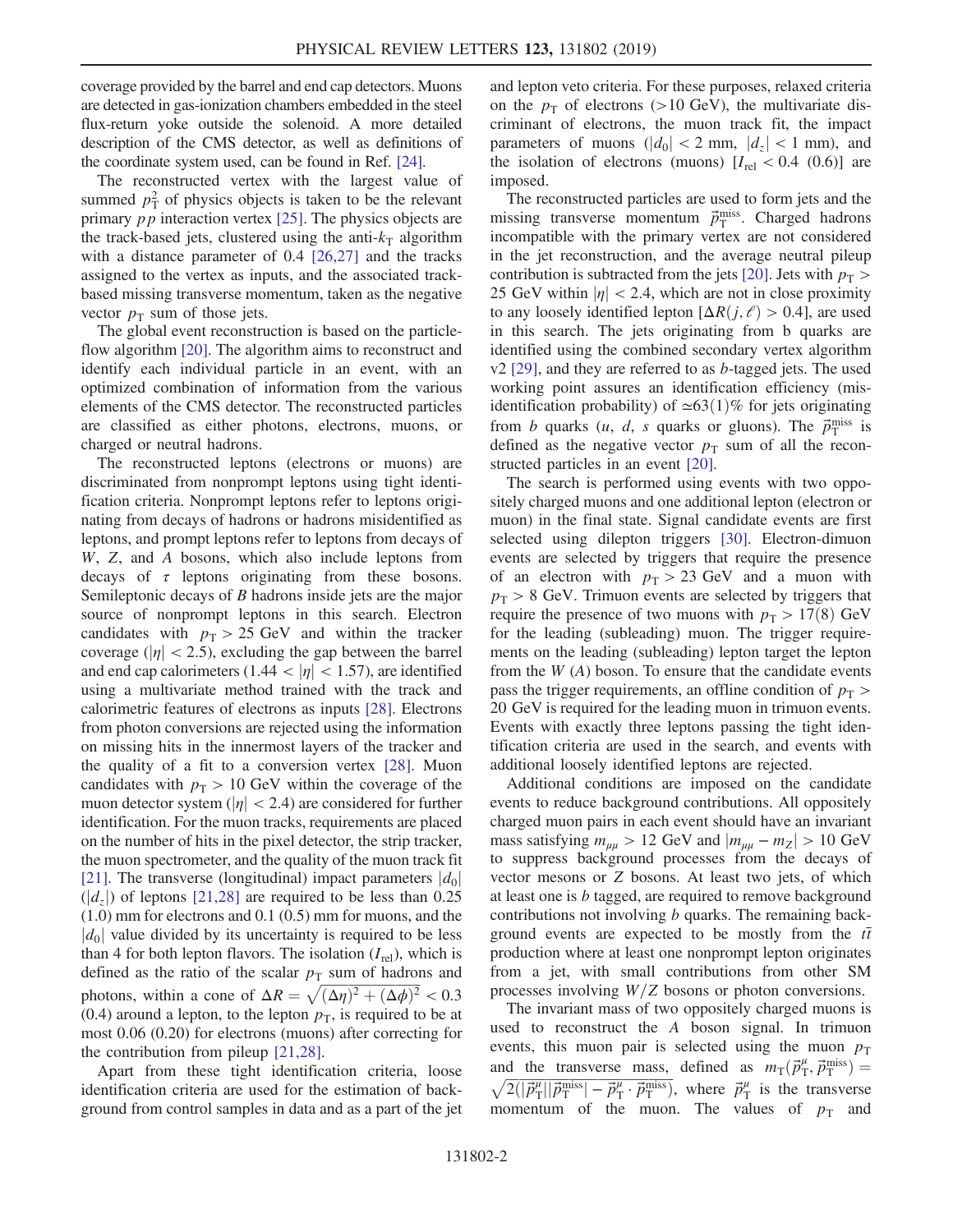$m_{\rm T}(\vec{p}_{\rm T}^{\mu}, \vec{p}_{\rm T}^{\rm miss})$  are typically lower for muons from A bosons than from W bosons. Among two same-charge muons in the trimuon events, the muon with lower (higher)  $p_T$  is assigned to the  $A(W)$  boson. However, if the difference in  $p_T$  between these two muons is smaller than 25 GeV and only one of them satisfies  $50 < m_T(\vec{p}_T^{\mu}, \vec{p}_T^{\text{miss}}) < 120 \text{ GeV}$ , consistent with that of a muon from a W boson, then the other muon is assigned to the A boson. The muons are correctly assigned to their true origins in 59%–84% of the events, depending on the  $m_A$  and  $m_{H^+}$  values. The variation of the efficiency to correctly assign a muon to its mother boson is mainly due to the variation of the  $p<sub>T</sub>$  of muons from A bosons, and the efficiency is lowest when  $m_A \approx m_W$ .

Signal processes are modeled at leading order (LO) in quantum chromodynamics (QCD) with MadGraph5 amc@nlo v2.4.2 [\[31\].](#page-5-11) As the branching fraction  $\mathcal{B}(t \to bH^+)$  is not expected to be large [\[32](#page-5-12)–34], the decay channel  $t\bar{t} \rightarrow$  $b\bar{b}H^+H^-$  is not considered in the simulation. All possible decay channels of the two W bosons are allowed, except processes where both bosons decay to quarks, and the corresponding branching fractions are taken from Ref. [\[35\]](#page-5-13). The mass of the top quark is set to 172.5 GeV. Since the widths of the  $H^+$  and A bosons are expected to be small in many scenarios [\[23\]](#page-5-3), we set their widths to 1 MeV. The width value is less than 1% of the detector resolution for an  $m_{\mu\mu}$  value which varies between 0.15 and 0.88 GeV in the range of  $m_A$  considered. Signal processes are simulated for 28 mass points in the search region, and the selection efficiencies at intermediate mass values are determined by interpolation.

Backgrounds containing at least three prompt leptons or two prompt leptons and one lepton from a photon conversion are estimated from simulation. Diboson processes  $(WZ/ZZ)$ , and SM Higgs boson processes with and without  $t\bar{t}$  are simulated at next-to-leading order (NLO) in QCD with POWHEG v2 [36–[42\].](#page-5-14) Other processes are simulated using MadGraph5 amc@nlo. The  $t\bar{t}W$  and  $t\bar{t}Z$  processes are simulated at LO precision in QCD with up to two additional partons and the MLM jet merging algorithm [\[43\]](#page-5-15). Production of  $tZ$ , triboson (WWW/WWZ/WZZ/ZZZ),  $Z\gamma$ , and  $t\bar{t}\gamma$  is simulated at NLO precision in QCD with up to one additional parton and the FxFx jet merging algorithm [\[44\]](#page-5-16). The background processes are normalized using theoretical cross sections at next-to-next-to-leading order (NNLO) or NLO in QCD [\[31,45](#page-5-11)–47]. In the case of the  $Z\gamma$ process, the normalization factor is measured using a control sample of data events [\[48\]](#page-5-17).

For both the signal and background simulations, the NNPDF3.0 set is used for parton distribution functions (PDFs) [\[49\].](#page-5-18) Pileup interactions, parton showers, and hadronization are simulated with PYTHIA 8.212 [\[50\]](#page-5-19), and the simulation of the underlying event is tuned with CUETP8M1 [\[51\]](#page-6-0). All simulated events are passed through the GEANT4 -based CMS detector simulation [\[52\].](#page-6-1)

The background yields from processes involving at least one nonprompt lepton from a jet (nonprompt background) are estimated with the tight-to-loose ratio method [\[53\]](#page-6-2). The method estimates the nonprompt background by applying extrapolation factors on the events with leptons failing the tight identification criteria but passing the loose identification criteria. The extrapolation factors are calculated from the probability of loosely identified leptons from jets to pass the tight identification (tight-to-loose ratio), measured using a control sample enriched with QCD multijet events containing a nonprompt lepton. The tight-to-loose ratio varies between 0.11 and 0.39 (0.071 and 0.14) for muons (electrons), depending on the  $p_T$ ,  $\eta$ , and  $I_{rel}$  of the lepton. The validity of the background estimation is verified in samples enriched with nonprompt leptons from  $t\bar{t}$  events and a simulated sample of  $t\bar{t}$  events with at least one nonprompt lepton.

The presence of a signal in the  $m_{\mu\mu}$  distribution is inspected by comparing the event yield in the data to that of the estimated backgrounds, within a mass window specific to each value of  $m_A$ . The predicted background distribution in the mass window and sidebands, defined as a mass range between the window edge and up to 5 GeV away from the window center, is approximated by a linear function to estimate the background yield in each signal mass window. The widths  $(w)$  of the mass windows are optimized to maximize the median significance,  $\sqrt{2[(n_s + n_b) \ln(1 + n_s/n_b) - n_s]}$  [\[54\],](#page-6-3) where  $n_s$  and  $n_b$ are the numbers of expected signal and background events in the window. The assumed signal rate for this criterion barely affects the optimization. The width of the signal window is optimized in intervals of 10 GeV. Within each interval, the windows are positioned in steps of 0.45– 1.15 GeV with linearly increasing widths. Each window is assigned an index from 1 to 95, increasing with the value of  $m_{\mu\mu}$  at the window center, as shown in Table [I](#page-2-0).

The  $m_{\mu\mu}$  distribution of candidate muon pairs from A bosons is shown in Fig. [1](#page-3-0). The corresponding figures, event yields in the mass windows, and signal efficiencies for individual final states are available in the Supplemental Material [\[55\]](#page-6-4). In the presence of a signal, an excess in the

<span id="page-2-0"></span>TABLE I. Summary of mass windows  $\left(|m_{uu} - m_A| < w\right)$  for each  $m_A$  hypothesis.

| $m_A$ range (GeV)             | [15, 25)     | [25, 35)     | [35, 45)      | [45, 55]     | [55, 65]     | [65, 75]     | 75       |
|-------------------------------|--------------|--------------|---------------|--------------|--------------|--------------|----------|
| Window index                  | $1 - 23$     | $24 - 42$    | $43 - 59$     | $60 - 73$    | 74–85        | 86-94        | 95       |
| $m_A$ step (GeV)              | 0.45         | 0.55         | $0.6^{\circ}$ | 0.75         | 0.9          | 1.15         | $\cdots$ |
| $w$ (GeV)                     | [0.5, 0.7)   | [0.7, 0.8)   | [0.8, 1.0)    | [1.0, 1.2)   | [1.2, 1.5)   | [1.5, 1.8]   | 1.8      |
| $m_{\mu\mu}$ resolution (GeV) | [0.15, 0.28) | [0.28, 0.40) | [0.40, 0.52)  | [0.52, 0.64) | [0.64, 0.76] | [0.76, 0.88) | 0.88     |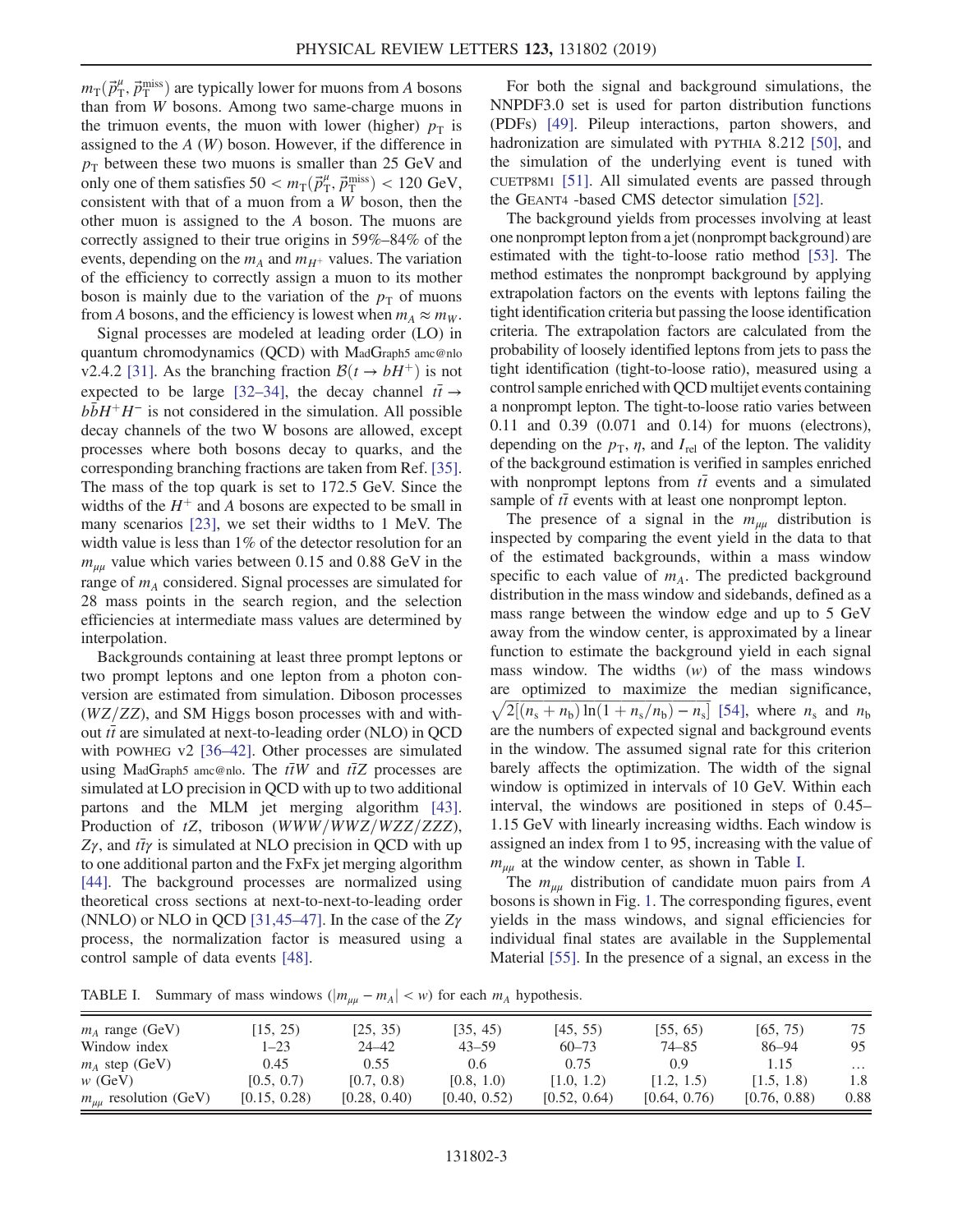<span id="page-3-0"></span>

FIG. 1. The  $m_{uu}$  distribution of candidate muon pairs from A bosons in the  $e\mu\mu$  and  $\mu\mu\mu$  final states. A constant bin size (1 GeV) is used in the figure except for the last bin of [80, 81.2] (GeV). The expected signal distribution for  $m_{H^+} = 130$  and  $m_A = 45$  GeV is also shown on top of the expected backgrounds assuming  $\sigma(\bar{t}) = 832$  pb and  $\mathcal{B}(t \to bH^+) \mathcal{B}(H^+ \to W^+A) \mathcal{B}(A \to \mu^+ \mu^-) = 6 \times 10^{-6}$ .

yield is expected in a narrow range around  $m_A$  above a smooth background, as shown for  $m_A = 45$  GeV in the figure. Differential event rates of the nonresonant distribution from incorrectly selected pairs are negligible when compared to the resonant part from the correct assignment, leading to the  $m_{\mu\mu}$  distribution of a signal mainly determined by the  $m_A$  value.

No evidence of a signal is observed in the  $m_{uu}$ spectrum. Upper limits at 95% confidence level (C.L.) on the product of branching fractions,  $B_{\rm sig} =$  $\mathcal{B}(t \to bH^+) \mathcal{B}(H^+ \to W^+A) \mathcal{B}(A \to \mu^+\mu^-)$ , are set, using the  $CL<sub>s</sub>$  criterion [56–[58\],](#page-6-5) based on the combined likelihood of event yields in the mass windows from the  $e\mu\mu$ and  $\mu\mu\mu$  channels. In the calculation, the  $t\bar{t}$  production cross section is set to the SM prediction of 832 pb, computed at NNLO in QCD, including soft-gluon resummation to nextto-next-to-leading logarithmic order [\[59\]](#page-6-6). The systematic uncertainties are treated as nuisance parameters with a lognormal distribution for their likelihood. Typical magnitudes of an overall uncertainty are 30% for the backgrounds and 7% for the signal. The impact of the systematic uncertainties on the result is small because of the large statistical uncertainty of the data.

The largest source of uncertainty arises from the estimation of the nonprompt lepton background, which is determined from both simulation and data. In the simulation, a comparison is performed between the yield of simulated  $t\bar{t}$  events passing the event selection and the calculated yield from the tight-to-loose ratio method applied to the simulated  $t\bar{t}$  sample. The tight-to-loose ratio from simulated multijet events is used in the calculation. The two values agree within 27% (23%) in the  $e\mu\mu$  ( $\mu\mu\mu$ ) channel. In the data, the dependence of the tight-to-loose ratio arising from uncertainties in the jet energy scale, the flavor of the parton that generates the nonprompt lepton, and the estimation of the prompt lepton contribution in the control sample for the measurement of the tight-to-loose ratio are considered. The first two sources are examined by varying the  $p_T$  selection applied to the jets or by requiring the presence of a b-tagged jet in the sample, and the last source is examined by varying the normalization of the residual prompt lepton contribution by its own uncertainty. The impact of each variation on the prediction is observed to be 7%, 13%, and 3%, respectively, and it results in a total variation of 15%, when added in quadrature. Reflecting the observed differences, a systematic uncertainty of 30% is assigned for this background.

Subleading sources of uncertainty arise from the limited sample size for the estimation of the nonprompt lepton background (20%) and from the interpolation used in the determination of signal efficiency (5%). The systematic uncertainties associated with the modeling of the backgrounds using the sidebands and other experimental and theoretical sources are also examined. However, their magnitude is observed to be negligible compared to those of the aforementioned sources. These include the lepton identification efficiency, trigger efficiency, b tagging efficiency [\[29\]](#page-5-9), the energy scale and resolution of leptons and jets[\[21,28,60\]](#page-5-8), the momentum scale of unclustered objects that affects  $\vec{p}_{\rm T}^{\rm miss}$ [\[61\]](#page-6-7), the integrated luminosity measurement [\[62\]](#page-6-8), the total inelastic pp cross section that affects the pileup modeling in simulation, the measured normalization factor of  $Z\gamma$  processes, the choice of PDFs, and factorization and renormalization scales that affect the normalization of simulated samples and signal acceptances [45–[47,63\]](#page-5-20).

The expected and observed upper limits on  $\mathcal{B}_{\text{sig}}$  for the 95  $m_A$  values defined in Table [I](#page-2-0) are shown in Fig. [2.](#page-3-1) The

<span id="page-3-1"></span>

FIG. 2. Expected and observed upper limits at 95% C.L. on  $\mathcal{B}_{\text{sig}}$ for the  $m_A$  values defined in Table [I,](#page-2-0) with an assumption of  $m_{H^+}$  $m_A + 85$  GeV (upper) or  $m_{H^+} = 160$  GeV (lower). The green (yellow) bands indicate the regions containing 68% (95%) of the limit values expected under the background-only hypothesis.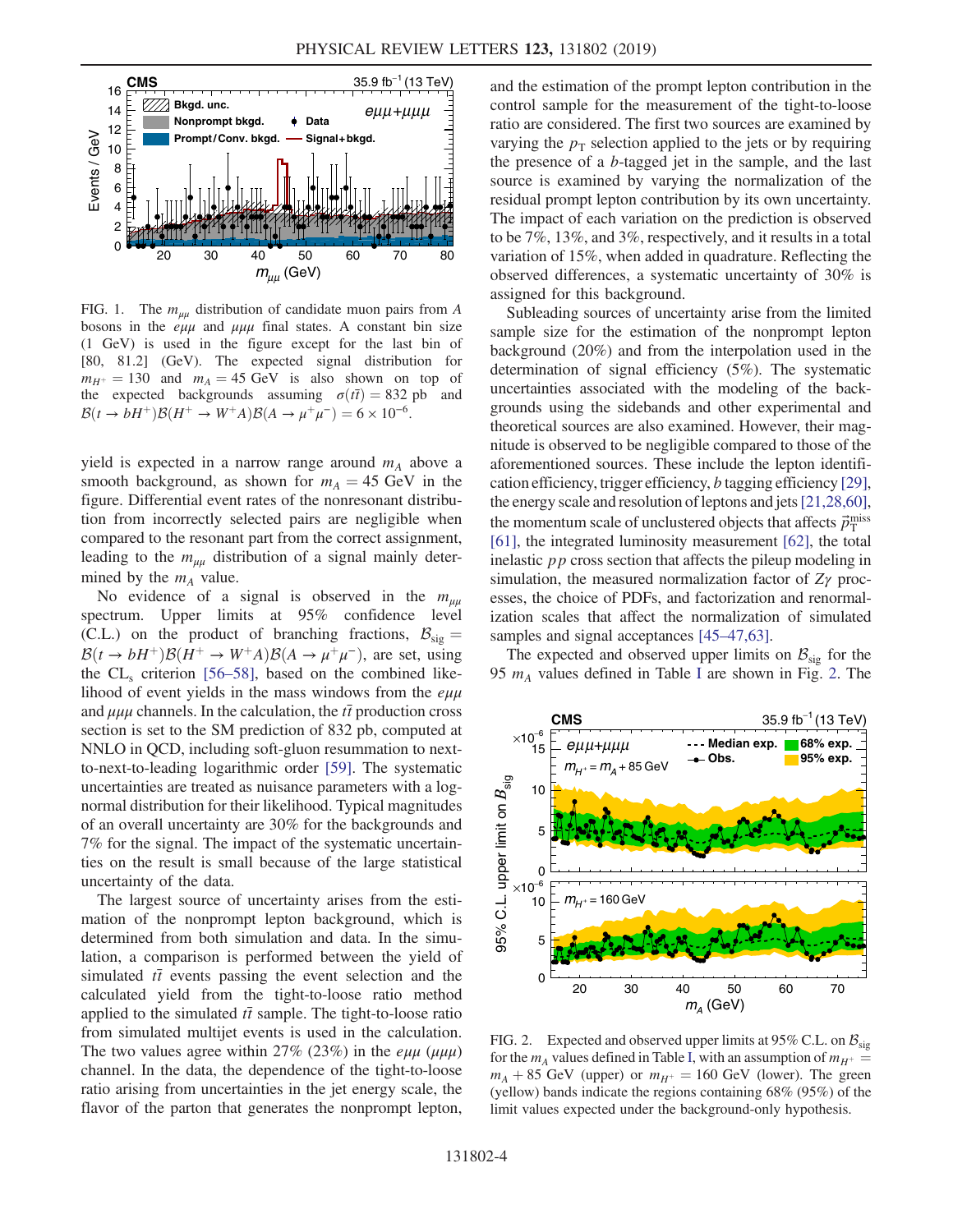corresponding limits for individual final states are available in the Supplemental Material [\[55\].](#page-6-4) The limits are presented as a function of  $m_A$  for two  $H^+$  boson masses,  $m_{H^+} = m_A +$ 85 GeV and  $m_{H^+} = 160$  GeV. The difference of the limits for the two  $m_{H^+}$  values is smaller than their uncertainties. Short-range bin-to-bin correlations originate from the overlap between neighboring search windows. The observed upper limit on  $\mathcal{B}_{sig}$  varies between  $1.9 \times 10^{-6}$  and  $8.6 \times 10^{-6}$ depending on the assumed values of  $m_{H^+}$  and  $m_A$ , and  $B_{\rm sig} > 8.6 \times 10^{-6}$  is excluded at 95% C.L. in the entire search region. These are the first limits on the combined branching fraction for the decay chain,  $t \rightarrow bH^+ \rightarrow$  $bW^+A \rightarrow bW^+\mu^+\mu^-$ . In type-I/II 2HDMs [\[13,14\]](#page-4-7) or the next-to-minimal supersymmetric SM [\[11,12\]](#page-4-6) where  $\mathcal{B}(A \to \mu^+\mu^-) \approx 3 \times 10^{-4}$  holds [\[23,64\]](#page-5-3), these upper limits on  $\mathcal{B}_{\text{sig}}$  impose a constraint  $\mathcal{B}(t \to bH^+) \mathcal{B}(H^+ \to W^+A) \lesssim$ 2.9% at 95% C.L., more stringent than the previous results reported by the CDF Collaboration, using different decay modes of the A boson [\[15,16\].](#page-5-0)

In summary, a search is performed for a charged Higgs boson  $H^+$ , produced in the decay of a top quark, and decaying further into a W boson and a CP-odd Higgs boson A, where the A boson decays to two muons. The analysis uses proton-proton collision data at  $\sqrt{s} = 13 \text{ TeV}$ , recorded by the CMS experiment, corresponding to an integrated luminosity of 35.9 fb<sup>-1</sup>. A resonant signature in the dimuon mass spectrum is searched in trilepton events for the ranges of  $m_A$  between 15 and 75 GeV and  $m_{H^+}$  between  $(m_A + 85 \text{ GeV})$  and 160 GeV. No statistically significant excess is found. Upper limits at 95% confidence level on the product of branching fractions,  $\mathcal{B}(t \to bH^+) \mathcal{B}(H^+ \to W^+A) \mathcal{B}(A \to \mu^+\mu^-)$ , of  $1.9 \times 10^{-6}$ to  $8.6 \times 10^{-6}$  are obtained, depending on the masses of the  $H^+$  and A bosons. The reported analysis constitutes the first search for the  $H^+ \to W^+A$  process in the  $A \to \mu^+\mu^-$  decay channel.

We congratulate our colleagues in the CERN accelerator departments for the excellent performance of the LHC and thank the technical and administrative staffs at CERN and at other CMS institutes for their contributions to the success of the CMS effort. In addition, we gratefully acknowledge the computing centers and personnel of the Worldwide LHC Computing Grid for so effectively delivering the computing infrastructure essential to our analyses. Finally, we acknowledge the enduring support for the construction and operation of the LHC and the CMS detector provided by the following funding agencies: BMBWF and FWF (Austria); FNRS and FWO (Belgium); CNPq, CAPES, FAPERJ, FAPERGS, and FAPESP (Brazil); MES (Bulgaria); CERN; CAS, MoST, and NSFC (China); COLCIENCIAS (Colombia); MSES and CSF (Croatia); RPF (Cyprus); SENESCYT (Ecuador); MoER, ERC IUT, PUT, and ERDF (Estonia); Academy of Finland, MEC, and HIP (Finland); CEA and CNRS/IN2P3 (France); BMBF, DFG, and HGF (Germany); GSRT (Greece); NKFIA (Hungary); DAE and DST (India); IPM (Iran); SFI (Ireland); INFN (Italy); MSIP and NRF (Republic of Korea); MES (Latvia); LAS (Lithuania); MOE and UM (Malaysia); BUAP, CINVESTAV, CONACYT, LNS, SEP, and UASLP-FAI (Mexico); MOS (Montenegro); MBIE (New Zealand); PAEC (Pakistan); MSHE and NSC (Poland); FCT (Portugal); JINR (Dubna); MON, RosAtom, RAS, RFBR, and NRC KI (Russia); MESTD (Serbia); SEIDI, CPAN, PCTI, and FEDER (Spain); MOSTR (Sri Lanka); Swiss Funding Agencies (Switzerland); MST (Taipei); ThEPCenter, IPST, STAR, and NSTDA (Thailand); TUBITAK and TAEK (Turkey); NASU and SFFR (Ukraine); STFC (United Kingdom); DOE and NSF (USA).

- <span id="page-4-0"></span>[1] ATLAS Collaboration, Observation of a new particle in the search for the Standard Model Higgs boson with the ATLAS detector at the LHC, [Phys. Lett. B](https://doi.org/10.1016/j.physletb.2012.08.020) 716, 1 (2012).
- [2] CMS Collaboration, Observation of a new boson at a mass of 125 GeV with the CMS experiment at the LHC, [Phys.](https://doi.org/10.1016/j.physletb.2012.08.021) Lett. B 716[, 30 \(2012\)](https://doi.org/10.1016/j.physletb.2012.08.021).
- <span id="page-4-1"></span>[3] CMS Collaboration, Observation of a new boson with mass near 125 GeV in pp collisions at  $\sqrt{s} = 7$  and 8 TeV, [J. High](https://doi.org/10.1007/JHEP06(2013)081) [Energy Phys. 06 \(2013\) 081.](https://doi.org/10.1007/JHEP06(2013)081)
- [4] ATLAS and CMS Collaborations, Measurements of the Higgs boson production and decay rates and constraints on its couplings from a combined ATLAS and CMS analysis of the LHC pp collision data at  $\sqrt{s} = 7$  and 8 TeV, [J. High](https://doi.org/10.1007/JHEP08(2016)045) [Energy Phys. 08 \(2016\) 045.](https://doi.org/10.1007/JHEP08(2016)045)
- <span id="page-4-2"></span>[5] CMS Collaboration, Combined measurements of Higgs boson couplings in proton-proton collisions at  $\sqrt{s}$  = 13 TeV, [Eur. Phys. J. C](https://doi.org/10.1140/epjc/s10052-019-6909-y) 79, 421 (2019).
- <span id="page-4-3"></span>[6] H. E. Haber and G. L. Kane, The search for supersymmetry: Probing physics beyond the standard model, [Phys. Rep.](https://doi.org/10.1016/0370-1573(85)90051-1) 117[, 75 \(1985\).](https://doi.org/10.1016/0370-1573(85)90051-1)
- <span id="page-4-4"></span>[7] N. Turok and J. Zadrozny, Dynamical Generation of Baryons at the Electroweak Transition, [Phys. Rev. Lett.](https://doi.org/10.1103/PhysRevLett.65.2331) 65[, 2331 \(1990\)](https://doi.org/10.1103/PhysRevLett.65.2331).
- <span id="page-4-5"></span>[8] G. B. Gelmini and M. Roncadelli, Left-handed neutrino mass scale and spontaneously broken lepton number, [Phys.](https://doi.org/10.1016/0370-2693(81)90559-1) Lett. B 99[, 411 \(1981\)](https://doi.org/10.1016/0370-2693(81)90559-1).
- [9] T. D. Lee, A theory of spontaneous T violation, [Phys. Rev.](https://doi.org/10.1103/PhysRevD.8.1226) D 8[, 1226 \(1973\).](https://doi.org/10.1103/PhysRevD.8.1226)
- <span id="page-4-6"></span>[10] G. C. Branco, P. M. Ferreira, L. Lavoura, M. N. Rebelo, M. Sher, and J. P. Silva, Theory and phenomenology of two-Higgs-doublet models, [Phys. Rep.](https://doi.org/10.1016/j.physrep.2012.02.002) 516, 1 (2012).
- [11] J. Rathsman and T. Rössler, Closing the window on light charged Higgs bosons in the NMSSM, [Adv. High Energy](https://doi.org/10.1155/2012/853706) Phys. 2012[, 853706 \(2012\).](https://doi.org/10.1155/2012/853706)
- <span id="page-4-7"></span>[12] R. Dermisek, E. Lunghi, and A. Raval, Trilepton signatures of light charged and CP-odd Higgs bosons in top quark decays, [J. High Energy Phys. 04 \(2013\) 063.](https://doi.org/10.1007/JHEP04(2013)063)
- [13] F. Kling, A. Pyarelal, and S. Su, Light charged Higgs bosons to AW/HW via top decay, [J. High Energy Phys. 11](https://doi.org/10.1007/JHEP11(2015)051) [\(2015\) 051.](https://doi.org/10.1007/JHEP11(2015)051)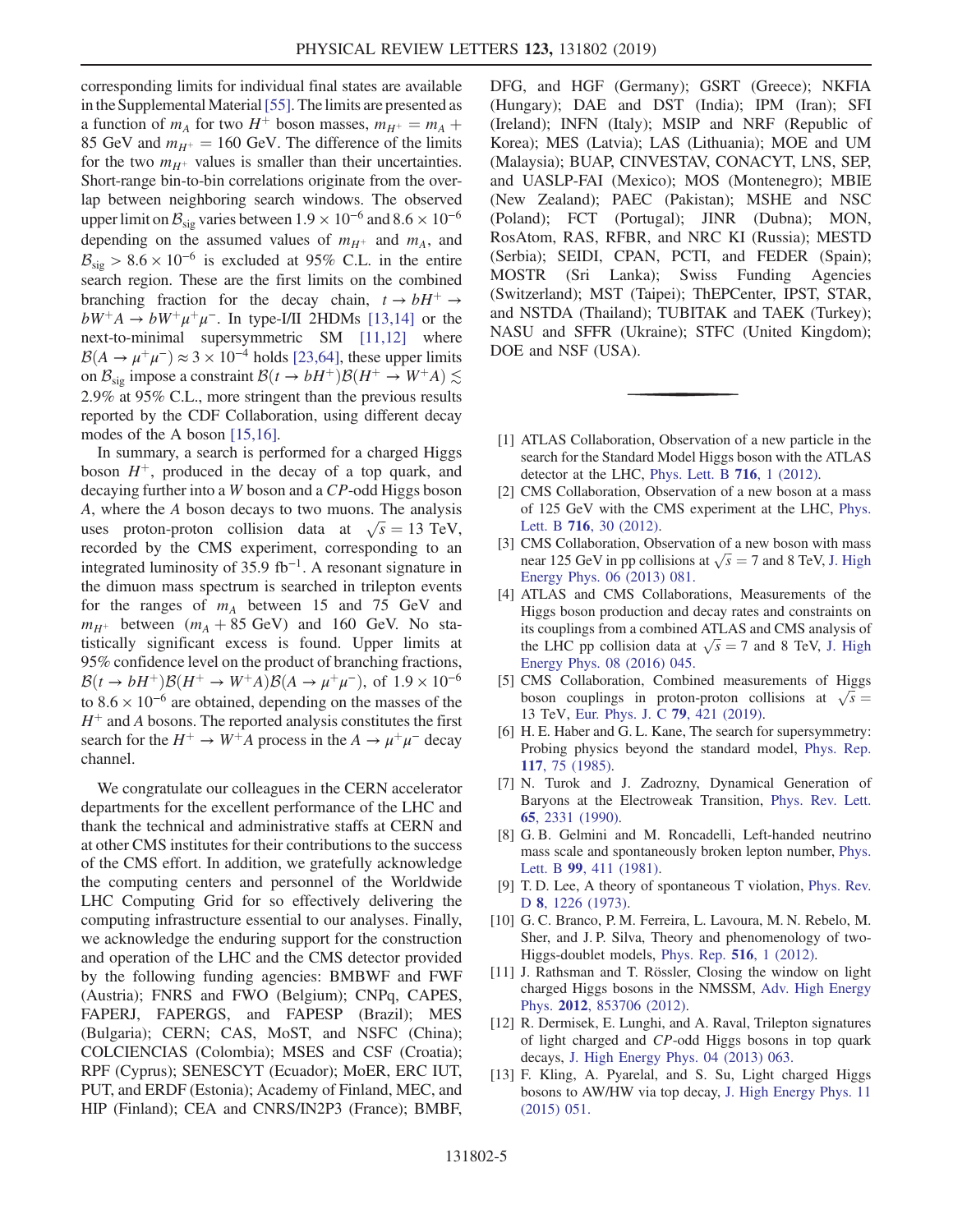- [14] A. Arhrib, R. Benbrik, and S. Moretti, Bosonic decays of charged Higgs bosons in a 2HDM type-I, [Eur. Phys. J. C](https://doi.org/10.1140/epjc/s10052-017-5197-7) 77, [621 \(2017\)](https://doi.org/10.1140/epjc/s10052-017-5197-7).
- <span id="page-5-0"></span>[15] A. Abulencia et al. (CDF Collaboration), Search for Charged Higgs Bosons from Top Quark Decays in  $p\bar{p}$ Collisions at  $\sqrt{s}$  = 1.96 TeV, [Phys. Rev. Lett.](https://doi.org/10.1103/PhysRevLett.96.042003) 96, 042003 [\(2006\).](https://doi.org/10.1103/PhysRevLett.96.042003)
- [16] T. Aaltonen et al. (CDF Collaboration), Search for a Very Light CP-Odd Higgs Boson in Top Quark Decays from  $p\bar{p}$ Collisions at  $\sqrt{s}$  = 1.96 TeV, [Phys. Rev. Lett.](https://doi.org/10.1103/PhysRevLett.107.031801) 107, 031801 [\(2011\).](https://doi.org/10.1103/PhysRevLett.107.031801)
- <span id="page-5-1"></span>[17] J. Abdallah et al. (DELPHI Collaboration), Search for charged Higgs bosons at LEP in general two Higgs doublet models, [Eur. Phys. J. C](https://doi.org/10.1140/epjc/s2004-01732-6) 34, 399 (2004).
- [18] G. Abbiendi et al. (OPAL Collaboration), Search for charged Higgs bosons in  $e^+e^-$  collisions at  $\sqrt{s} = 189-209$  GeV, [Eur. Phys. J. C](https://doi.org/10.1140/epjc/s10052-012-2076-0) 72, 2076 (2012).
- [19] ALEPH, DELPHI, L3, and OPAL Collaborations and LEP working group for Higgs boson searches, Search for charged Higgs bosons: combined results using LEP data, [Eur. Phys. J. C](https://doi.org/10.1140/epjc/s10052-013-2463-1) 73, 2463 (2013).
- <span id="page-5-2"></span>[20] CMS Collaboration, Particle-flow reconstruction and global event description with the CMS detector, [J. Instrum.](https://doi.org/10.1088/1748-0221/12/10/P10003) 12, [P10003 \(2017\)](https://doi.org/10.1088/1748-0221/12/10/P10003).
- <span id="page-5-8"></span>[21] CMS Collaboration, Performance of the CMS muon detector and muon reconstruction with proton-proton collisions at  $\sqrt{s} = 13$  TeV, J. Instrum. 13[, P06015 \(2018\)](https://doi.org/10.1088/1748-0221/13/06/P06015).
- [22] M. Cacciari and G. P. Salam, Pileup subtraction using jet areas, [Phys. Lett. B](https://doi.org/10.1016/j.physletb.2007.09.077) 659, 119 (2008).
- <span id="page-5-3"></span>[23] M. Aoki, S. Kanemura, K. Tsumura, and K. Yagyu, Models of Yukawa interaction in the two Higgs doublet model, and their collider phenomenology, Phys. Rev. D 80[, 015017 \(2009\)](https://doi.org/10.1103/PhysRevD.80.015017).
- <span id="page-5-4"></span>[24] CMS Collaboration, The CMS experiment at the CERN LHC, J. Instrum. 3[, S08004 \(2008\).](https://doi.org/10.1088/1748-0221/3/08/S08004)
- <span id="page-5-5"></span>[25] CMS Collaboration, Technical proposal for the Phase-II upgrade of the compact muon solenoid, CMS technical proposal, CERN Reports No. CERN-LHCC-2015-010 and No. CMS-TDR-15-02 (2015).
- <span id="page-5-6"></span>[26] M. Cacciari, G. P. Salam, and G. Soyez, The anti- $k_T$  jet clustering algorithm, [J. High Energy Phys. 04 \(2008\) 063.](https://doi.org/10.1088/1126-6708/2008/04/063)
- [27] M. Cacciari, G. P. Salam, and G. Soyez, FastJet user manual, [Eur. Phys. J. C](https://doi.org/10.1140/epjc/s10052-012-1896-2) 72, 1896 (2012).
- <span id="page-5-7"></span>[28] CMS Collaboration, Performance of electron reconstruction and selection with the CMS detector in proton-proton collisions at  $\sqrt{s} = 8$  TeV, J. Instrum. 10[, P06005 \(2015\)](https://doi.org/10.1088/1748-0221/10/06/P06005).
- <span id="page-5-9"></span>[29] CMS Collaboration, Identification of heavy-flavour jets with the CMS detector in pp collisions at 13 TeV, [J. Instrum.](https://doi.org/10.1088/1748-0221/13/05/P05011) 13[, P05011 \(2018\)](https://doi.org/10.1088/1748-0221/13/05/P05011).
- <span id="page-5-11"></span><span id="page-5-10"></span>[30] CMS Collaboration, The CMS trigger system, [J. Instrum.](https://doi.org/10.1088/1748-0221/12/01/P01020) 12[, P01020 \(2017\)](https://doi.org/10.1088/1748-0221/12/01/P01020).
- [31] J. Alwall, R. Frederix, S. Frixione, V. Hirschi, F. Maltoni, O. Mattelaer, H.-S. Shao, T. Stelzer, P. Torrielli, and M. Zaro, The automated computation of tree-level and next-to-leading order differential cross sections, and their matching to parton shower simulations, [J. High Energy Phys. 07 \(2014\)](https://doi.org/10.1007/JHEP07(2014)079) [079.](https://doi.org/10.1007/JHEP07(2014)079)
- <span id="page-5-12"></span>[32] CMS Collaboration, Measurement of the  $t\bar{t}$  production cross section in the dilepton channel in pp collisions at  $\sqrt{s}$  = 8 TeV, [J. High Energy Phys. 02 \(2014\) 024;](https://doi.org/10.1007/JHEP02(2014)024) Erratum, [J. High Energy Phys. 02 \(2014\) 102\(E\).](https://doi.org/10.1007/JHEP02(2014)102)
- [33] CMS Collaboration, Measurement of the  $t\bar{t}$  production cross section in the all-jets final state in pp collisions at  $\sqrt{s} = 8$  TeV, [Eur. Phys. J. C](https://doi.org/10.1140/epjc/s10052-016-3956-5) 76, 128 (2016).
- [34] CMS Collaboration, Measurements of the  $t\bar{t}$  production cross section in lepton  $+$  jets final states in pp collisions at 8 TeV and ratio of 8 to 7 TeV cross sections, [Eur. Phys. J. C](https://doi.org/10.1140/epjc/s10052-016-4504-z) 77[, 15 \(2017\).](https://doi.org/10.1140/epjc/s10052-016-4504-z)
- <span id="page-5-13"></span>[35] Particle Data Group, Review of particle physics, [Phys. Rev.](https://doi.org/10.1103/PhysRevD.98.030001) D 98[, 030001 \(2018\)](https://doi.org/10.1103/PhysRevD.98.030001).
- <span id="page-5-14"></span>[36] P. Nason, A new method for combining NLO OCD with shower Monte Carlo algorithms, [J. High Energy Phys. 11](https://doi.org/10.1088/1126-6708/2004/11/040) [\(2004\) 040.](https://doi.org/10.1088/1126-6708/2004/11/040)
- [37] S. Frixione, P. Nason, and C. Oleari, Matching NLO QCD computations with parton shower simulations: The POWHEG method, [J. High Energy Phys. 11 \(2007\) 070.](https://doi.org/10.1088/1126-6708/2007/11/070)
- [38] S. Alioli, P. Nason, C. Oleari, and E. Re, NLO Higgs boson production via gluon fusion matched with shower in POWHEG, [J. High Energy Phys. 04 \(2009\) 002.](https://doi.org/10.1088/1126-6708/2009/04/002)
- [39] P. Nason and C. Oleari, NLO Higgs boson production via vector-boson fusion matched with shower in POWHEG, [J. High Energy Phys. 02 \(](https://doi.org/10.1007/JHEP02(2010)037)2010) 037.
- [40] S. Alioli, P. Nason, C. Oleari, and E. Re, A general framework for implementing NLO calculations in shower Monte Carlo programs: The POWHEG BOX, [J. High](https://doi.org/10.1007/JHEP06(2010)043) [Energy Phys. 06 \(2010\) 043.](https://doi.org/10.1007/JHEP06(2010)043)
- [41] P. Nason and G. Zanderighi, W<sup>+</sup>W<sup>−</sup>, WZ and ZZ production in the POWHEG-BOX-V2, [Eur. Phys. J. C](https://doi.org/10.1140/epjc/s10052-013-2702-5) 74, 2702  $(2014)$ .
- [42] H. B. Hartanto, B. Jager, L. Reina, and D. Wackeroth, Higgs boson production in association with top quarks in the POWHEG BOX, Phys. Rev. D 91[, 094003 \(2015\)](https://doi.org/10.1103/PhysRevD.91.094003).
- <span id="page-5-15"></span>[43] J. Alwall, S. Hoeche, F. Krauss, N. Lavesson, L. Lonnblad, F. Maltoni, M. L. Mangano, M. Moretti, C. G. Papadopoulos, F. Piccinini, S. Schumann, M. Treccani, J. Winter, and M. Worek, Comparative study of various algorithms for the merging of parton showers and matrix elements in hadronic collisions, [Eur. Phys. J. C](https://doi.org/10.1140/epjc/s10052-007-0490-5) 53, 473 (2008).
- <span id="page-5-16"></span>[44] R. Frederix and S. Frixione, Merging meets matching in MC@NLO, [J. High Energy Phys. 12 \(2012\) 061.](https://doi.org/10.1007/JHEP12(2012)061)
- <span id="page-5-20"></span>[45] F. Cascioli, T. Gehrmann, M. Grazzini, S. Kallweit, P. Maierhöfer, A. von Manteuffel, S. Pozzorini, D. Rathlev, L. Tancredi, and E. Weihs, ZZ production at hadron colliders in NNLO QCD, [Phys. Lett. B](https://doi.org/10.1016/j.physletb.2014.06.056) 735, 311 (2014).
- [46] M. Grazzini, S. Kallweit, D. Rathlev, and M. Wiesemann,  $W^{\pm}Z$  production at hadron colliders in NNLO QCD, [Phys.](https://doi.org/10.1016/j.physletb.2016.08.017) Lett. B 761[, 179 \(2016\).](https://doi.org/10.1016/j.physletb.2016.08.017)
- [47] LHC Higgs Cross Section Working Group, Handbook of LHC Higgs cross sections: 4. Deciphering the nature of the Higgs sector, CERN Report No. CERN-2017-002-M, 2017.
- <span id="page-5-17"></span>[48] CMS Collaboration, Search for Evidence of the Type-III Seesaw Mechanism in Multilepton Final States in Proton-Proton Collisions at  $\sqrt{s} = 13$  TeV, [Phys. Rev. Lett.](https://doi.org/10.1103/PhysRevLett.119.221802) 119, [221802 \(2017\).](https://doi.org/10.1103/PhysRevLett.119.221802)
- <span id="page-5-18"></span>[49] R. D. Ball et al. (NNPDF Collaboration), Parton distributions for the LHC Run II, [J. High Energy Phys. 04 \(2015\)](https://doi.org/10.1007/JHEP04(2015)040) [040.](https://doi.org/10.1007/JHEP04(2015)040)
- <span id="page-5-19"></span>[50] T. Sjöstrand, S. Ask, J. R. Christiansen, R. Corke, N. Desai, P. Ilten, S. Mrenna, S. Prestel, C. O. Rasmussen, and P. Z. Skands, An introduction to PYTHIA 8.2, [Comput. Phys.](https://doi.org/10.1016/j.cpc.2015.01.024) Commun. 191[, 159 \(2015\)](https://doi.org/10.1016/j.cpc.2015.01.024).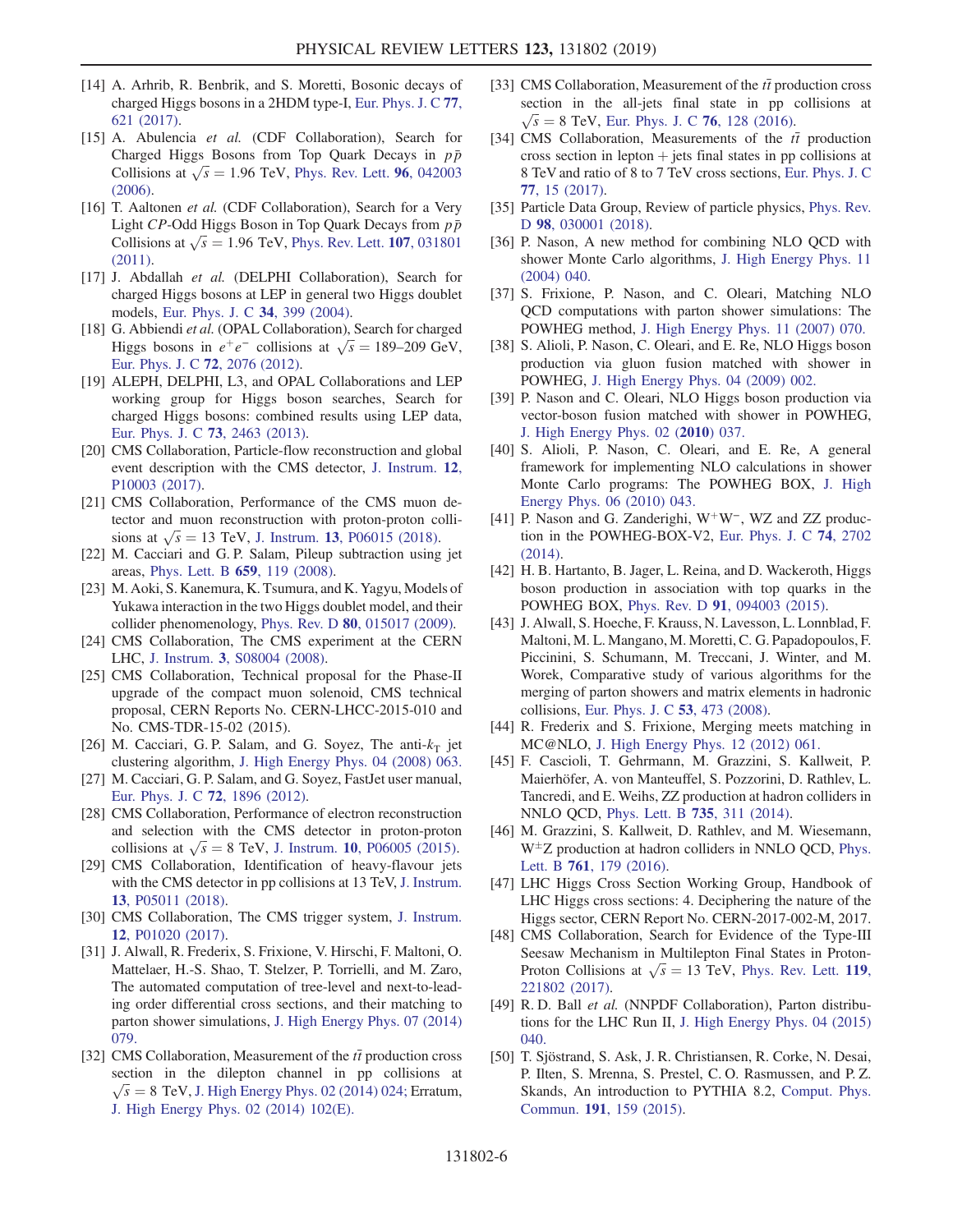- <span id="page-6-0"></span>[51] CMS Collaboration, Event generator tunes obtained from underlying event and multiparton scattering measurements, [Eur. Phys. J. C](https://doi.org/10.1140/epjc/s10052-016-3988-x) 76, 155 (2016).
- <span id="page-6-1"></span>[52] S. Agostinelli et al. (GEANT4 Collaboration), GEANT4—a simulation toolkit, [Nucl. Instrum. Methods Phys. Res., Sect.](https://doi.org/10.1016/S0168-9002(03)01368-8) A 506[, 250 \(2003\).](https://doi.org/10.1016/S0168-9002(03)01368-8)
- <span id="page-6-2"></span>[53] CMS Collaboration, Search for new physics in same-sign dilepton events in proton-proton collisions at  $\sqrt{s} = 13$  TeV, [Eur. Phys. J. C](https://doi.org/10.1140/epjc/s10052-016-4261-z) 76, 439 (2016).
- <span id="page-6-3"></span>[54] G. Cowan, K. Cranmer, E. Gross, and O. Vitells, Asymptotic formulae for likelihood-based tests of new physics, [Eur. Phys. J. C](https://doi.org/10.1140/epjc/s10052-011-1554-0) 71, 1554 (2011); Erratum, [Eur. Phys. J. C](https://doi.org/10.1140/epjc/s10052-013-2501-z) 73, [2501\(E\) \(2013\)](https://doi.org/10.1140/epjc/s10052-013-2501-z).
- <span id="page-6-4"></span>[55] See Supplemental Material at [http://link.aps.org/](http://link.aps.org/supplemental/10.1103/PhysRevLett.123.131802) [supplemental/10.1103/PhysRevLett.123.131802](http://link.aps.org/supplemental/10.1103/PhysRevLett.123.131802) for figures with the signal efficiencies,  $m_{uu}$  distributions, event yields in the mass windows, and upper limits on  $B_{sig}$  for individual final states.
- <span id="page-6-5"></span>[56] T. Junk, Confidence level computation for combining searches with small statistics, [Nucl. Instrum. Methods Phys.](https://doi.org/10.1016/S0168-9002(99)00498-2) [Res., Sect. A](https://doi.org/10.1016/S0168-9002(99)00498-2) 434, 435 (1999).
- [57] A. L. Read, Presentation of search results: The  $CL<sub>s</sub>$  technique, J. Phys. G 28[, 2693 \(2002\).](https://doi.org/10.1088/0954-3899/28/10/313)
- [58] ATLAS and CMS Collaborations and LHC Higgs Combination Group, Procedure for the LHC Higgs boson search combination in summer 2011, CERN Technical Reports No. CMS-NOTE-2011-005, No. ATL-PHYS-PUB-2011- 11, 2011.
- <span id="page-6-6"></span>[59] M. Czakon and A. Mitov, Top++: A program for the calculation of the top-pair cross-section at hadron colliders, [Comput. Phys. Commun.](https://doi.org/10.1016/j.cpc.2014.06.021) 185, 2930 (2014).
- [60] CMS Collaboration, Jet energy scale and resolution in the CMS experiment in pp collisions at 8 TeV, [J. Instrum.](https://doi.org/10.1088/1748-0221/12/02/P02014) 12, [P02014 \(2017\)](https://doi.org/10.1088/1748-0221/12/02/P02014).
- <span id="page-6-7"></span>[61] CMS Collaboration, Performance of missing energy reconstruction in 13 TeV pp collision data using the CMS detector, CMS physics analysis summary, CERN Report No. CMS-PAS-JME-16-004, 2016.
- <span id="page-6-8"></span>[62] CMS Collaboration, CMS luminosity measurements for the 2016 data-taking period, CMS physics analysis summary, CERN Report No. CMS-PAS-LUM-17-001, 2017.
- [63] J. Butterworth et al., PDF4LHC recommendations for LHC run II, J. Phys. G 43[, 023001 \(2016\)](https://doi.org/10.1088/0954-3899/43/2/023001).
- [64] M. M. Almarashi, Discovery potential of the NMSSM CPodd Higgs at the LHC, [Results Phys.](https://doi.org/10.1016/j.rinp.2018.07.036) 10, 799 (2018).

<span id="page-6-17"></span><span id="page-6-16"></span><span id="page-6-15"></span><span id="page-6-14"></span><span id="page-6-13"></span><span id="page-6-12"></span><span id="page-6-11"></span><span id="page-6-10"></span><span id="page-6-9"></span>A. M. Sirunyan,<sup>1[,a](#page-16-0)</sup> A. Tumasyan,<sup>1</sup> W. Adam,<sup>2</sup> F. Ambrogi,<sup>2</sup> T. Bergauer,<sup>2</sup> J. Brandstetter,<sup>2</sup> M. Dragicevic,<sup>2</sup> J. Erö,<sup>2</sup> A. Escalante Del Valle,<sup>2</sup> M. Flechl,<sup>2</sup> R. Frühwirth,<sup>[2,b](#page-16-1)</sup> M. Jeitler,<sup>2,b</sup> N. Krammer,<sup>2</sup> I. Krätschmer,<sup>2</sup> D. Liko,<sup>2</sup> T. Madlener,<sup>2</sup> I. Mikulec,<sup>2</sup> N. Rad,<sup>2</sup> J. Schieck,<sup>[2,b](#page-16-1)</sup> R. Schöfbeck,<sup>2</sup> M. Spanring,<sup>2</sup> D. Spitzbart,<sup>2</sup> W. Waltenberger,<sup>2</sup> J. Wittmann,<sup>2</sup> C.-E. Wulz,<sup>[2,b](#page-16-1)</sup> M. Zarucki,<sup>2</sup> V. Drugakov,<sup>3</sup> V. Mossolov,<sup>3</sup> J. Suarez Gonzalez,<sup>3</sup> M. R. Darwish,<sup>4</sup> E. A. De Wolf,<sup>4</sup> D. Di Croce,<sup>4</sup> X. Janssen,<sup>4</sup> J. Lauwers,<sup>4</sup> A. Lelek,<sup>4</sup> M. Pieters,<sup>4</sup> H. Van Haevermaet,<sup>4</sup> P. Van Mechelen,<sup>4</sup> S. Van Putte,<sup>4</sup> N. Van Remortel,<sup>4</sup> F. Blekman,<sup>5</sup> E. S. Bols,<sup>5</sup> S. S. Chhibra,<sup>5</sup> J. D'Hondt,<sup>5</sup> J. De Clercq,<sup>5</sup> G. Flouris,<sup>5</sup> D. Lontkovskyi,<sup>5</sup> S. Lowette,<sup>5</sup> I. Marchesini,<sup>5</sup> S. Moortgat,<sup>5</sup> L. Moreels,<sup>5</sup> Q. Python,<sup>5</sup> K. Skovpen,<sup>5</sup> S. Tavernier,<sup>5</sup> W. Van Doninck,<sup>5</sup> P. Van Mulders,<sup>5</sup> I. Van Parijs,<sup>5</sup> D. Beghin,<sup>6</sup> B. Bilin,<sup>6</sup> H. Brun,<sup>6</sup> B. Clerbaux,<sup>6</sup> G. De Lentdecker,<sup>6</sup> H. Delannoy,<sup>6</sup> B. Dorney,<sup>6</sup> L. Favart,<sup>6</sup> A. Grebenyuk,<sup>6</sup> A. K. Kalsi,<sup>6</sup> J. Luetic,<sup>6</sup> A. Popov,<sup>6</sup> N. Postiau,<sup>6</sup> E. Starling,<sup>6</sup> L. Thomas,<sup>6</sup> C. Vander Velde, <sup>6</sup> P. Vanlaer, <sup>6</sup> D. Vannerom, <sup>6</sup> Q. Wang, <sup>6</sup> T. Cornelis, <sup>7</sup> D. Dobur, <sup>7</sup> I. Khvastunov, <sup>7, c</sup> C. Roskas, <sup>7</sup> D. Trocino, <sup>7</sup> M. Tytgat,<sup>7</sup> W. Verbeke,<sup>7</sup> B. Vermassen,<sup>7</sup> M. Vit,<sup>7</sup> N. Zaganidis,<sup>7</sup> O. Bondu,<sup>8</sup> G. Bruno,<sup>8</sup> C. Caputo,<sup>8</sup> P. David,<sup>8</sup> C. Delaere,<sup>8</sup> M. Delcourt,<sup>8</sup> A. Giammanco,<sup>8</sup> G. Krintiras,<sup>8</sup> V. Lemaitre,<sup>8</sup> A. Magitteri,<sup>8</sup> K. Piotrzkowski,<sup>8</sup> J. Prisciandaro,<sup>8</sup> A. Saggio,<sup>8</sup> M. Vidal Marono, <sup>8</sup> P. Vischia, <sup>8</sup> J. Zobec, <sup>8</sup> F. L. Alves, <sup>9</sup> G. A. Alves, <sup>9</sup> G. Correia Silva, <sup>9</sup> C. Hensel, <sup>9</sup> A. Moraes, <sup>9</sup> P. Rebello Teles,<sup>9</sup> E. Belchior Batista Das Chagas,<sup>10</sup> W. Carvalho,<sup>10</sup> J. Chinellato,<sup>10[,d](#page-16-3)</sup> E. Coelho,<sup>10</sup> E. M. Da Costa,<sup>10</sup> G. G. Da Silveira, <sup>10[,e](#page-16-4)</sup> D. De Jesus Damiao, <sup>10</sup> C. De Oliveira Martins, <sup>10</sup> S. Fonseca De Souza, <sup>10</sup> L. M. Huertas Guativa, <sup>10</sup> H. Malbouisson,<sup>10</sup> J. Martins,<sup>10</sup> D. Matos Figueiredo,<sup>10</sup> M. Medina Jaime,<sup>1[0,f](#page-16-5)</sup> M. Melo De Almeida,<sup>10</sup> C. Mora Herrera,<sup>10</sup> L. Mundim,<sup>10</sup> H. Nogima,<sup>10</sup> W. L. Prado Da Silva,<sup>10</sup> L. J. Sanchez Rosas,<sup>10</sup> A. Santoro,<sup>10</sup> A. Sznajder,<sup>10</sup> M. Thiel,<sup>10</sup> E. J. Tonelli Manganote,<sup>10[,d](#page-16-3)</sup> F. Torres Da Silva De Araujo,<sup>10</sup> A. Vilela Pereira,<sup>10</sup> S. Ahuja,<sup>11a</sup> C. A. Bernardes,<sup>11a</sup> L. Calligaris,<sup>11a</sup> D. De Souza Lemos,<sup>11a</sup> T. R. Fernandez Perez Tomei,<sup>11a</sup> E. M. Gregores,<sup>11a,11b</sup> P. G. Mercadante,<sup>11a,11b</sup> S. F. Novaes,<sup>11a</sup> Sandra S. Padula,<sup>11a</sup> A. Aleksandrov,<sup>12</sup> G. Antchev,<sup>12</sup> R. Hadjiiska,<sup>12</sup> P. Iaydjiev,<sup>12</sup> A. Marinov,<sup>12</sup> M. Misheva,<sup>12</sup> M. Rodozov,<sup>12</sup> M. Shopova,<sup>12</sup> G. Sultanov,<sup>12</sup> A. Dimitrov,<sup>13</sup> L. Litov,<sup>13</sup> B. Pavlov,<sup>13</sup> P. Petkov,<sup>13</sup> W. Fang,<sup>14[,g](#page-16-6)</sup> X. Gao,<sup>14[,g](#page-16-6)</sup> L. Yuan,<sup>14</sup> M. Ahmad,<sup>15</sup> G. M. Chen,<sup>15</sup> H. S. Chen,<sup>15</sup> M. Chen,<sup>15</sup> C. H. Jiang,<sup>15</sup> D. Leggat,<sup>15</sup> H. Liao,<sup>15</sup> Z. Liu,<sup>15</sup> S. M. Shaheen,<sup>1[5,h](#page-16-7)</sup> A. Spiezia,<sup>15</sup> J. Tao,<sup>15</sup> E. Yazgan,<sup>15</sup> H. Zhang,<sup>15</sup> S. Zhang,<sup>15[,h](#page-16-7)</sup> J. Zhao,<sup>15</sup> A. Agapitos,<sup>16</sup> Y. Ban,<sup>16</sup> G. Chen, <sup>16</sup> A. Levin, <sup>16</sup> J. Li, <sup>16</sup> L. Li, <sup>16</sup> Q. Li, <sup>16</sup> Y. Mao, <sup>16</sup> S. J. Qian, <sup>16</sup> D. Wang, <sup>16</sup> Y. Wang, <sup>17</sup> C. Avila, <sup>18</sup> A. Cabrera, <sup>18</sup> L. F. Chaparro Sierra,<sup>18</sup> C. Florez,<sup>18</sup> C. F. González Hernández,<sup>18</sup> M. A. Segura Delgado,<sup>18</sup> J. D. Ruiz Alvarez,<sup>19</sup> D. Giljanović,<sup>20</sup> N. Godinovic,<sup>20</sup> D. Lelas,<sup>20</sup> I. Puljak,<sup>20</sup> T. Sculac,<sup>20</sup> Z. Antunovic,<sup>21</sup> M. Kovac,<sup>21</sup> V. Brigljevic,<sup>22</sup> S. Ceci,<sup>22</sup> D. Ferencek,<sup>22</sup> K. Kadija,<sup>22</sup> B. Mesic,<sup>22</sup> M. Roguljic,<sup>22</sup> A. Starodumov,<sup>2[2,i](#page-16-8)</sup> T. Susa,<sup>22</sup> M. W. Ather,<sup>23</sup> A. Attikis,<sup>23</sup>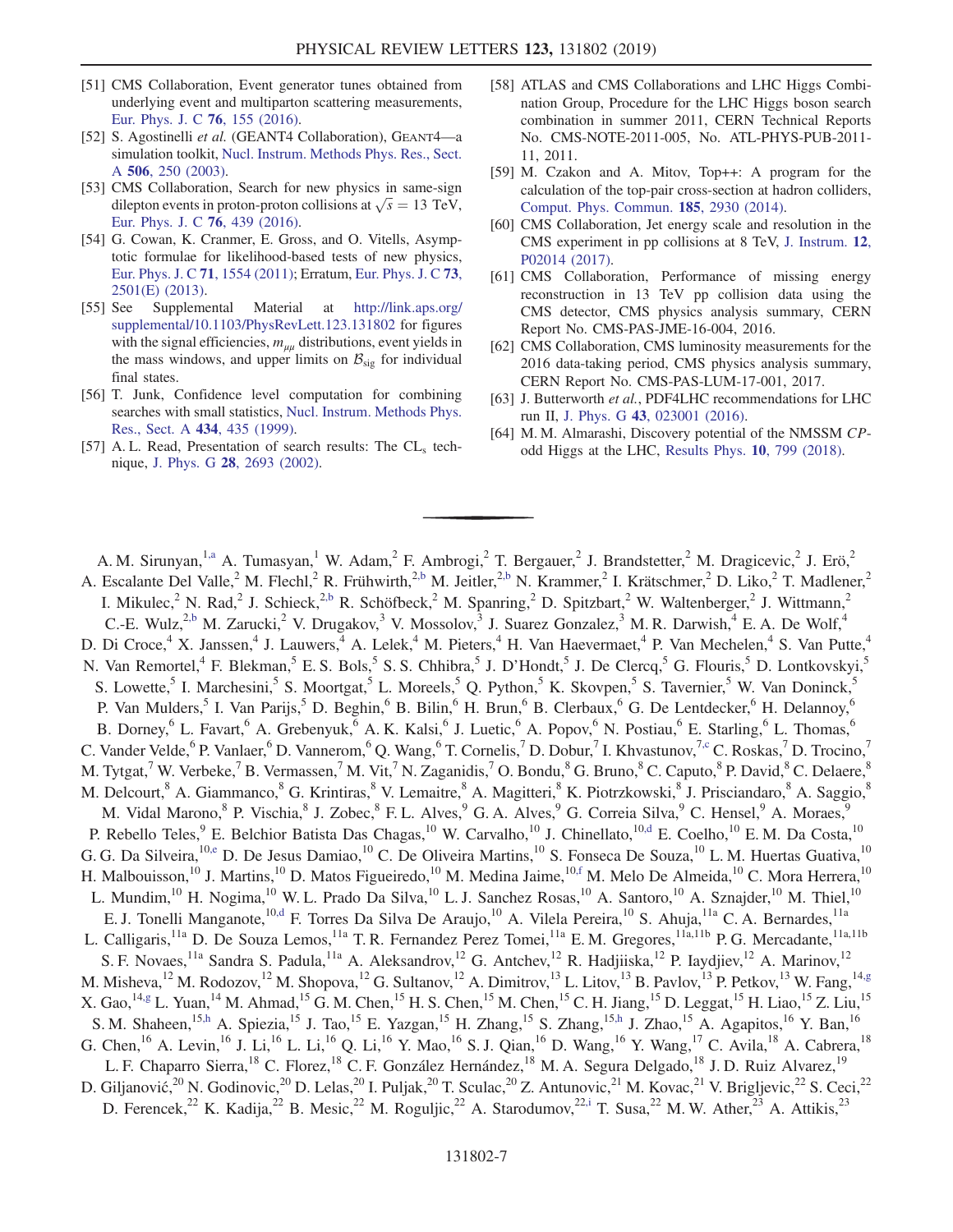<span id="page-7-9"></span><span id="page-7-8"></span><span id="page-7-7"></span><span id="page-7-6"></span><span id="page-7-5"></span><span id="page-7-4"></span><span id="page-7-3"></span><span id="page-7-2"></span><span id="page-7-1"></span><span id="page-7-0"></span>E. Erodotou,<sup>23</sup> A. Ioannou,<sup>23</sup> M. Kolosova,<sup>23</sup> S. Konstantinou,<sup>23</sup> G. Mavromanolakis,<sup>23</sup> J. Mousa,<sup>23</sup> C. Nicolaou,<sup>23</sup> F. Ptochos,<sup>23</sup> P. A. Razis,<sup>23</sup> H. Rykaczewski,<sup>23</sup> D. Tsiakkouri,<sup>23</sup> M. Finger,<sup>2[4,j](#page-16-9)</sup> M. Finger Jr.,<sup>24[,j](#page-16-9)</sup> A. Kveton,<sup>24</sup> J. Tomsa,<sup>24</sup> E. Ayala,<sup>25</sup> E. Carrera Jarrin,<sup>26</sup> Y. Assran,<sup>27[,k](#page-16-10),1</sup> S. Elgammal,<sup>27,k</sup> S. Bhowmik,<sup>28</sup> A. Carvalho Antunes De Oliveira,<sup>28</sup> R. K. Dewanjee,<sup>28</sup> K. Ehataht,<sup>28</sup> M. Kadastik,<sup>28</sup> M. Raidal,<sup>28</sup> C. Veelken,<sup>28</sup> P. Eerola,<sup>29</sup> L. Forthomme,<sup>29</sup> H. Kirschenmann,<sup>29</sup> K. Osterberg,<sup>29</sup> J. Pekkanen,<sup>29</sup> M. Voutilainen,<sup>29</sup> F. Garcia,<sup>30</sup> J. Havukainen,<sup>30</sup> J. K. Heikkilä,<sup>30</sup> T. Järvinen,<sup>30</sup> V. Karimäki,<sup>30</sup> R. Kinnunen,<sup>30</sup> T. Lampén,<sup>30</sup> K. Lassila-Perini,<sup>30</sup> S. Laurila,<sup>30</sup> S. Lehti,<sup>30</sup> T. Lindén,<sup>30</sup> P. Luukka,<sup>30</sup> T. Mäenpää,<sup>30</sup> H. Siikonen,<sup>30</sup> E. Tuominen,<sup>30</sup> J. Tuominiemi,<sup>30</sup> T. Tuuva,<sup>31</sup> M. Besancon,<sup>32</sup> F. Couderc,<sup>32</sup> M. Dejardin,<sup>32</sup> D. Denegri,<sup>32</sup> B. Fabbro,<sup>32</sup> J. L. Faure,<sup>32</sup> F. Ferri,<sup>32</sup> S. Ganjour,<sup>32</sup> A. Givernaud,<sup>32</sup> P. Gras,<sup>32</sup> G. Hamel de Monchenault,<sup>32</sup> P. Jarry,<sup>32</sup> C. Leloup,<sup>32</sup> E. Locci,<sup>32</sup> J. Malcles,<sup>32</sup> J. Rander,<sup>32</sup> A. Rosowsky,<sup>32</sup> M. Ö. Sahin,<sup>32</sup> A. Savoy-Navarro,<sup>32[,m](#page-16-11)</sup> M. Titov,<sup>32</sup> C. Amendola,<sup>33</sup> F. Beaudette,<sup>33</sup> P. Busson,<sup>33</sup> C. Charlot,<sup>33</sup> B. Diab,<sup>33</sup> R. Granier de Cassagnac,<sup>33</sup> I. Kucher,<sup>33</sup> A. Lobanov,<sup>33</sup> C. Martin Perez,<sup>33</sup> M. Nguyen,<sup>33</sup> C. Ochando,<sup>33</sup> P. Paganini,<sup>33</sup> J. Rembser,<sup>33</sup> R. Salerno,<sup>33</sup> J. B. Sauvan,<sup>33</sup> Y. Sirois,<sup>33</sup> A. Zabi,<sup>33</sup> A. Zghiche,<sup>33</sup> J.-L. Agram,<sup>34[,n](#page-16-12)</sup> J. Andrea,<sup>34</sup> D. Bloch,<sup>34</sup> G. Bourgatte,<sup>34</sup> J.-M. Brom,<sup>34</sup> E. C. Chabert,<sup>34</sup> C. Collard,  $34$  E. Conte,  $34, n$  J.-C. Fontaine,  $34, n$  D. Gelé,  $34$  U. Goerlach,  $34$  M. Jansová,  $34$  A.-C. Le Bihan,  $34$  N. Tonon,  $34$ P. Van Hove,<sup>34</sup> S. Gadrat,<sup>35</sup> S. Beauceron,<sup>36</sup> C. Bernet,<sup>36</sup> G. Boudoul,<sup>36</sup> C. Camen,<sup>36</sup> N. Chanon,<sup>36</sup> R. Chierici,<sup>36</sup> D. Contardo,<sup>36</sup> P. Depasse,<sup>36</sup> H. El Mamouni,<sup>36</sup> J. Fay,<sup>36</sup> S. Gascon,<sup>36</sup> M. Gouzevitch,<sup>36</sup> B. Ille,<sup>36</sup> Sa. Jain,<sup>36</sup> F. Lagarde,<sup>36</sup> I. B. Laktineh,<sup>36</sup> H. Lattaud,<sup>36</sup> M. Lethuillier,<sup>36</sup> L. Mirabito,<sup>36</sup> S. Perries,<sup>36</sup> V. Sordini,<sup>36</sup> G. Touquet,<sup>36</sup> M. Vander Donckt,<sup>36</sup> S. Viret,<sup>36</sup> A. Khvedelidze,<sup>37[,j](#page-16-9)</sup> Z. Tsamalaidze,<sup>38,j</sup> C. Autermann,<sup>39</sup> L. Feld,<sup>39</sup> M. K. Kiesel,<sup>39</sup> K. Klein,<sup>39</sup> M. Lipinski,<sup>39</sup> D. Meuser,<sup>39</sup> A. Pauls,<sup>39</sup> M. Preuten,<sup>39</sup> M. P. Rauch,<sup>39</sup> C. Schomakers,<sup>39</sup> J. Schulz,<sup>39</sup> M. Teroerde,<sup>39</sup> B. Wittmer,<sup>39</sup> A. Albert,<sup>40</sup> M. Erdmann,<sup>40</sup> S. Erdweg,<sup>40</sup> T. Esch,<sup>40</sup> B. Fischer,<sup>40</sup> R. Fischer,<sup>40</sup> S. Ghosh,<sup>40</sup> T. Hebbeker,<sup>40</sup> K. Hoepfner,<sup>40</sup> H. Keller,<sup>40</sup> L. Mastrolorenzo,<sup>40</sup> M. Merschmeyer,<sup>40</sup> A. Meyer,<sup>40</sup> P. Millet,<sup>40</sup> G. Mocellin,<sup>40</sup> S. Mondal,<sup>40</sup> S. Mukherjee,<sup>40</sup> D. Noll,<sup>40</sup> A. Novak,<sup>40</sup> T. Pook,<sup>40</sup> A. Pozdnyakov,<sup>40</sup> T. Quast,<sup>40</sup> M. Radziej,<sup>40</sup> Y. Rath,<sup>40</sup> H. Reithler,<sup>40</sup> M. Rieger,<sup>40</sup> A. Schmidt,<sup>40</sup> S. C. Schuler,<sup>40</sup> A. Sharma,<sup>40</sup> S. Thüer,<sup>40</sup> S. Wiedenbeck,<sup>40</sup> G. Flügge,<sup>41</sup> O. Hlushchenko,<sup>41</sup> T. Kress,<sup>41</sup> T. Müller,<sup>41</sup> A. Nehrkorn,<sup>41</sup> A. Nowack,<sup>41</sup> C. Pistone,<sup>41</sup> O. Pooth,<sup>41</sup> D. Roy,<sup>41</sup> H. Sert,<sup>41</sup> A. Stahl,<sup>41,0</sup> M. Aldaya Martin,<sup>42</sup> C. Asawatangtrakuldee,<sup>42</sup> P. Asmuss,<sup>42</sup> I. Babounikau,<sup>42</sup> H. Bakhshiansohi,<sup>42</sup> K. Beernaert,<sup>42</sup> O. Behnke,<sup>42</sup> U. Behrens,<sup>42</sup> A. Bermúdez Martínez,<sup>42</sup> D. Bertsche,<sup>42</sup> A. A. Bin Anuar,<sup>42</sup> K. Borras,<sup>42[,p](#page-16-14)</sup> V. Botta,<sup>42</sup> A. Campbell,<sup>42</sup> A. Cardini,<sup>42</sup> P. Connor,<sup>42</sup> S. Consuegra Rodríguez,<sup>42</sup> C. Contreras-Campana,<sup>42</sup> V. Danilov,<sup>42</sup> A. De Wit,<sup>42</sup> M. M. Defranchis,<sup>42</sup> C. Diez Pardos,<sup>42</sup> D. Domínguez Damiani,<sup>42</sup> G. Eckerlin,<sup>42</sup> D. Eckstein,<sup>42</sup> T. Eichhorn,<sup>42</sup> A. Elwood,<sup>42</sup> E. Eren,<sup>42</sup> E. Gallo,<sup>4[2,q](#page-16-15)</sup> A. Geiser,<sup>42</sup> J. M. Grados Luyando,<sup>42</sup> A. Grohsjean,<sup>42</sup> M. Guthoff,<sup>42</sup> M. Haranko,<sup>42</sup> A. Harb,<sup>42</sup> N. Z. Jomhari,<sup>42</sup> H. Jung,<sup>42</sup> A. Kasem,<sup>42[,p](#page-16-14)</sup> M. Kasemann,<sup>42</sup> J. Keaveney,<sup>42</sup> C. Kleinwort,<sup>42</sup> J. Knolle,<sup>42</sup> D. Krücker,<sup>42</sup> W. Lange,<sup>42</sup> T. Lenz,<sup>42</sup> J. Leonard,<sup>42</sup> J. Lidrych,<sup>42</sup> K. Lipka,<sup>42</sup> W. Lohmann,<sup>4[2,r](#page-16-16)</sup> R. Mankel,<sup>42</sup> I.-A. Melzer-Pellmann,<sup>42</sup> A. B. Meyer,<sup>42</sup> M. Meyer,<sup>42</sup> M. Missiroli,<sup>42</sup> G. Mittag,<sup>42</sup> J. Mnich,<sup>42</sup> A. Mussgiller,<sup>42</sup> V. Myronenko,<sup>42</sup> D. Pérez Adán,<sup>42</sup> S. K. Pflitsch,<sup>42</sup> D. Pitzl,<sup>42</sup> A. Raspereza,<sup>42</sup> A. Saibel,<sup>42</sup> M. Savitskyi,<sup>42</sup> V. Scheurer,<sup>42</sup> P. Schütze,<sup>42</sup> C. Schwanenberger,<sup>42</sup> R. Shevchenko,<sup>42</sup> A. Singh,<sup>42</sup> H. Tholen,<sup>42</sup> O. Turkot,<sup>42</sup> A. Vagnerini,<sup>42</sup> M. Van De Klundert,<sup>42</sup> G. P. Van Onsem,<sup>42</sup> R. Walsh,<sup>42</sup> Y. Wen,<sup>42</sup> K. Wichmann,<sup>42</sup> C. Wissing,<sup>42</sup> O. Zenaiev,<sup>42</sup> R. Zlebcik,<sup>42</sup> R. Aggleton,<sup>43</sup> S. Bein,<sup>43</sup> L. Benato,<sup>43</sup> A. Benecke,<sup>43</sup> V. Blobel,<sup>43</sup> T. Dreyer,<sup>43</sup> A. Ebrahimi,<sup>43</sup> A. Fröhlich,<sup>43</sup> C. Garbers,<sup>43</sup> E. Garutti,<sup>43</sup> D. Gonzalez,<sup>43</sup> P. Gunnellini,<sup>43</sup> J. Haller,<sup>43</sup> A. Hinzmann,<sup>43</sup> A. Karavdina,<sup>43</sup> G. Kasieczka,<sup>43</sup> R. Klanner,<sup>43</sup> R. Kogler,<sup>43</sup> N. Kovalchuk,<sup>43</sup> S. Kurz,<sup>43</sup> V. Kutzner,<sup>43</sup> J. Lange,<sup>43</sup> T. Lange,<sup>43</sup> A. Malara,<sup>43</sup> D. Marconi,<sup>43</sup> J. Multhaup,<sup>43</sup> M. Niedziela,<sup>43</sup> C. E. N. Niemeyer,<sup>43</sup> D. Nowatschin,<sup>43</sup> A. Perieanu,<sup>43</sup> A. Reimers,<sup>43</sup> O. Rieger,<sup>43</sup> C. Scharf,<sup>43</sup> P. Schleper,<sup>43</sup> S. Schumann,<sup>43</sup> J. Schwandt,<sup>43</sup> J. Sonneveld,<sup>43</sup> H. Stadie,<sup>43</sup> G. Steinbrück,<sup>43</sup> F. M. Stober,<sup>43</sup> M. Stöver,<sup>43</sup> B. Vormwald,<sup>43</sup> I. Zoi,<sup>43</sup> M. Akbiyik,<sup>44</sup> C. Barth,<sup>44</sup> M. Baselga,<sup>44</sup> S. Baur,<sup>44</sup> T. Berger,<sup>44</sup> E. Butz,<sup>44</sup> R. Caspart,<sup>44</sup> T. Chwalek,<sup>44</sup> W. De Boer,<sup>44</sup> A. Dierlamm,<sup>44</sup> K. El Morabit,<sup>44</sup> N. Faltermann,<sup>44</sup> M. Giffels,<sup>44</sup> P. Goldenzweig,<sup>44</sup> M. A. Harrendorf,<sup>44</sup> F. Hartmann,<sup>44[,o](#page-16-13)</sup> U. Husemann,<sup>44</sup> S. Kudella,<sup>44</sup> S. Mitra,<sup>44</sup> M. U. Mozer,<sup>44</sup> Th. Müller,<sup>44</sup> M. Musich,<sup>44</sup> A. Nürnberg,<sup>44</sup> G. Quast,<sup>44</sup> K. Rabbertz,<sup>44</sup> M. Schröder,<sup>44</sup> I. Shvetsov,<sup>44</sup> H. J. Simonis,<sup>44</sup> R. Ulrich,<sup>44</sup> M. Weber,<sup>44</sup> C. Wöhrmann,<sup>44</sup> R. Wolf,<sup>44</sup> G. Anagnostou,<sup>45</sup> P. Asenov,<sup>45</sup> G. Daskalakis,<sup>45</sup> T. Geralis,<sup>45</sup> A. Kyriakis,<sup>45</sup> D. Loukas,<sup>45</sup> G. Paspalaki,<sup>45</sup> M. Diamantopoulou,<sup>46</sup> G. Karathanasis,<sup>46</sup> P. Kontaxakis,<sup>46</sup> A. Panagiotou,<sup>46</sup> I. Papavergou,<sup>46</sup> N. Saoulidou,<sup>46</sup> K. Theofilatos,<sup>46</sup> K. Vellidis,<sup>46</sup> G. Bakas,<sup>47</sup> K. Kousouris,<sup>47</sup> I. Papakrivopoulos,<sup>47</sup> G. Tsipolitis,<sup>47</sup> I. Evangelou,<sup>48</sup> C. Foudas,<sup>48</sup> P. Gianneios,<sup>48</sup> P. Katsoulis,<sup>48</sup> P. Kokkas,<sup>48</sup> S. Mallios,<sup>48</sup> K. Manitara,<sup>48</sup> N. Manthos,<sup>48</sup> I. Papadopoulos,<sup>48</sup> E. Paradas,<sup>48</sup> J. Strologas,<sup>48</sup> F. A. Triantis,<sup>48</sup> D. Tsitsonis,<sup>48</sup> M. Bartók,<sup>49[,s](#page-16-17)</sup> M. Csanad,<sup>49</sup> P. Major,<sup>49</sup> K. Mandal,<sup>49</sup> A. Mehta,<sup>49</sup> M. I. Nagy,<sup>49</sup> G. Pasztor,<sup>49</sup> O. Surányi,<sup>49</sup> G. I. Veres,<sup>49</sup> G. Bencze,<sup>50</sup> C. Hajdu,<sup>50</sup> D. Horvath,<sup>5[0,t](#page-16-18)</sup> Á. Hunyadi,<sup>50</sup> F. Sikler,<sup>50</sup> T. Á. Vámi,<sup>50</sup> V. Veszpremi,<sup>50</sup> G. Vesztergombi,<sup>5[0,a,u](#page-16-0)</sup> N. Beni,<sup>51</sup>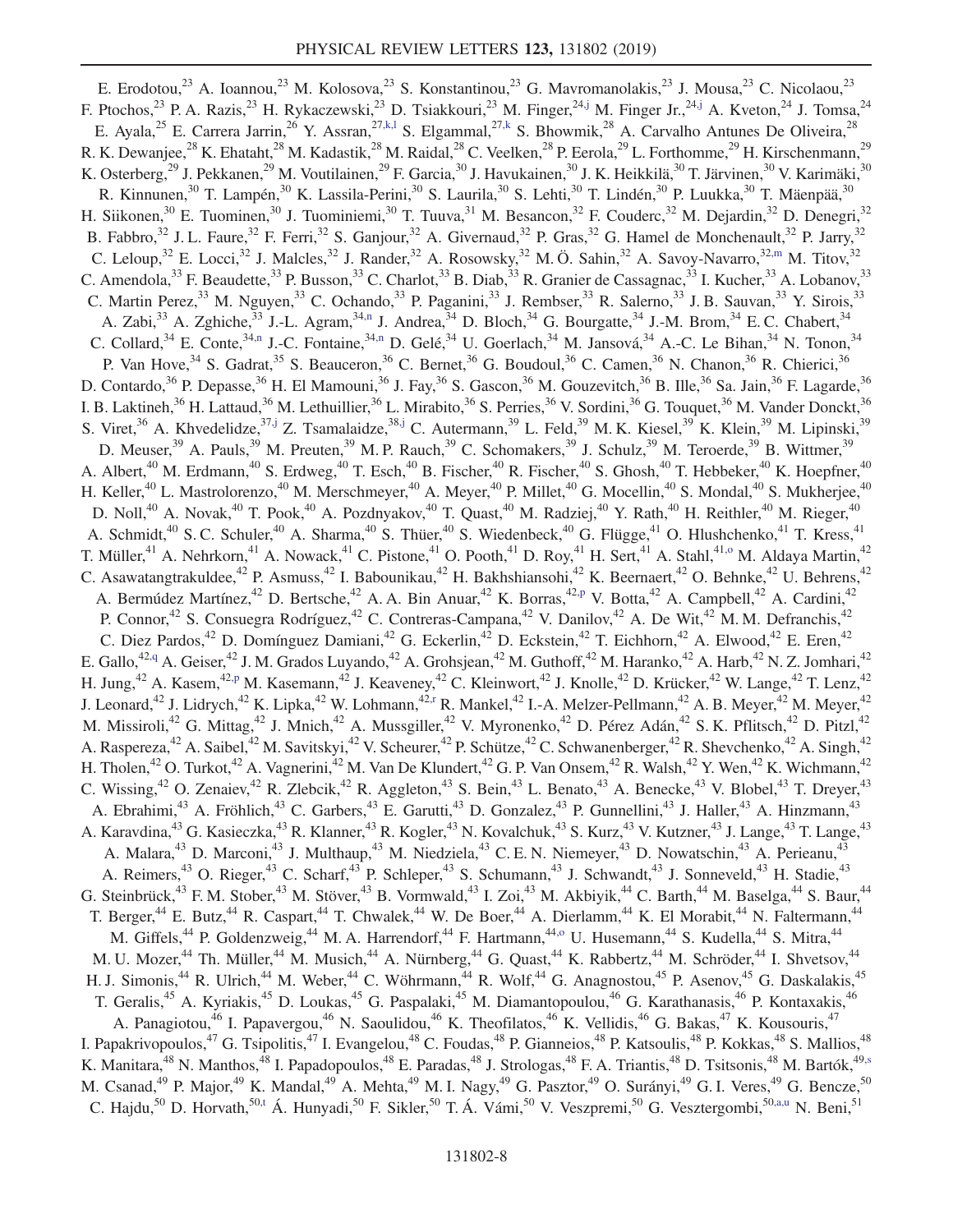<span id="page-8-8"></span><span id="page-8-7"></span><span id="page-8-6"></span><span id="page-8-5"></span><span id="page-8-4"></span><span id="page-8-3"></span><span id="page-8-2"></span><span id="page-8-1"></span><span id="page-8-0"></span>S. Czellar,<sup>51</sup> J. Karancsi,<sup>51[,s](#page-16-17)</sup> A. Makovec,<sup>51</sup> J. Molnar,<sup>51</sup> Z. Szillasi,<sup>51</sup> P. Raics,<sup>52</sup> D. Teyssier,<sup>52</sup> Z. L. Trocsanyi,<sup>52</sup> B. Ujvari,<sup>52</sup> T. F. Csorgo,<sup>53</sup> W. J. Metzger,<sup>53</sup> F. Nemes,<sup>53</sup> T. Novak,<sup>53</sup> S. Choudhury,<sup>54</sup> J. R. Komaragiri,<sup>54</sup> P. C. Tiwari,<sup>54</sup> S. Bahinipati,<sup>55[,v](#page-16-19)</sup> C. Kar,<sup>55</sup> P. Mal,<sup>55</sup> V. K. Muraleedharan Nair Bindhu,<sup>55</sup> A. Nayak,<sup>5[5,w](#page-16-20)</sup> S. Roy Chowdhury,<sup>55</sup> D. K. Sahoo,<sup>5[5,v](#page-16-19)</sup> S. K. Swain,<sup>55</sup> S. Bansal,<sup>56</sup> S. B. Beri,<sup>56</sup> V. Bhatnagar,<sup>56</sup> S. Chauhan,<sup>56</sup> R. Chawla,<sup>56</sup> N. Dhingra,<sup>56</sup> R. Gupta,<sup>56</sup> A. Kaur,<sup>56</sup> M. Kaur,<sup>56</sup> S. Kaur,<sup>56</sup> P. Kumari,<sup>56</sup> M. Lohan,<sup>56</sup> M. Meena,<sup>56</sup> K. Sandeep,<sup>56</sup> S. Sharma,<sup>56</sup> J. B. Singh,<sup>56</sup> A. K. Virdi,<sup>56</sup> G. Walia,<sup>56</sup> A. Bhardwaj,<sup>57</sup> B. C. Choudhary,<sup>57</sup> R. B. Garg,<sup>57</sup> M. Gola,<sup>57</sup> S. Keshri,<sup>57</sup> Ashok Kumar,<sup>57</sup> S. Malhotra,<sup>57</sup> M. Naimuddin,<sup>57</sup> P. Priyanka,<sup>57</sup> K. Ranjan,<sup>57</sup> Aashaq Shah,<sup>57</sup> R. Sharma,<sup>57</sup> R. Bhardwaj,<sup>58[,x](#page-16-21)</sup> M. Bharti,<sup>5[8,x](#page-16-21)</sup> R. Bhattacharya,<sup>58</sup> S. Bhattacharya,<sup>58</sup> U. Bhawandeep,<sup>5[8,x](#page-16-21)</sup> D. Bhowmik,<sup>58</sup> S. Dey,<sup>58</sup> S. Dutta,<sup>58</sup> S. Ghosh,<sup>58</sup> M. Maity,<sup>5[8,y](#page-16-22)</sup> K. Mondal,<sup>58</sup> S. Nandan,<sup>58</sup> A. Purohit,<sup>58</sup> P. K. Rout,<sup>58</sup> A. Roy,<sup>58</sup> G. Saha,<sup>58</sup> S. Sarkar,<sup>58</sup> T. Sarkar,<sup>5[8,y](#page-16-22)</sup> M. Sharan,<sup>58</sup> B. Singh,<sup>58[,x](#page-16-21)</sup> S. Thakur,<sup>5[8,x](#page-16-21)</sup> P. K. Behera,<sup>59</sup> P. Kalbhor,<sup>59</sup> A. Muhammad,<sup>59</sup> P. R. Pujahari,<sup>59</sup> A. Sharma,<sup>59</sup> A. K. Sikdar,<sup>59</sup> R. Chudasama,<sup>60</sup> D. Dutta,  $^{60}$  V. Jha,  $^{60}$  V. Kumar,  $^{60}$  D. K. Mishra,  $^{60}$  P. K. Netrakanti,  $^{60}$  L. M. Pant,  $^{60}$  P. Shukla,  $^{60}$  T. Aziz,  $^{61}$  M. A. Bhat,  $^{61}$ S. Dugad, <sup>61</sup> G. B. Mohanty, <sup>61</sup> N. Sur, <sup>61</sup> Ravindra Kumar Verma, <sup>61</sup> S. Banerjee, <sup>62</sup> S. Bhattacharya, <sup>62</sup> S. Chatterjee, <sup>62</sup> P. Das, <sup>62</sup> M. Guchait, <sup>62</sup> S. Karmakar, <sup>62</sup> S. Kumar, <sup>62</sup> G. Majumder, <sup>62</sup> K. Mazumdar, <sup>62</sup> N. Sahoo, <sup>62</sup> S. Sawant, <sup>62</sup> S. Chauhan, <sup>63</sup> S. Dube,<sup>63</sup> V. Hegde,<sup>63</sup> A. Kapoor,<sup>63</sup> K. Kothekar,<sup>63</sup> S. Pandey,<sup>63</sup> A. Rane,<sup>63</sup> A. Rastogi,<sup>63</sup> S. Sharma,<sup>63</sup> S. Chenarani,<sup>6[4,z](#page-16-23)</sup> E. Eskandari Tadavani,<sup>64</sup> S.M. Etesami,<sup>64[,z](#page-16-23)</sup> M. Khakzad,<sup>64</sup> M. Mohammadi Najafabadi,<sup>64</sup> M. Naseri,<sup>64</sup> F. Rezaei Hosseinabadi, <sup>64</sup> B. Safarzadeh, <sup>64[,aa](#page-16-24)</sup> M. Felcini, <sup>65</sup> M. Grunewald, <sup>65</sup> M. Abbrescia, <sup>66a, 66b</sup> C. Calabria, <sup>66a, 66b</sup> A. Colaleo,<sup>66a</sup> D. Creanza,<sup>66a,66c</sup> L. Cristella,<sup>66a,66b</sup> N. De Filippis,<sup>66a,66c</sup> M. De Palma,<sup>66a,66b</sup> A. Di Florio,<sup>66a,66b</sup> L. Fiore,<sup>66a</sup> A. Gelmi,<sup>66a,66b</sup> G. Iaselli,<sup>66a,66c</sup> M. Ince,<sup>66a,66b</sup> S. Lezki,<sup>66a,66b</sup> G. Maggi,<sup>66a,66c</sup> M. Maggi,<sup>66a</sup> G. Miniello,<sup>66a,66b</sup> S. My,<sup>66a,66b</sup> S. Nuzzo,<sup>66a,66b</sup> A. Pompili,<sup>66a,66b</sup> G. Pugliese,<sup>66a,66c</sup> R. Radogna,<sup>66a</sup> A. Ranieri,<sup>66a</sup> G. Selvaggi,<sup>66a,66b</sup> L. Silvestris,<sup>66a</sup> R. Venditti,<sup>66a</sup> P. Verwilligen,<sup>66a</sup> G. Abbiendi,<sup>67a</sup> C. Battilana,<sup>67a,67b</sup> D. Bonacorsi,<sup>67a,67b</sup> L. Borgonovi,<sup>67a,67b</sup> S. Braibant-Giacomelli,<sup>67a,67b</sup> R. Campanini,<sup>67a,67b</sup> P. Capiluppi,<sup>67a,67b</sup> A. Castro,<sup>67a,67b</sup> F. R. Cavallo,<sup>67a</sup> C. Ciocca,<sup>67a</sup> G. Codispoti,<sup>67a,67b</sup> M. Cuffiani,<sup>67a,67b</sup> G. M. Dallavalle,<sup>67a</sup> F. Fabbri,<sup>67a</sup> A. Fanfani,<sup>67a,67b</sup> E. Fontanesi,<sup>67a</sup> P. Giacomelli,<sup>67a</sup> C. Grandi,<sup>67a</sup> L. Guiducci,<sup>67a,67b</sup> F. Iemmi,<sup>67a,67b</sup> S. Lo Meo,<sup>67a[,bb](#page-16-25)</sup> S. Marcellini,<sup>67a</sup> G. Masetti,<sup>67a</sup> F. L. Navarria,<sup>67a,67b</sup> A. Perrotta,<sup>67a</sup> F. Primavera,<sup>67a,67b</sup> A. M. Rossi,<sup>67a,67b</sup> T. Rovelli,<sup>67a,67b</sup> G. P. Siroli,<sup>67a,67b</sup> N. Tosi,<sup>67a</sup> S. Albergo,<sup>68a,68[b,cc](#page-16-26)</sup><br>S. Costa,<sup>68a,68b</sup> A. Di Mattia,<sup>68a</sup> R. Potenza,<sup>68a,68b</sup> A. Tricomi,<sup>68a,6</sup> S. Costa,<sup>68a,68b</sup> A. Di Mattia,<sup>68a</sup> R. Potenza,<sup>68a,68b</sup> A. Tricomi,<sup>68a,68[b,cc](#page-16-26)</sup> C. Tuve,<sup>68a,68b</sup> G. Barbagli,<sup>69a</sup> R. Ceccarelli,<sup>69a</sup> K. Chatterjee,<sup>69a,69b</sup> V. Ciulli,<sup>69a,69b</sup> C. Civinini,<sup>69a</sup> R. D'Alessandro,<sup>69a,69b</sup> E. Focardi,<sup>69a,69b</sup> G. Latino,<sup>69a</sup> P. Lenzi,<sup>69a,69b</sup> M. Meschini,<sup>69a</sup> S. Paoletti,<sup>69a</sup> L. Russo,<sup>69[a,dd](#page-16-27)</sup> G. Sguazzoni,<sup>69a</sup> D. Strom,<sup>69a</sup> L. Viliani,<sup>69a</sup> L. Benussi,<sup>70</sup> S. Bianco,<sup>70</sup> F. Fabbri,<sup>70</sup> D. Piccolo,<sup>70</sup> M. Bozzo,<sup>71a,71b</sup> F. Ferro,<sup>71a</sup> R. Mulargia,<sup>71a,71b</sup> E. Robutti,<sup>71a</sup> S. Tosi,<sup>71a,71b</sup> A. Benaglia,<sup>72a</sup> A. Beschi,<sup>72a,72b</sup> F. Brivio,<sup>72a,72b</sup> V. Ciriolo,<sup>72a,72b[,o](#page-16-13)</sup> S. Di Guida,<sup>72a,72b,o</sup> M. E. Dinardo,<sup>72a,72b</sup> P. Dini,<sup>72a</sup> S. Fiorendi,<sup>72a,72b</sup> S. Gennai,<sup>72a</sup> A. Ghezzi,<sup>72a,72b</sup> P. Govoni,<sup>72a,72b</sup> L. Guzzi,<sup>72a,72b</sup> M. Malberti,<sup>72a</sup> S. Malvezzi,<sup>72a</sup> D. Menasce,<sup>72a</sup> F. Monti,<sup>72a,72b</sup> L. Moroni,<sup>72a</sup> G. Ortona,<sup>72a,72b</sup> M. Paganoni,<sup>72a,72b</sup> D. Pedrini,<sup>72a</sup> S. Ragazzi,<sup>72a,72b</sup> T. Tabarelli de Fatis,<sup>72a,72b</sup> D. Zuolo,<sup>72a,72b</sup> S. Buontempo,<sup>73a</sup> N. Cavallo,<sup>73a,73c</sup> A. De Iorio,<sup>73a,73b</sup> A. Di Crescenzo,<sup>73a,73b</sup> F. Fabozzi,<sup>73a,73c</sup> F. Fienga,<sup>73a</sup> G. Galati,<sup>73a</sup> A. O. M. Iorio,<sup>73a,73b</sup> L. Lista,<sup>73a,73b</sup> S. Meola,<sup>73a,73[d,o](#page-16-13)</sup> P. Paolucci,<sup>73[a,o](#page-16-13)</sup> B. Rossi,<sup>73a</sup> C. Sciacca,<sup>73a,73b</sup> E. Voevodina,<sup>73a,73b</sup> P. Azzi,<sup>74a</sup> N. Bacchetta,<sup>74a</sup> D. Bisello,<sup>74a,74b</sup> A. Boletti,<sup>74a,74b</sup> A. Bragagnolo,<sup>74a</sup> R. Carlin,<sup>74a,74b</sup> P. Checchia,<sup>74a</sup> M. Dall'Osso,<sup>74a,74b</sup> P. De Castro Manzano,<sup>74a</sup> T. Dorigo,<sup>74a</sup> U. Dosselli,<sup>74a</sup> F. Gasparini,<sup>74a,74b</sup> U. Gasparini,<sup>74a,74b</sup> A. Gozzelino,<sup>74a</sup> S. Y. Hoh,<sup>74a</sup> P. Lujan,<sup>74a</sup> M. Margoni,<sup>74a,74b</sup> A. T. Meneguzzo,<sup>74a,74b</sup> J. Pazzini,<sup>74a,74b</sup> M. Presilla,<sup>74a,74b</sup> P. Ronchese,<sup>74a,74b</sup> R. Rossin,<sup>74a,74b</sup> F. Simonetto,<sup>74a,74b</sup> A. Tiko,<sup>74a</sup> M. Tosi,<sup>74a,74b</sup> M. Zanetti,<sup>74a,74b</sup> P. Zotto,<sup>74a,74b</sup> G. Zumerle,<sup>74a,74b</sup> A. Braghieri,<sup>75a</sup> P. Montagna,<sup>75a,75b</sup> S. P. Ratti,<sup>75a,75b</sup> V. Re,<sup>75a</sup> M. Ressegotti,<sup>75a,75b</sup> C. Riccardi,<sup>75a,75b</sup> P. Salvini,<sup>75a</sup> I. Vai,<sup>75a,75b</sup> P. Vitulo,<sup>75a,75b</sup> M. Biasini,<sup>76a,76b</sup> G. M. Bilei,<sup>76a</sup> C. Cecchi,<sup>76a,76b</sup> D. Ciangottini,<sup>76a,76b</sup> L. Fanò,<sup>76a,76b</sup> P. Lariccia,<sup>76a,76b</sup> R. Leonardi,<sup>76a,76b</sup> E. Manoni,<sup>76a</sup> G. Mantovani,<sup>76a,76b</sup> V. Mariani,<sup>76a,76b</sup> M. Menichelli,<sup>76a</sup> A. Rossi,<sup>76a,76b</sup> A. Santocchia,<sup>76a,76b</sup> D. Spiga,<sup>76a</sup> K. Androsov,<sup>77a</sup> P. Azzurri,<sup>77a</sup> G. Bagliesi,<sup>77a</sup> V. Bertacchi,<sup>77a,77c</sup> L. Bianchini,<sup>77a</sup> T. Boccali,<sup>77a</sup> R. Castaldi,<sup>77a</sup> M. A. Ciocci,<sup>77a,77b</sup> R. Dell'Orso,<sup>77a</sup> G. Fedi,<sup>77a</sup> F. Fiori,<sup>77a,77c</sup> L. Giannini,<sup>77a,77c</sup> A. Giassi,<sup>77a</sup> M. T. Grippo,<sup>77a</sup> F. Ligabue,<sup>77a,77c</sup> E. Manca,<sup>77a,77c</sup> G. Mandorli,<sup>77a,77c</sup> A. Messineo,<sup>77a,77b</sup> F. Palla,<sup>77a</sup> A. Rizzi,<sup>77a,77b</sup> G. Rolandi,<sup>77[a,ee](#page-16-28)</sup> A. Scribano,<sup>77a</sup> P. Spagnolo,<sup>77a</sup> R. Tenchini,<sup>77a</sup> G. Tonelli,<sup>77a,77b</sup> N. Turini,<sup>77a</sup> A. Venturi,<sup>77a</sup> P. G. Verdini,<sup>77a</sup> F. Cavallari,<sup>78a</sup> M. Cipriani,<sup>78a,78b</sup> D. Del Re,<sup>78a,78b</sup> E. Di Marco,<sup>78a,78b</sup> M. Diemoz,<sup>78a</sup> S. Gelli,<sup>78a,78b</sup> E. Longo,<sup>78a,78b</sup> B. Marzocchi,<sup>78a,78b</sup> P. Meridiani,<sup>78a</sup> G. Organtini,<sup>78a,78b</sup> F. Pandolfi,<sup>78a</sup> R. Paramatti,<sup>78a,78b</sup> F. Preiato,<sup>78a,78b</sup> C. Quaranta,<sup>78a,78b</sup> S. Rahatlou,<sup>78a,78b</sup> C. Rovelli,<sup>78a</sup> F. Santanastasio,<sup>78a,78b</sup> L. Soffi,<sup>78a,78b</sup> N. Amapane,<sup>79a,79b</sup> R. Arcidiacono,<sup>79a,79c</sup> S. Argiro,<sup>79a,79b</sup> M. Arneodo,<sup>79a,79c</sup> N. Bartosik,<sup>79a</sup> R. Bellan,<sup>79a,79b</sup> C. Biino,<sup>79a</sup> A. Cappati,<sup>79a,79b</sup> N. Cartiglia,<sup>79a</sup> F. Cenna,<sup>79a,79b</sup> S. Cometti,<sup>79a</sup> M. Costa,<sup>79a,79b</sup> R. Covarelli,<sup>79a,79b</sup>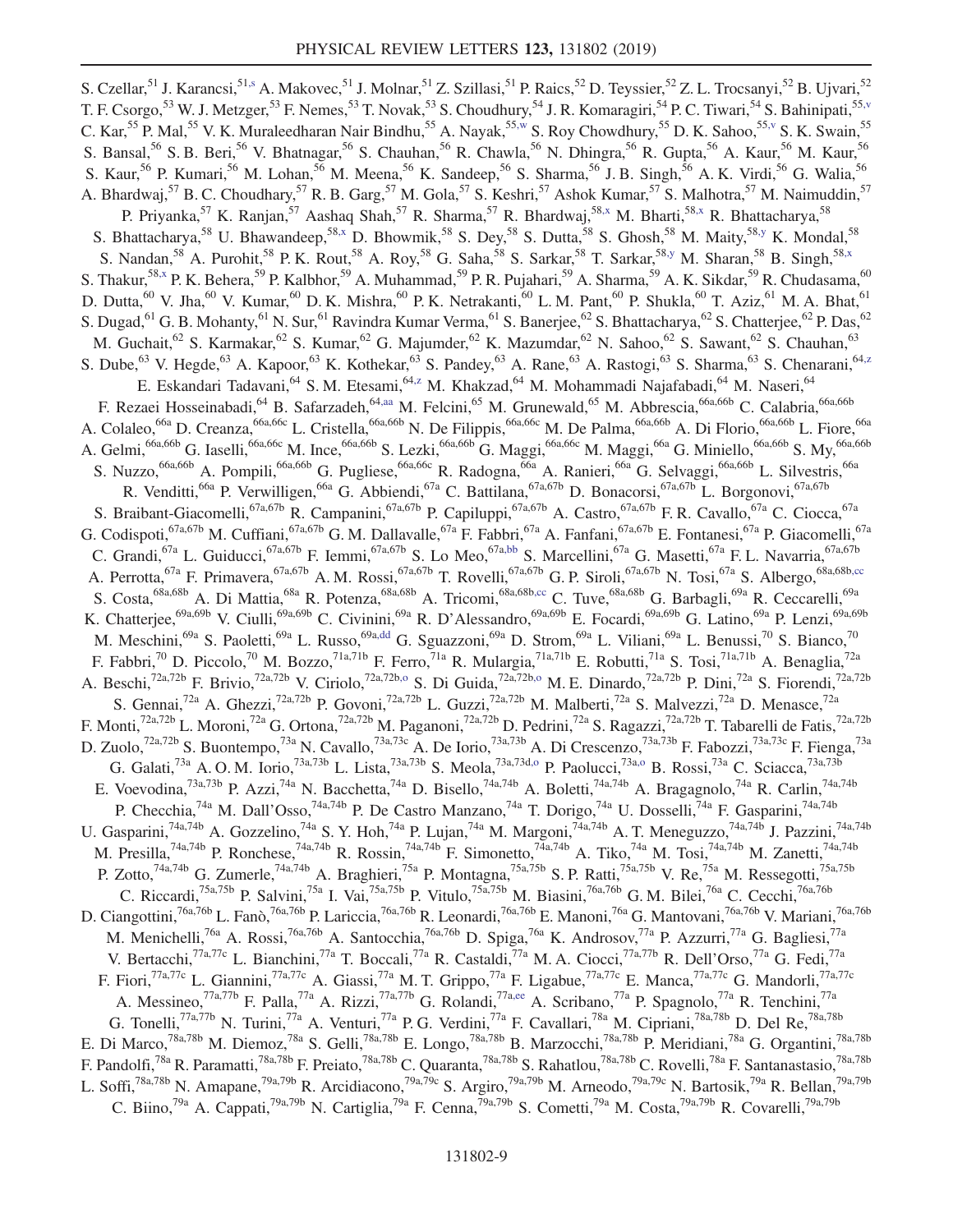<span id="page-9-12"></span><span id="page-9-11"></span><span id="page-9-10"></span><span id="page-9-9"></span><span id="page-9-8"></span><span id="page-9-7"></span><span id="page-9-6"></span><span id="page-9-5"></span><span id="page-9-4"></span><span id="page-9-3"></span><span id="page-9-2"></span><span id="page-9-1"></span><span id="page-9-0"></span>N. Demaria,<sup>79a</sup> B. Kiani,<sup>79a,79b</sup> C. Mariotti,<sup>79a</sup> S. Maselli,<sup>79a</sup> E. Migliore,<sup>79a,79b</sup> V. Monaco,<sup>79a,79b</sup> E. Monteil,<sup>79a,79b</sup> M. Monteno,<sup>79a</sup> M. M. Obertino,<sup>79a,79b</sup> L. Pacher,<sup>79a,79b</sup> N. Pastrone,<sup>79a</sup> M. Pelliccioni,<sup>79a</sup> G. L. Pinna Angioni,<sup>79a,79b</sup> A. Romero,<sup>79a,79b</sup> M. Ruspa,<sup>79a,79c</sup> R. Sacchi,<sup>79a,79b</sup> R. Salvatico,<sup>79a,79b</sup> K. Shchelina,<sup>79a,79b</sup> V. Sola,<sup>79a</sup> A. Solano,<sup>79a,79b</sup> D. Soldi,  $^{79a,79b}$  A. Staiano,  $^{79a}$  S. Belforte,  $^{80a}$  V. Candelise,  $^{80a,80b}$  M. Casarsa,  $^{80a}$  F. Cossutti,  $^{80a}$  A. Da Rold,  $^{80a,80b}$ G. Della Ricca,  $80a,80b$  F. Vazzoler,  $80a,80b$  A. Zanetti,  $80a$  B. Kim,  $81$  D. H. Kim,  $81$  G. N. Kim,  $81$  M. S. Kim,  $81$  J. Lee,  $81$ S. W. Lee,  ${}^{81}$  C. S. Moon,  ${}^{81}$  Y. D. Oh,  ${}^{81}$  S. I. Pak,  ${}^{81}$  S. Sekmen,  ${}^{81}$  D. C. Son,  ${}^{81}$  Y. C. Yang,  ${}^{81}$  H. Kim,  ${}^{82}$  D. H. Moon,  ${}^{82}$  G. Oh,  ${}^{82}$ B. Francois,  $^{83}$  T. J. Kim,  $^{83}$  J. Park,  $^{83}$  S. Cho,  $^{84}$  S. Choi,  $^{84}$  Y. Go,  $^{84}$  D. Gyun,  $^{84}$  S. Ha,  $^{84}$  B. Hong,  $^{84}$  Y. Jo,  $^{84}$  K. Lee,  $^{84}$ K. S. Lee,  $^{84}$  S. Lee,  $^{84}$  J. Lim,  $^{84}$  J. Park,  $^{84}$  S. K. Park,  $^{84}$  Y. Roh,  $^{84}$  J. Goh,  $^{85}$  H. S. Kim,  $^{86}$  J. Almond,  $^{87}$  J. H. Bhyun,  $^{87}$  J. Choi,  $^{87}$ S. Jeon,  $^{87}$  J. Kim,  $^{87}$  J. S. Kim,  $^{87}$  H. Lee,  $^{87}$  K. Lee,  $^{87}$  S. Lee,  $^{87}$  K. Nam, $^{87}$  S. B. Oh,  $^{87}$  B. C. Radburn-Smith,  $^{87}$  S. h. Seo,  $^{87}$ U. K. Yang, <sup>87</sup> H. D. Yoo, <sup>87</sup> I. Yoon, <sup>87</sup> G. B. Yu, <sup>87</sup> D. Jeon, <sup>88</sup> H. Kim, <sup>88</sup> J. H. Kim, <sup>88</sup> J. S. H. Lee, <sup>88</sup> I. C. Park, <sup>88</sup> I. Watson, <sup>88</sup> Y. Choi, <sup>89</sup> C. Hwang, <sup>89</sup> Y. Jeong, <sup>89</sup> J. Lee, <sup>89</sup> Y. Lee, <sup>89</sup> I. Yu, <sup>89</sup> V. Veckalns, <sup>90[,ff](#page-16-29)</sup> V. Dudenas, <sup>91</sup> A. Juodagalvis, <sup>91</sup> J. Vaitkus, <sup>91</sup> Z. A. Ibrahim,  $92$  F. Mohamad Idris,  $92,gg$  $92,gg$  W. A. T. Wan Abdullah,  $92$  M. N. Yusli,  $92$  Z. Zolkapli,  $92$  J. F. Benitez,  $93$ A. Castaneda Hernandez,<sup>93</sup> J. A. Murillo Quijada,<sup>93</sup> L. Valencia Palomo,<sup>93</sup> H. Castilla-Valdez,<sup>94</sup> E. De La Cruz-Burelo,<sup>94</sup> M. C. Duran-Osuna, <sup>94</sup> I. Heredia-De La Cruz, <sup>94[,hh](#page-16-31)</sup> R. Lopez-Fernandez, <sup>94</sup> R. I. Rabadan-Trejo, <sup>94</sup> G. Ramirez-Sanchez, <sup>94</sup> R. Reyes-Almanza, <sup>94</sup> A. Sanchez-Hernandez, <sup>94</sup> S. Carrillo Moreno, <sup>95</sup> C. Oropeza Barrera, <sup>95</sup> M. Ramirez-Garcia, <sup>95</sup> F. Vazquez Valencia,<sup>95</sup> J. Eysermans,<sup>96</sup> I. Pedraza,<sup>96</sup> H. A. Salazar Ibarguen,<sup>96</sup> C. Uribe Estrada,<sup>96</sup> A. Morelos Pineda,<sup>97</sup> N. Raicevic,<sup>98</sup> D. Krofcheck,<sup>99</sup> S. Bheesette,<sup>100</sup> P. H. Butler,<sup>100</sup> A. Ahmad,<sup>101</sup> M. Ahmad,<sup>101</sup> Q. Hassan,<sup>101</sup> H. R. Hoorani,<sup>101</sup> N. W. A. Khan,<sup>101</sup> M. A. Shah,<sup>101</sup> M. Shoaib,<sup>101</sup> M. Waqas,<sup>101</sup> V. Avati,<sup>102</sup> L. Grzanka,<sup>102</sup> M. Malawski,<sup>102</sup> H. Bialkowska,<sup>103</sup> M. Bluj,<sup>103</sup> B. Boimska,<sup>103</sup> M. Górski,<sup>103</sup> M. Kazana,<sup>103</sup> M. Szleper,<sup>103</sup> P. Zalewski,<sup>103</sup> K. Bunkowski,<sup>104</sup> A. Byszuk,<sup>10[4,ii](#page-16-32)</sup> K. Doroba,<sup>104</sup> A. Kalinowski,<sup>104</sup> M. Konecki,<sup>104</sup> J. Krolikowski,<sup>104</sup> M. Misiura,<sup>104</sup> M. Olszewski,<sup>104</sup> A. Pyskir,<sup>104</sup> M. Walczak,<sup>104</sup> M. Araujo,<sup>105</sup> P. Bargassa,<sup>105</sup> D. Bastos,<sup>105</sup> A. Di Francesco,<sup>105</sup> P. Faccioli,<sup>105</sup> B. Galinhas,<sup>105</sup> M. Gallinaro,<sup>105</sup> J. Hollar,<sup>105</sup> N. Leonardo,<sup>105</sup> J. Seixas,<sup>105</sup> G. Strong,<sup>105</sup> O. Toldaiev,<sup>105</sup> J. Varela,<sup>105</sup> S. Afanasiev,<sup>106</sup> P. Bunin,<sup>106</sup> M. Gavrilenko,<sup>106</sup> I. Golutvin,<sup>106</sup> I. Gorbunov,<sup>106</sup> A. Kamenev,<sup>106</sup> V. Karjavine,<sup>106</sup> A. Lanev,<sup>106</sup> A. Malakhov,<sup>106</sup> V. Matveev, <sup>106[,jj,kk](#page-16-33)</sup> P. Moisenz, <sup>106</sup> V. Palichik, <sup>106</sup> V. Perelygin, <sup>106</sup> M. Savina, <sup>106</sup> S. Shmatov, <sup>106</sup> S. Shulha, <sup>106</sup> N. Skatchkov, <sup>106</sup> V. Smirnov,<sup>106</sup> N. Voytishin,<sup>106</sup> A. Zarubin,<sup>106</sup> L. Chtchipounov,<sup>107</sup> V. Golovtsov,<sup>107</sup> Y. Ivanov,<sup>107</sup> V. Kim,<sup>107,11</sup> E. Kuznetsova,<sup>10[7,mm](#page-16-35)</sup> P. Levchenko,<sup>107</sup> V. Murzin,<sup>107</sup> V. Oreshkin,<sup>107</sup> I. Smirnov,<sup>107</sup> D. Sosnov,<sup>107</sup> V. Sulimov,<sup>107</sup> L. Uvarov,<sup>107</sup> A. Vorobyev,<sup>107</sup> Yu. Andreev,<sup>108</sup> A. Dermenev,<sup>108</sup> S. Gninenko,<sup>108</sup> N. Golubev,<sup>108</sup> A. Karneyeu,<sup>108</sup> M. Kirsanov,<sup>108</sup> N. Krasnikov,<sup>108</sup> A. Pashenkov,<sup>108</sup> D. Tlisov,<sup>108</sup> A. Toropin,<sup>108</sup> V. Epshteyn,<sup>109</sup> V. Gavrilov,<sup>109</sup> N. Lychkovskaya,<sup>109</sup> A. Nikitenko,<sup>10[9,i](#page-16-8)</sup> V. Popov,<sup>109</sup> I. Pozdnyakov,<sup>109</sup> G. Safronov,<sup>109</sup> A. Spiridonov,<sup>109</sup> A. Stepennov,<sup>109</sup> M. Toms,<sup>109</sup> E. Vlasov,<sup>109</sup> A. Zhokin,<sup>109</sup> T. Aushev,<sup>110</sup> R. Chistov,<sup>111[,nn](#page-16-36)</sup> M. Danilov,<sup>111,nn</sup> P. Parygin,<sup>111</sup> E. Tarkovskii,<sup>111</sup> V. Andreev, <sup>112</sup> M. Azarkin, <sup>112</sup> I. Dremin, <sup>11[2,kk](#page-16-37)</sup> M. Kirakosyan, <sup>112</sup> A. Terkulov, <sup>112</sup> A. Baskakov, <sup>113</sup> A. Belyaev, <sup>113</sup> E. Boos, <sup>113</sup> V. Bunichev,<sup>113</sup> M. Dubinin,<sup>113,00</sup> L. Dudko,<sup>113</sup> A. Gribushin,<sup>113</sup> V. Klyukhin,<sup>113</sup> O. Kodolova,<sup>113</sup> I. Lokhtin,<sup>113</sup> S. Obraztsov,<sup>113</sup> M. Perfilov,<sup>113</sup> V. Savrin,<sup>113</sup> A. Barnyakov,<sup>114[,pp](#page-17-1)</sup> V. Blinov,<sup>114,pp</sup> T. Dimova,<sup>114,pp</sup> L. Kardapoltsev,<sup>114,pp</sup> Y. Skovpen,<sup>11[4,pp](#page-17-1)</sup> I. Azhgirey,<sup>115</sup> I. Bayshev,<sup>115</sup> S. Bitioukov,<sup>115</sup> V. Kachanov,<sup>115</sup> D. Konstantinov,<sup>115</sup> P. Mandrik,<sup>115</sup> V. Petrov,<sup>115</sup> R. Ryutin,<sup>115</sup> S. Slabospitskii,<sup>115</sup> A. Sobol,<sup>115</sup> S. Troshin,<sup>115</sup> N. Tyurin,<sup>115</sup> A. Uzunian,<sup>115</sup> A. Volkov,<sup>115</sup> A. Babaev, <sup>116</sup> A. Iuzhakov, <sup>116</sup> V. Okhotnikov, <sup>116</sup> V. Borchsh, <sup>117</sup> V. Ivanchenko, <sup>117</sup> E. Tcherniaev, <sup>117</sup> P. Adzic, <sup>118[,qq](#page-17-2)</sup> P. Cirkovic,<sup>118</sup> D. Devetak,<sup>118</sup> M. Dordevic,<sup>118</sup> P. Milenovic,<sup>118[,rr](#page-17-3)</sup> J. Milosevic,<sup>118</sup> M. Stojanovic,<sup>118</sup> M. Aguilar-Benitez,<sup>119</sup> J. Alcaraz Maestre,<sup>119</sup> A. Álvarez Fernández,<sup>119</sup> I. Bachiller,<sup>119</sup> M. Barrio Luna,<sup>119</sup> J. A. Brochero Cifuentes,<sup>119</sup> C. A. Carrillo Montoya, <sup>119</sup> M. Cepeda, <sup>119</sup> M. Cerrada, <sup>119</sup> N. Colino, <sup>119</sup> B. De La Cruz, <sup>119</sup> A. Delgado Peris, <sup>119</sup> C. Fernandez Bedoya,<sup>119</sup> J. P. Fernández Ramos,<sup>119</sup> J. Flix,<sup>119</sup> M. C. Fouz,<sup>119</sup> O. Gonzalez Lopez,<sup>119</sup> S. Goy Lopez,<sup>119</sup> J. M. Hernandez, <sup>119</sup> M. I. Josa, <sup>119</sup> D. Moran, <sup>119</sup> Á. Navarro Tobar, <sup>119</sup> A. Pérez-Calero Yzquierdo, <sup>119</sup> J. Puerta Pelayo, <sup>119</sup> I. Redondo,<sup>119</sup> L. Romero,<sup>119</sup> S. Sánchez Navas,<sup>119</sup> M. S. Soares,<sup>119</sup> A. Triossi,<sup>119</sup> C. Willmott,<sup>119</sup> C. Albajar,<sup>120</sup> J. F. de Trocóniz,<sup>120</sup> J. Cuevas,<sup>121</sup> C. Erice,<sup>121</sup> J. Fernandez Menendez,<sup>121</sup> S. Folgueras,<sup>121</sup> I. Gonzalez Caballero,<sup>121</sup> J. R. González Fernández, <sup>121</sup> E. Palencia Cortezon, <sup>121</sup> V. Rodríguez Bouza, <sup>121</sup> S. Sanchez Cruz, <sup>121</sup> J. M. Vizan Garcia, <sup>121</sup> I. J. Cabrillo,<sup>122</sup> A. Calderon,<sup>122</sup> B. Chazin Quero,<sup>122</sup> J. Duarte Campderros,<sup>122</sup> M. Fernandez,<sup>122</sup> P. J. Fernández Manteca,<sup>122</sup> A. García Alonso,<sup>122</sup> G. Gomez,<sup>122</sup> C. Martinez Rivero,<sup>122</sup> P. Martinez Ruiz del Arbol,<sup>122</sup> F. Matorras,<sup>122</sup> J. Piedra Gomez,<sup>122</sup> C. Prieels,<sup>122</sup> T. Rodrigo,<sup>122</sup> A. Ruiz-Jimeno,<sup>122</sup> L. Scodellaro,<sup>122</sup> N. Trevisani,<sup>122</sup> I. Vila,<sup>122</sup> K. Malagalage,<sup>123</sup> W. G. D. Dharmaratna,<sup>124</sup> N. Wickramage,<sup>124</sup> D. Abbaneo,<sup>125</sup> B. Akgun,<sup>125</sup> E. Auffray,<sup>125</sup> G. Auzinger,<sup>125</sup> J. Baechler,<sup>125</sup> P. Baillon,<sup>125</sup> A. H. Ball,<sup>125</sup> D. Barney,<sup>125</sup> J. Bendavid,<sup>125</sup> M. Bianco,<sup>125</sup> A. Bocci,<sup>125</sup> E. Bossini,<sup>125</sup> C. Botta,<sup>125</sup>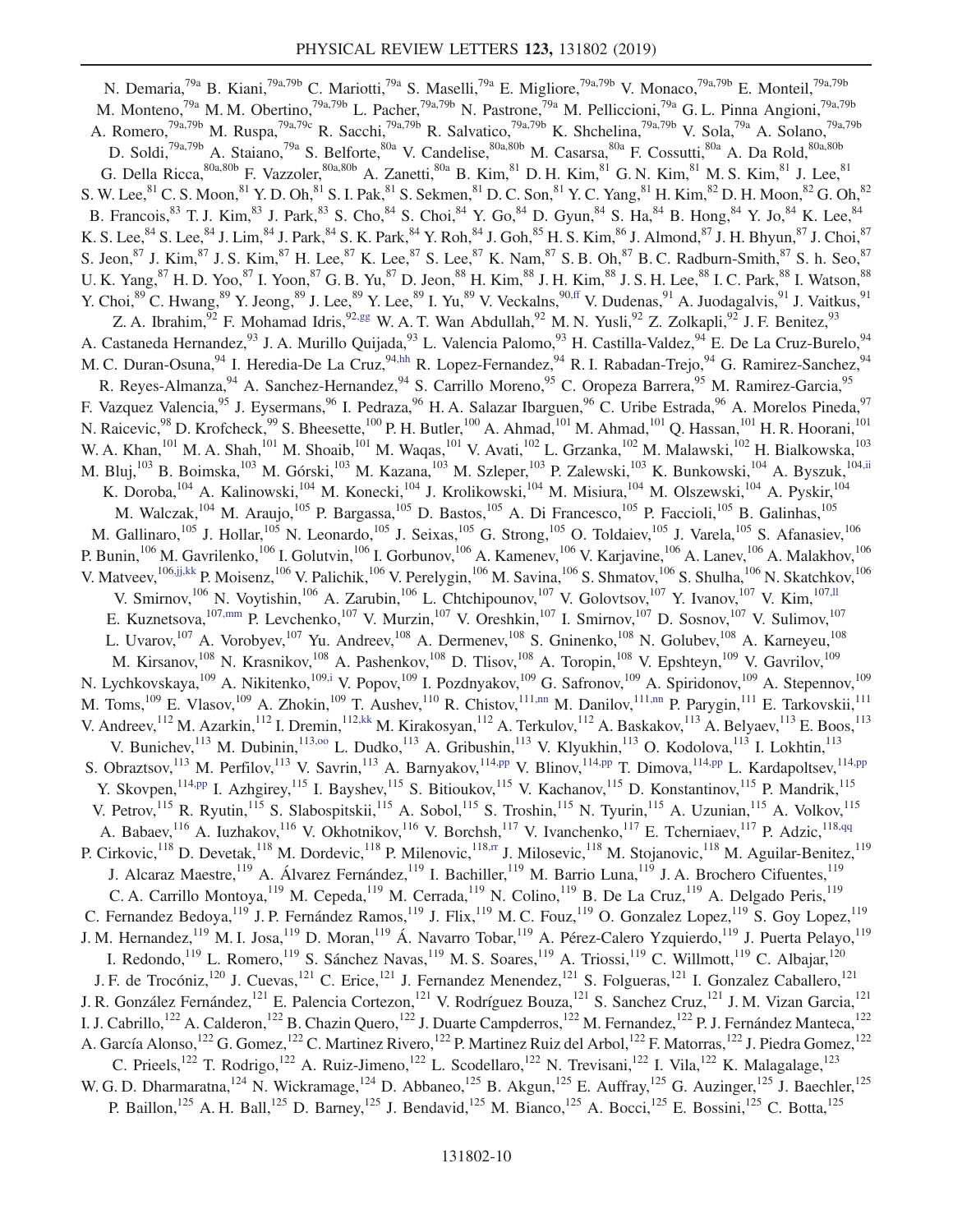<span id="page-10-14"></span><span id="page-10-13"></span><span id="page-10-12"></span><span id="page-10-11"></span><span id="page-10-10"></span><span id="page-10-9"></span><span id="page-10-8"></span><span id="page-10-7"></span><span id="page-10-6"></span><span id="page-10-5"></span><span id="page-10-4"></span><span id="page-10-3"></span><span id="page-10-2"></span><span id="page-10-1"></span><span id="page-10-0"></span>E. Brondolin,<sup>125</sup> T. Camporesi,<sup>125</sup> A. Caratelli,<sup>125</sup> G. Cerminara,<sup>125</sup> E. Chapon,<sup>125</sup> G. Cucciati,<sup>125</sup> D. d'Enterria,<sup>125</sup> A. Dabrowski,<sup>125</sup> N. Daci,<sup>125</sup> V. Daponte,<sup>125</sup> A. David,<sup>125</sup> A. De Roeck,<sup>125</sup> N. Deelen,<sup>125</sup> M. Deile,<sup>125</sup> M. Dobson,<sup>125</sup> M. Dünser,<sup>125</sup> N. Dupont,<sup>125</sup> A. Elliott-Peisert,<sup>125</sup> F. Fallavollita,<sup>12[5,ss](#page-17-4)</sup> D. Fasanella,<sup>125</sup> G. Franzoni,<sup>125</sup> J. Fulcher,<sup>125</sup> W. Funk,<sup>125</sup> S. Giani,<sup>125</sup> D. Gigi,<sup>125</sup> A. Gilbert,<sup>125</sup> K. Gill,<sup>125</sup> F. Glege,<sup>125</sup> M. Gruchala,<sup>125</sup> M. Guilbaud,<sup>125</sup> D. Gulhan,<sup>125</sup> J. Hegeman,<sup>125</sup> C. Heidegger,<sup>125</sup> Y. Iiyama,<sup>125</sup> V. Innocente,<sup>125</sup> A. Jafari,<sup>125</sup> P. Janot,<sup>125</sup> O. Karacheban,<sup>125[,r](#page-16-16)</sup> J. Kaspar,<sup>125</sup> J. Kieseler,<sup>125</sup> M. Krammer,<sup>12[5,b](#page-16-1)</sup> C. Lange,<sup>125</sup> P. Lecoq,<sup>125</sup> C. Lourenço,<sup>125</sup> L. Malgeri,<sup>125</sup> M. Mannelli,<sup>125</sup> A. Massironi,<sup>125</sup> F. Meijers,<sup>125</sup> J. A. Merlin,<sup>125</sup> S. Mersi,<sup>125</sup> E. Meschi,<sup>125</sup> F. Moortgat,<sup>125</sup> M. Mulders,<sup>125</sup> J. Ngadiuba,<sup>125</sup> S. Nourbakhsh,<sup>125</sup> S. Orfanelli,<sup>125</sup> L. Orsini,<sup>125</sup> F. Pantaleo,<sup>12[5,o](#page-16-13)</sup> L. Pape,<sup>125</sup> E. Perez,<sup>125</sup> M. Peruzzi,<sup>125</sup> A. Petrilli,<sup>125</sup> G. Petrucciani,<sup>125</sup> A. Pfeiffer,<sup>125</sup> M. Pierini,<sup>125</sup> F. M. Pitters,<sup>125</sup> M. Quinto,<sup>125</sup> D. Rabady,<sup>125</sup> A. Racz,<sup>125</sup> M. Rovere,<sup>125</sup> H. Sakulin,<sup>125</sup> C. Schäfer,<sup>125</sup> C. Schwick,<sup>125</sup> M. Selvaggi,<sup>125</sup> A. Sharma,<sup>125</sup> P. Silva,<sup>125</sup> W. Snoeys,<sup>125</sup> P. Sphicas,<sup>125[,tt](#page-17-5)</sup> A. Stakia,<sup>125</sup> J. Steggemann,<sup>125</sup> V. R. Tavolaro,<sup>125</sup> D. Treille,<sup>125</sup> A. Tsirou,<sup>125</sup> A. Vartak,<sup>125</sup> M. Verzetti,<sup>125</sup> W. D. Zeuner,<sup>125</sup> L. Caminada,<sup>126[,uu](#page-17-6)</sup> K. Deiters,<sup>126</sup> W. Erdmann,<sup>126</sup> R. Horisberger,<sup>126</sup> Q. Ingram,<sup>126</sup> H. C. Kaestli,<sup>126</sup> D. Kotlinski,<sup>126</sup> U. Langenegger,<sup>126</sup> T. Rohe,<sup>126</sup> S. A. Wiederkehr,<sup>126</sup> M. Backhaus,<sup>127</sup> P. Berger,<sup>127</sup> N. Chernyavskaya,<sup>127</sup> G. Dissertori,<sup>127</sup> M. Dittmar,  $^{127}$  M. Donegà,  $^{127}$  C. Dorfer,  $^{127}$  T. A. Gómez Espinosa,  $^{127}$  C. Grab,  $^{127}$  D. Hits,  $^{127}$  T. Klijnsma,  $^{127}$ W. Lustermann,<sup>127</sup> R. A. Manzoni,<sup>127</sup> M. Marionneau,<sup>127</sup> M. T. Meinhard,<sup>127</sup> F. Micheli,<sup>127</sup> P. Musella,<sup>127</sup> F. Nessi-Tedaldi,<sup>127</sup> F. Pauss,<sup>127</sup> G. Perrin,<sup>127</sup> L. Perrozzi,<sup>127</sup> S. Pigazzini,<sup>127</sup> M. Reichmann,<sup>127</sup> C. Reissel,<sup>127</sup> T. Reitenspiess,<sup>127</sup> D. Ruini,<sup>127</sup> D. A. Sanz Becerra,<sup>127</sup> M. Schönenberger,<sup>127</sup> L. Shchutska,<sup>127</sup> M. L. Vesterbacka Olsson,<sup>127</sup> R. Wallny,<sup>127</sup> D. H. Zhu,<sup>127</sup> T. K. Aarrestad,<sup>128</sup> C. Amsler,<sup>12[8,vv](#page-17-7)</sup> D. Brzhechko,<sup>128</sup> M. F. Canelli,<sup>128</sup> A. De Cosa,<sup>128</sup> R. Del Burgo,<sup>128</sup> S. Donato,<sup>128</sup> C. Galloni,<sup>128</sup> B. Kilminster,<sup>128</sup> S. Leontsinis,<sup>128</sup> V. M. Mikuni,<sup>128</sup> I. Neutelings,<sup>128</sup> G. Rauco,<sup>128</sup> P. Robmann,<sup>128</sup> D. Salerno,<sup>128</sup> K. Schweiger,<sup>128</sup> C. Seitz,<sup>128</sup> Y. Takahashi,<sup>128</sup> S. Wertz,<sup>128</sup> A. Zucchetta,<sup>128</sup> T. H. Doan,<sup>129</sup> C. M. Kuo,<sup>129</sup> W. Lin,<sup>129</sup> S. S. Yu,<sup>129</sup> P. Chang,<sup>130</sup> Y. Chao,<sup>130</sup> K. F. Chen,<sup>130</sup> P. H. Chen,<sup>130</sup> W.-S. Hou,<sup>130</sup> Y. y. Li,<sup>130</sup> R.-S. Lu,<sup>130</sup> E. Paganis,<sup>130</sup> A. Psallidas,<sup>130</sup> A. Steen,<sup>130</sup> B. Asavapibhop,<sup>131</sup> N. Srimanobhas,<sup>131</sup> N. Suwonjandee,<sup>131</sup> A. Bat,<sup>132</sup> F. Boran,<sup>132</sup> S. Cerci,<sup>13[2,ww](#page-17-8)</sup> S. Damarseckin,<sup>132[,xx](#page-17-9)</sup> Z. S. Demiroglu,<sup>132</sup> F. Dolek,<sup>132</sup> C. Dozen,<sup>132</sup> I. Dumanoglu,<sup>132</sup> G. Gokbulut,<sup>132</sup> Emine Gurpinar Guler,<sup>132[,yy](#page-17-10)</sup> Y. Guler,<sup>132</sup> I. Hos,<sup>132[,zz](#page-17-11)</sup> C. Isik,<sup>132</sup> E. E. Kangal,<sup>132[,aaa](#page-17-12)</sup> O. Kara,<sup>132</sup> A. Kayis Topaksu,<sup>132</sup> U. Kiminsu,<sup>132</sup> M. Oglakci,<sup>132</sup> G. Onengut,<sup>132</sup> K. Ozdemir,<sup>132[,bbb](#page-17-13)</sup> S. Ozturk,<sup>132[,ccc](#page-17-14)</sup> A. E. Simsek,<sup>132</sup> D. Sunar Cerci,<sup>13[2,ww](#page-17-8)</sup> U. G. Tok,<sup>132</sup> S. Turkcapar,<sup>132</sup> I. S. Zorbakir,<sup>132</sup> C. Zorbilmez,<sup>132</sup> B. Isildak,<sup>133[,ddd](#page-17-15)</sup> G. Karapinar,<sup>13[3,eee](#page-17-16)</sup> M. Yalvac,<sup>133</sup> I.O. Atakisi,<sup>134</sup> E. Gülmez,<sup>134</sup> M. Kaya,<sup>13[4,fff](#page-17-17)</sup> O. Kaya,<sup>13[4,ggg](#page-17-18)</sup> B. Kaynak,<sup>134</sup> Ö. Özçelik,<sup>134</sup> S. Ozkorucuklu,<sup>13[4,hhh](#page-17-19)</sup> S. Tekten,<sup>134</sup> E. A. Yetkin,<sup>13[4,iii](#page-17-20)</sup> A. Cakir,<sup>135</sup> Y. Komurcu,<sup>135</sup> S. Sen,<sup>135,ijj</sup> B. Grynyov,  $^{136}$  L. Levchuk,  $^{137}$  F. Ball,  $^{138}$  E. Bhal,  $^{138}$  S. Bologna,  $^{138}$  J. J. Brooke,  $^{138}$  D. Burns,  $^{138}$  E. Clement,  $^{138}$ D. Cussans,<sup>138</sup> O. Davignon,<sup>138</sup> H. Flacher,<sup>138</sup> J. Goldstein,<sup>138</sup> G. P. Heath,<sup>138</sup> H. F. Heath,<sup>138</sup> L. Kreczko,<sup>138</sup> S. Paramesvaran,<sup>138</sup> B. Penning,<sup>138</sup> T. Sakuma,<sup>138</sup> S. Seif El Nasr-Storey,<sup>138</sup> D. Smith,<sup>138</sup> V. J. Smith,<sup>138</sup> J. Taylor,<sup>138</sup> A. Titterton,<sup>138</sup> K. W. Bell,<sup>139</sup> A. Belyaev,<sup>13[9,kkk](#page-17-22)</sup> C. Brew,<sup>139</sup> R. M. Brown,<sup>139</sup> D. Cieri,<sup>139</sup> D. J. A. Cockerill,<sup>139</sup> J. A. Coughlan,<sup>139</sup> K. Harder,<sup>139</sup> S. Harper,<sup>139</sup> J. Linacre,<sup>139</sup> K. Manolopoulos,<sup>139</sup> D. M. Newbold,<sup>13[9,lll](#page-17-23)</sup> E. Olaiya,<sup>139</sup> B. D. Petyt,<sup>139</sup> T. Reis,<sup>139</sup> T. Schuh,<sup>139</sup> C. H. Shepherd-Themistocleous,<sup>139</sup> A. Thea,<sup>139</sup> I. R. Tomalin,<sup>139</sup> T. Williams,<sup>139</sup> W. J. Womersley,<sup>139</sup> R. Bainbridge,<sup>140</sup> P. Bloch,<sup>140</sup> J. Borg,<sup>140</sup> S. Breeze,<sup>140</sup> O. Buchmuller,<sup>140</sup> A. Bundock,<sup>140</sup> Gurpreet Singh CHAHAL,<sup>14[0,mmm](#page-17-24)</sup> D. Colling,<sup>140</sup> P. Dauncey,<sup>140</sup> G. Davies,<sup>140</sup> M. Della Negra,<sup>140</sup> R. Di Maria,<sup>140</sup> P. Everaerts,<sup>140</sup> G. Hall,<sup>140</sup> G. Iles,<sup>140</sup> T. James,<sup>140</sup> M. Komm,<sup>140</sup> C. Laner,<sup>140</sup> L. Lyons,<sup>140</sup> A.-M. Magnan,<sup>140</sup> S. Malik,<sup>140</sup> A. Martelli,<sup>140</sup> V. Milosevic,<sup>140</sup> J. Nash,<sup>140[,nnn](#page-17-25)</sup> V. Palladino,<sup>140</sup> M. Pesaresi,<sup>140</sup> D. M. Raymond,<sup>140</sup> A. Richards,<sup>140</sup> A. Rose,<sup>140</sup> E. Scott,<sup>140</sup> C. Seez,<sup>140</sup> A. Shtipliyski,<sup>140</sup> M. Stoye,<sup>140</sup> T. Strebler,<sup>140</sup> S. Summers,<sup>140</sup> A. Tapper,<sup>140</sup> K. Uchida,<sup>140</sup> T. Virdee,<sup>14[0,o](#page-16-13)</sup> N. Wardle,<sup>140</sup> D. Winterbottom,<sup>140</sup> J. Wright,<sup>140</sup> A. G. Zecchinelli,<sup>140</sup> S. C. Zenz,<sup>140</sup> J. E. Cole,<sup>141</sup> P. R. Hobson,<sup>141</sup> A. Khan,<sup>141</sup> P. Kyberd,<sup>141</sup> C. K. Mackay,<sup>141</sup> A. Morton,<sup>141</sup> I. D. Reid,<sup>141</sup> L. Teodorescu,<sup>141</sup> S. Zahid,<sup>141</sup> K. Call,<sup>142</sup> J. Dittmann,<sup>142</sup> K. Hatakeyama,<sup>142</sup> C. Madrid,<sup>142</sup> B. McMaster,<sup>142</sup> N. Pastika,<sup>142</sup> C. Smith,<sup>142</sup> R. Bartek,<sup>143</sup> A. Dominguez,<sup>143</sup> R. Uniyal,<sup>143</sup> A. Buccilli,<sup>144</sup> S. I. Cooper,<sup>144</sup> C. Henderson,<sup>144</sup> P. Rumerio,<sup>144</sup> C. West,<sup>144</sup> D. Arcaro,<sup>145</sup> T. Bose,<sup>145</sup> Z. Demiragli,<sup>145</sup> D. Gastler,<sup>145</sup> S. Girgis,<sup>145</sup> D. Pinna,<sup>145</sup> C. Richardson,<sup>145</sup> J. Rohlf,<sup>145</sup> D. Sperka,<sup>145</sup> I. Suarez,<sup>145</sup> L. Sulak,  $^{145}$  D. Zou,  $^{145}$  G. Benelli,  $^{146}$  B. Burkle,  $^{146}$  X. Coubez,  $^{146}$  D. Cutts,  $^{146}$  M. Hadley,  $^{146}$  J. Hakala,  $^{146}$  U. Heintz,  $^{146}$ J. M. Hogan,<sup>146,000</sup> K. H. M. Kwok,<sup>146</sup> E. Laird,<sup>146</sup> G. Landsberg,<sup>146</sup> J. Lee,<sup>146</sup> Z. Mao,<sup>146</sup> M. Narain,<sup>146</sup> S. Sagir,<sup>14[6,ppp](#page-17-27)</sup> R. Syarif,<sup>146</sup> E. Usai,<sup>146</sup> D. Yu,<sup>146</sup> R. Band,<sup>147</sup> C. Brainerd,<sup>147</sup> R. Breedon,<sup>147</sup> M. Calderon De La Barca Sanchez,<sup>147</sup> M. Chertok,<sup>147</sup> J. Conway,<sup>147</sup> R. Conway,<sup>147</sup> P. T. Cox,<sup>147</sup> R. Erbacher,<sup>147</sup> C. Flores,<sup>147</sup> G. Funk,<sup>147</sup> F. Jensen,<sup>147</sup> W. Ko,<sup>147</sup> O. Kukral,<sup>147</sup> R. Lander,<sup>147</sup> M. Mulhearn,<sup>147</sup> D. Pellett,<sup>147</sup> J. Pilot,<sup>147</sup> M. Shi,<sup>147</sup> D. Stolp,<sup>147</sup> D. Taylor,<sup>147</sup> K. Tos,<sup>147</sup>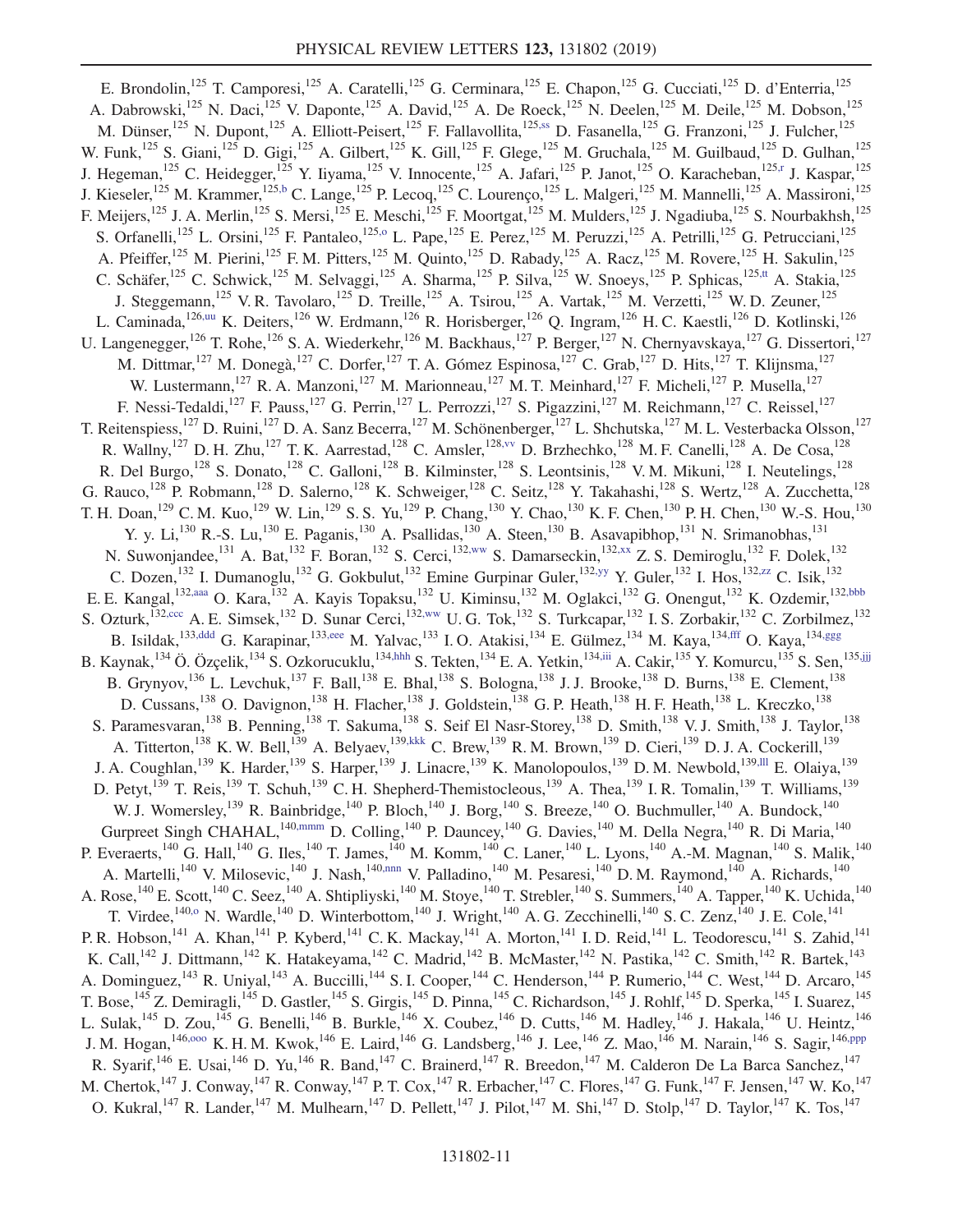<span id="page-11-1"></span><span id="page-11-0"></span>M. Tripathi,<sup>147</sup> Z. Wang,<sup>147</sup> F. Zhang,<sup>147</sup> M. Bachtis,<sup>148</sup> C. Bravo,<sup>148</sup> R. Cousins,<sup>148</sup> A. Dasgupta,<sup>148</sup> A. Florent,<sup>148</sup> J. Hauser,<sup>148</sup> M. Ignatenko,<sup>148</sup> N. Mccoll,<sup>148</sup> S. Regnard,<sup>148</sup> D. Saltzberg,<sup>148</sup> C. Schnaible,<sup>148</sup> V. Valuev,<sup>148</sup> K. Burt,<sup>149</sup> R. Clare, <sup>149</sup> J. W. Gary, <sup>149</sup> S. M. A. Ghiasi Shirazi, <sup>149</sup> G. Hanson, <sup>149</sup> G. Karapostoli, <sup>149</sup> E. Kennedy, <sup>149</sup> O. R. Long, <sup>149</sup> M. Olmedo Negrete,<sup>149</sup> M. I. Paneva,<sup>149</sup> W. Si,<sup>149</sup> L. Wang,<sup>149</sup> H. Wei,<sup>149</sup> S. Wimpenny,<sup>149</sup> B. R. Yates,<sup>149</sup> Y. Zhang,<sup>149</sup> J. G. Branson,<sup>150</sup> P. Chang,<sup>150</sup> S. Cittolin,<sup>150</sup> M. Derdzinski,<sup>150</sup> R. Gerosa,<sup>150</sup> D. Gilbert,<sup>150</sup> B. Hashemi,<sup>150</sup> D. Klein,<sup>150</sup> V. Krutelyov,<sup>150</sup> J. Letts,<sup>150</sup> M. Masciovecchio,<sup>150</sup> S. May,<sup>150</sup> S. Padhi,<sup>150</sup> M. Pieri,<sup>150</sup> V. Sharma,<sup>150</sup> M. Tadel,<sup>150</sup> F. Würthwein,<sup>150</sup> A. Yagil,<sup>150</sup> G. Zevi Della Porta,<sup>150</sup> N. Amin,<sup>151</sup> R. Bhandari,<sup>151</sup> C. Campagnari,<sup>151</sup> M. Citron,<sup>151</sup> V. Dutta, <sup>151</sup> M. Franco Sevilla, <sup>151</sup> L. Gouskos, <sup>151</sup> J. Incandela, <sup>151</sup> B. Marsh, <sup>151</sup> H. Mei, <sup>151</sup> A. Ovcharova, <sup>151</sup> H. Qu, <sup>151</sup> J. Richman,<sup>151</sup> U. Sarica,<sup>151</sup> D. Stuart,<sup>151</sup> S. Wang,<sup>151</sup> J. Yoo,<sup>151</sup> D. Anderson,<sup>152</sup> A. Bornheim,<sup>152</sup> J. M. Lawhorn,<sup>152</sup> N. Lu,<sup>152</sup> H. B. Newman,<sup>152</sup> T. Q. Nguyen,<sup>152</sup> J. Pata,<sup>152</sup> M. Spiropulu,<sup>152</sup> J. R. Vlimant,<sup>152</sup> S. Xie,<sup>152</sup> Z. Zhang,<sup>152</sup> R. Y. Zhu,<sup>152</sup> M. B. Andrews,<sup>153</sup> T. Ferguson,<sup>153</sup> T. Mudholkar,<sup>153</sup> M. Paulini,<sup>153</sup> M. Sun,<sup>153</sup> I. Vorobiev,<sup>153</sup> M. Weinberg,<sup>153</sup> J. P. Cumalat, <sup>154</sup> W. T. Ford, <sup>154</sup> A. Johnson, <sup>154</sup> E. MacDonald, <sup>154</sup> T. Mulholland, <sup>154</sup> R. Patel, <sup>154</sup> A. Perloff, <sup>154</sup> K. Stenson, <sup>154</sup> K. A. Ulmer,<sup>154</sup> S. R. Wagner,<sup>154</sup> J. Alexander,<sup>155</sup> J. Chaves,<sup>155</sup> Y. Cheng,<sup>155</sup> J. Chu,<sup>155</sup> A. Datta,<sup>155</sup> A. Frankenthal,<sup>155</sup> K. Mcdermott,<sup>155</sup> N. Mirman,<sup>155</sup> J. R. Patterson,<sup>155</sup> D. Quach,<sup>155</sup> A. Rinkevicius,<sup>155</sup> A. Ryd,<sup>155</sup> S. M. Tan,<sup>155</sup> Z. Tao,<sup>155</sup> J. Thom,<sup>155</sup> P. Wittich,<sup>155</sup> M. Zientek,<sup>155</sup> S. Abdullin,<sup>156</sup> M. Albrow,<sup>156</sup> M. Alyari,<sup>156</sup> G. Apollinari,<sup>156</sup> A. Apresyan,<sup>156</sup> A. Apyan,<sup>156</sup> S. Banerjee,<sup>156</sup> L. A. T. Bauerdick,<sup>156</sup> A. Beretvas,<sup>156</sup> J. Berryhill,<sup>156</sup> P. C. Bhat,<sup>156</sup> K. Burkett,<sup>156</sup> J. N. Butler,<sup>156</sup> A. Canepa,<sup>156</sup> G. B. Cerati,<sup>156</sup> H. W. K. Cheung,<sup>156</sup> F. Chlebana,<sup>156</sup> M. Cremonesi,<sup>156</sup> J. Duarte,<sup>156</sup> V. D. Elvira, <sup>156</sup> J. Freeman, <sup>156</sup> Z. Gecse, <sup>156</sup> E. Gottschalk, <sup>156</sup> L. Gray, <sup>156</sup> D. Green, <sup>156</sup> S. Grünendahl, <sup>156</sup> O. Gutsche, <sup>156</sup> Allison Reinsvold Hall,<sup>156</sup> J. Hanlon,<sup>156</sup> R. M. Harris,<sup>156</sup> S. Hasegawa,<sup>156</sup> R. Heller,<sup>156</sup> J. Hirschauer,<sup>156</sup> Z. Hu,<sup>156</sup> B. Jayatilaka,<sup>156</sup> S. Jindariani,<sup>156</sup> M. Johnson,<sup>156</sup> U. Joshi,<sup>156</sup> B. Klima,<sup>156</sup> M. J. Kortelainen,<sup>156</sup> B. Kreis,<sup>156</sup> S. Lammel,<sup>156</sup> J. Lewis,<sup>156</sup> D. Lincoln,<sup>156</sup> R. Lipton,<sup>156</sup> M. Liu,<sup>156</sup> T. Liu,<sup>156</sup> J. Lykken,<sup>156</sup> K. Maeshima,<sup>156</sup> J. M. Marraffino,<sup>156</sup> D. Mason,<sup>156</sup> P. McBride,<sup>156</sup> P. Merkel,<sup>156</sup> S. Mrenna,<sup>156</sup> S. Nahn,<sup>156</sup> V. O'Dell,<sup>156</sup> V. Papadimitriou,<sup>156</sup> K. Pedro,<sup>156</sup> C. Pena,<sup>156</sup> G. Rakness,<sup>156</sup> F. Ravera,<sup>156</sup> L. Ristori,<sup>156</sup> B. Schneider,<sup>156</sup> E. Sexton-Kennedy,<sup>156</sup> N. Smith,<sup>156</sup> A. Soha,<sup>156</sup> W. J. Spalding,<sup>156</sup> L. Spiegel,<sup>156</sup> S. Stoynev,<sup>156</sup> J. Strait,<sup>156</sup> N. Strobbe,<sup>156</sup> L. Taylor,<sup>156</sup> S. Tkaczyk,<sup>156</sup> N. V. Tran,<sup>156</sup> L. Uplegger,<sup>156</sup> E. W. Vaandering,<sup>156</sup> C. Vernieri,<sup>156</sup> M. Verzocchi,<sup>156</sup> R. Vidal,<sup>156</sup> M. Wang,<sup>156</sup> H. A. Weber,<sup>156</sup> D. Acosta,<sup>157</sup> P. Avery,<sup>157</sup> P. Bortignon,<sup>157</sup> D. Bourilkov,<sup>157</sup> A. Brinkerhoff,<sup>157</sup> L. Cadamuro,<sup>157</sup> A. Carnes,<sup>157</sup> V. Cherepanov,<sup>157</sup> D. Curry, <sup>157</sup> F. Errico, <sup>157</sup> R. D. Field, <sup>157</sup> S. V. Gleyzer, <sup>157</sup> B. M. Joshi, <sup>157</sup> M. Kim, <sup>157</sup> J. Konigsberg, <sup>157</sup> A. Korytov, <sup>157</sup> K. H. Lo,<sup>157</sup> P. Ma,<sup>157</sup> K. Matchev,<sup>157</sup> N. Menendez,<sup>157</sup> G. Mitselmakher,<sup>157</sup> D. Rosenzweig,<sup>157</sup> K. Shi,<sup>157</sup> J. Wang,<sup>157</sup> S. Wang, <sup>157</sup> X. Zuo, <sup>157</sup> Y. R. Joshi, <sup>158</sup> S. Linn, <sup>158</sup> T. Adams, <sup>159</sup> A. Askew, <sup>159</sup> S. Hagopian, <sup>159</sup> V. Hagopian, <sup>159</sup> K. F. Johnson,<sup>159</sup> R. Khurana,<sup>159</sup> T. Kolberg,<sup>159</sup> G. Martinez,<sup>159</sup> T. Perry,<sup>159</sup> H. Prosper,<sup>159</sup> C. Schiber,<sup>159</sup> R. Yohay,<sup>159</sup> M. M. Baarmand,<sup>160</sup> V. Bhopatkar,<sup>160</sup> M. Hohlmann,<sup>160</sup> D. Noonan,<sup>160</sup> M. Rahmani,<sup>160</sup> M. Saunders,<sup>160</sup> F. Yumiceva,<sup>160</sup> M. R. Adams, <sup>161</sup> L. Apanasevich, <sup>161</sup> D. Berry, <sup>161</sup> R. R. Betts, <sup>161</sup> R. Cavanaugh, <sup>161</sup> X. Chen, <sup>161</sup> S. Dittmer, <sup>161</sup> O. Evdokimov,<sup>161</sup> C. E. Gerber,<sup>161</sup> D. A. Hangal,<sup>161</sup> D. J. Hofman,<sup>161</sup> K. Jung,<sup>161</sup> C. Mills,<sup>161</sup> T. Roy,<sup>161</sup> M. B. Tonjes,<sup>161</sup> N. Varelas,<sup>161</sup> H. Wang,<sup>161</sup> X. Wang,<sup>161</sup> Z. Wu,<sup>161</sup> J. Zhang,<sup>161</sup> M. Alhusseini,<sup>162</sup> B. Bilki,<sup>162[,yy](#page-17-10)</sup> W. Clarida,<sup>162</sup> K. Dilsiz,<sup>162[,qqq](#page-17-28)</sup> S. Durgut,<sup>162</sup> R. P. Gandrajula,<sup>162</sup> M. Haytmyradov,<sup>162</sup> V. Khristenko,<sup>162</sup> O. K. Köseyan,<sup>162</sup> J.-P. Merlo,<sup>162</sup> A. Mestvirishvili,<sup>162</sup> A. Moeller,<sup>162</sup> J. Nachtman,<sup>162</sup> H. Ogul,<sup>162[,rrr](#page-17-29)</sup> Y. Onel,<sup>162</sup> F. Ozok,<sup>162[,sss](#page-17-30)</sup> A. Penzo,<sup>162</sup> C. Snyder,<sup>162</sup> E. Tiras,<sup>162</sup> J. Wetzel,<sup>162</sup> B. Blumenfeld,<sup>163</sup> A. Cocoros,<sup>163</sup> N. Eminizer,<sup>163</sup> D. Fehling,<sup>163</sup> L. Feng,<sup>163</sup> A. V. Gritsan,<sup>163</sup> W. T. Hung,<sup>163</sup> P. Maksimovic,<sup>163</sup> J. Roskes,<sup>163</sup> M. Swartz,<sup>163</sup> M. Xiao,<sup>163</sup> C. Baldenegro Barrera,<sup>164</sup> P. Baringer,<sup>164</sup> A. Bean, <sup>164</sup> S. Boren, <sup>164</sup> J. Bowen, <sup>164</sup> A. Bylinkin, <sup>164</sup> T. Isidori, <sup>164</sup> S. Khalil, <sup>164</sup> J. King, <sup>164</sup> A. Kropivnitskaya, <sup>164</sup> D. Majumder,<sup>164</sup> W. Mcbrayer,<sup>164</sup> N. Minafra,<sup>164</sup> M. Murray,<sup>164</sup> C. Rogan,<sup>164</sup> C. Royon,<sup>164</sup> S. Sanders,<sup>164</sup> E. Schmitz,<sup>164</sup> J. D. Tapia Takaki, <sup>164</sup> Q. Wang, <sup>164</sup> J. Williams, <sup>164</sup> S. Duric, <sup>165</sup> A. Ivanov, <sup>165</sup> K. Kaadze, <sup>165</sup> D. Kim, <sup>165</sup> Y. Maravin, <sup>165</sup> D. R. Mendis,<sup>165</sup> T. Mitchell,<sup>165</sup> A. Modak,<sup>165</sup> A. Mohammadi,<sup>165</sup> F. Rebassoo,<sup>166</sup> D. Wright,<sup>166</sup> A. Baden,<sup>167</sup> O. Baron,<sup>167</sup> A. Belloni,<sup>167</sup> S. C. Eno,<sup>167</sup> Y. Feng,<sup>167</sup> C. Ferraioli,<sup>167</sup> N. J. Hadley,<sup>167</sup> S. Jabeen,<sup>167</sup> G. Y. Jeng,<sup>167</sup> R. G. Kellogg,<sup>167</sup> J. Kunkle,<sup>167</sup> A. C. Mignerey,<sup>167</sup> S. Nabili,<sup>167</sup> F. Ricci-Tam,<sup>167</sup> M. Seidel,<sup>167</sup> Y. H. Shin,<sup>167</sup> A. Skuja,<sup>167</sup> S. C. Tonwar,<sup>167</sup> K. Wong, <sup>167</sup> D. Abercrombie, <sup>168</sup> B. Allen, <sup>168</sup> A. Baty, <sup>168</sup> R. Bi, <sup>168</sup> S. Brandt, <sup>168</sup> W. Busza, <sup>168</sup> I. A. Cali, <sup>168</sup> M. D'Alfonso, <sup>168</sup> G. Gomez Ceballos,<sup>168</sup> M. Goncharov,<sup>168</sup> P. Harris,<sup>168</sup> D. Hsu,<sup>168</sup> M. Hu,<sup>168</sup> M. Klute,<sup>168</sup> D. Kovalskyi,<sup>168</sup> Y.-J. Lee,<sup>168</sup> P. D. Luckey,<sup>168</sup> B. Maier,<sup>168</sup> A. C. Marini,<sup>168</sup> C. Mcginn,<sup>168</sup> C. Mironov,<sup>168</sup> S. Narayanan,<sup>168</sup> X. Niu,<sup>168</sup> C. Paus,<sup>168</sup> D. Rankin,<sup>168</sup> C. Roland,<sup>168</sup> G. Roland,<sup>168</sup> Z. Shi,<sup>168</sup> G. S. F. Stephans,<sup>168</sup> K. Sumorok,<sup>168</sup> K. Tatar,<sup>168</sup> D. Velicanu,<sup>168</sup> J. Wang,<sup>168</sup> T. W. Wang,<sup>168</sup> B. Wyslouch,<sup>168</sup> A. C. Benvenuti,<sup>16[9,a](#page-16-0)</sup> R. M. Chatterjee,<sup>169</sup> A. Evans,<sup>169</sup> S. Guts,<sup>169</sup> P. Hansen,<sup>169</sup>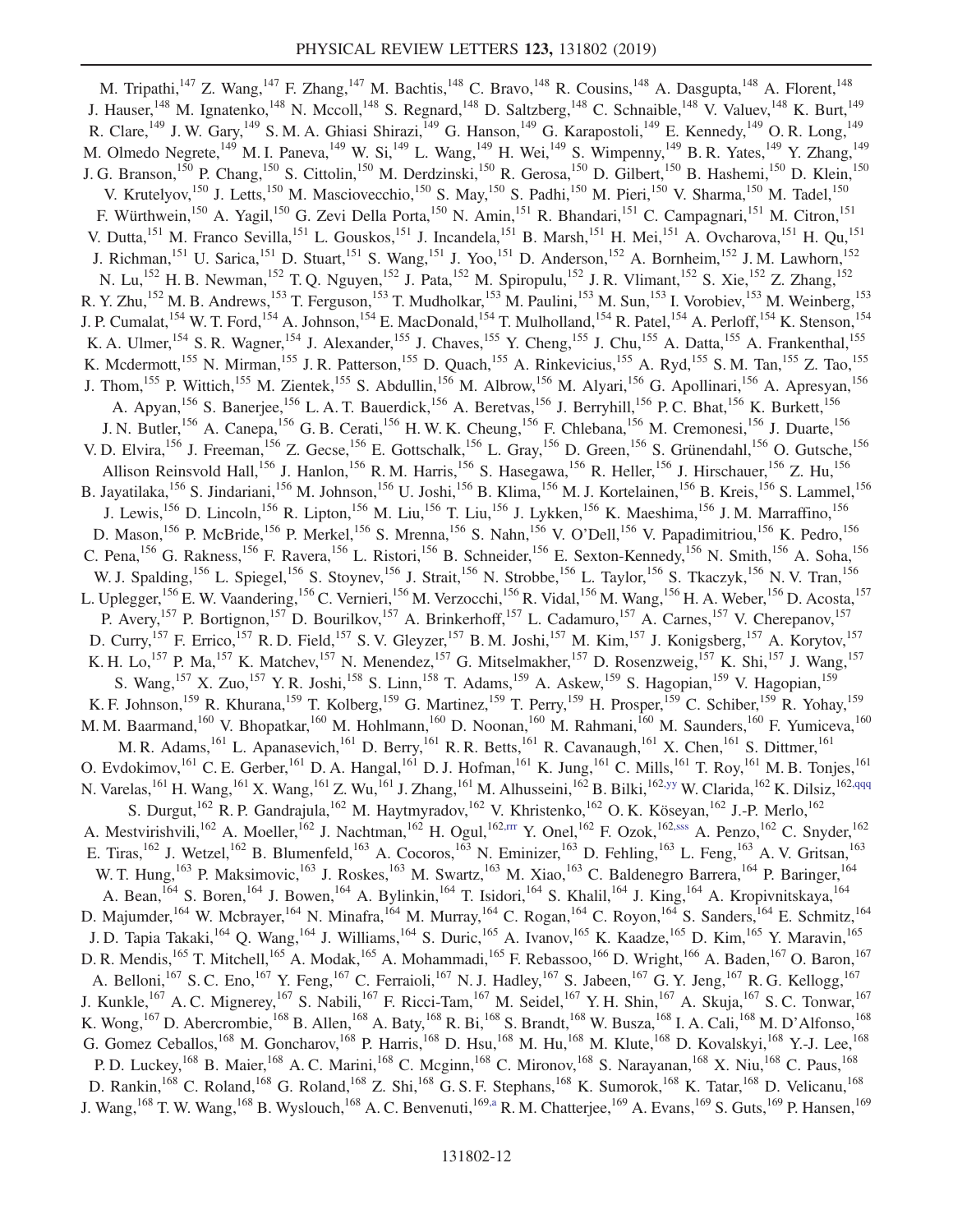J. Hiltbrand,<sup>169</sup> S. Kalafut,<sup>169</sup> Y. Kubota,<sup>169</sup> Z. Lesko,<sup>169</sup> J. Mans,<sup>169</sup> R. Rusack,<sup>169</sup> M. A. Wadud,<sup>169</sup> J. G. Acosta,<sup>170</sup> S. Oliveros,<sup>170</sup> E. Avdeeva,<sup>171</sup> K. Bloom,<sup>171</sup> D. R. Claes,<sup>171</sup> C. Fangmeier,<sup>171</sup> L. Finco,<sup>171</sup> F. Golf,<sup>171</sup> R. Gonzalez Suarez,<sup>171</sup> R. Kamalieddin,<sup>171</sup> I. Kravchenko,<sup>171</sup> J. E. Siado,<sup>171</sup> G. R. Snow,<sup>171</sup> B. Stieger,<sup>171</sup> A. Godshalk,<sup>172</sup> C. Harrington,<sup>172</sup> I. Iashvili,<sup>172</sup> A. Kharchilava,<sup>172</sup> C. Mclean,<sup>172</sup> D. Nguyen,<sup>172</sup> A. Parker,<sup>172</sup> S. Rappoccio,<sup>172</sup> B. Roozbahani,<sup>172</sup> G. Alverson,<sup>173</sup> E. Barberis,<sup>173</sup> C. Freer,<sup>173</sup> Y. Haddad,<sup>173</sup> A. Hortiangtham,<sup>173</sup> G. Madigan,<sup>173</sup> D. M. Morse,<sup>173</sup> T. Orimoto,<sup>173</sup> L. Skinnari,<sup>173</sup> A. Tishelman-Charny,<sup>173</sup> T. Wamorkar,<sup>173</sup> B. Wang,<sup>173</sup> A. Wisecarver,<sup>173</sup> D. Wood,<sup>173</sup> S. Bhattacharya, <sup>174</sup> J. Bueghly, <sup>174</sup> T. Gunter, <sup>174</sup> K. A. Hahn, <sup>174</sup> N. Odell, <sup>174</sup> M. H. Schmitt, <sup>174</sup> K. Sung, <sup>174</sup> M. Trovato, <sup>174</sup> M. Velasco, <sup>174</sup> R. Bucci, <sup>175</sup> N. Dev, <sup>175</sup> R. Goldouzian, <sup>175</sup> M. Hildreth, <sup>175</sup> K. Hurtado Anampa, <sup>175</sup> C. Jessop, <sup>175</sup> D. J. Karmgard,<sup>175</sup> K. Lannon,<sup>175</sup> W. Li,<sup>175</sup> N. Loukas,<sup>175</sup> N. Marinelli,<sup>175</sup> I. Mcalister,<sup>175</sup> F. Meng,<sup>175</sup> C. Mueller,<sup>175</sup> Y. Musienko,<sup>17[5,jj](#page-16-33)</sup> M. Planer,<sup>175</sup> R. Ruchti,<sup>175</sup> P. Siddireddy,<sup>175</sup> G. Smith,<sup>175</sup> S. Taroni,<sup>175</sup> M. Wayne,<sup>175</sup> A. Wightman,<sup>175</sup> M. Wolf,  $^{175}$  A. Woodard,  $^{175}$  J. Alimena,  $^{176}$  B. Bylsma,  $^{176}$  L. S. Durkin,  $^{176}$  S. Flowers,  $^{176}$  B. Francis,  $^{176}$  C. Hill,  $^{176}$  W. Ji,  $^{176}$ A. Lefeld, <sup>176</sup> T. Y. Ling, <sup>176</sup> B. L. Winer, <sup>176</sup> S. Cooperstein, <sup>177</sup> G. Dezoort, <sup>177</sup> P. Elmer, <sup>177</sup> J. Hardenbrook, <sup>177</sup> N. Haubrich, <sup>177</sup> S. Higginbotham, <sup>177</sup> A. Kalogeropoulos, <sup>177</sup> S. Kwan, <sup>177</sup> D. Lange, <sup>177</sup> M. T. Lucchini, <sup>177</sup> J. Luo, <sup>177</sup> D. Marlow, <sup>177</sup> K. Mei, <sup>177</sup> I. Ojalvo,  $^{177}$  J. Olsen,  $^{177}$  C. Palmer,  $^{177}$  P. Piroué,  $^{177}$  J. Salfeld-Nebgen,  $^{177}$  D. Stickland,  $^{177}$  C. Tully,  $^{177}$  Z. Wang,  $^{177}$ S. Malik,<sup>178</sup> S. Norberg,<sup>178</sup> A. Barker,<sup>179</sup> V. E. Barnes,<sup>179</sup> S. Das,<sup>179</sup> L. Gutay,<sup>179</sup> M. Jones,<sup>179</sup> A. W. Jung,<sup>179</sup> A. Khatiwada,<sup>179</sup> B. Mahakud,<sup>179</sup> D. H. Miller,<sup>179</sup> G. Negro,<sup>179</sup> N. Neumeister,<sup>179</sup> C. C. Peng,<sup>179</sup> S. Piperov,<sup>179</sup> H. Qiu,<sup>179</sup> J. F. Schulte,<sup>179</sup> J. Sun,<sup>179</sup> F. Wang,<sup>179</sup> R. Xiao,<sup>179</sup> W. Xie,<sup>179</sup> T. Cheng,<sup>180</sup> J. Dolen,<sup>180</sup> N. Parashar,<sup>180</sup> K. M. Ecklund,<sup>181</sup> S. Freed,<sup>181</sup> F. J. M. Geurts,<sup>181</sup> M. Kilpatrick,<sup>181</sup> Arun Kumar,<sup>181</sup> W. Li,<sup>181</sup> B. P. Padley,<sup>181</sup> R. Redjimi,<sup>181</sup> J. Roberts,<sup>181</sup> J. Rorie,<sup>181</sup> W. Shi,<sup>181</sup> A. G. Stahl Leiton,<sup>181</sup> Z. Tu,<sup>181</sup> A. Zhang,<sup>181</sup> A. Bodek,<sup>182</sup> P. de Barbaro,<sup>182</sup> R. Demina,<sup>182</sup> Y. t. Duh,<sup>182</sup> J. L. Dulemba, <sup>182</sup> C. Fallon, <sup>182</sup> T. Ferbel, <sup>182</sup> M. Galanti, <sup>182</sup> A. Garcia-Bellido, <sup>182</sup> J. Han, <sup>182</sup> O. Hindrichs, <sup>182</sup> A. Khukhunaishvili,<sup>182</sup> E. Ranken,<sup>182</sup> P. Tan,<sup>182</sup> R. Taus,<sup>182</sup> B. Chiarito,<sup>183</sup> J. P. Chou,<sup>183</sup> A. Gandrakota,<sup>183</sup> Y. Gershtein,<sup>183</sup> E. Halkiadakis,<sup>183</sup> A. Hart,<sup>183</sup> M. Heindl,<sup>183</sup> E. Hughes,<sup>183</sup> S. Kaplan,<sup>183</sup> S. Kyriacou,<sup>183</sup> I. Laflotte,<sup>183</sup> A. Lath,<sup>183</sup> R. Montalvo,<sup>183</sup> K. Nash,<sup>183</sup> M. Osherson,<sup>183</sup> H. Saka,<sup>183</sup> S. Salur,<sup>183</sup> S. Schnetzer,<sup>183</sup> D. Sheffield,<sup>183</sup> S. Somalwar,<sup>183</sup> R. Stone,<sup>183</sup> S. Thomas,<sup>183</sup> P. Thomassen,<sup>183</sup> H. Acharya,<sup>184</sup> A. G. Delannoy,<sup>184</sup> J. Heideman,<sup>184</sup> G. Riley,<sup>184</sup> S. Spanier,<sup>184</sup> O. Bouhali, <sup>18[5,ttt](#page-17-31)</sup> A. Celik, <sup>185</sup> M. Dalchenko, <sup>185</sup> M. De Mattia, <sup>185</sup> A. Delgado, <sup>185</sup> S. Dildick, <sup>185</sup> R. Eusebi, <sup>185</sup> J. Gilmore, <sup>185</sup> T. Huang, <sup>185</sup> T. Kamon, <sup>185[,uuu](#page-17-32)</sup> S. Luo, <sup>185</sup> D. Marley, <sup>185</sup> R. Mueller, <sup>185</sup> D. Overton, <sup>185</sup> L. Perniè, <sup>185</sup> D. Rathjens, <sup>185</sup> A. Safonov, <sup>185</sup> N. Akchurin, <sup>186</sup> J. Damgov, <sup>186</sup> F. De Guio, <sup>186</sup> S. Kunori, <sup>186</sup> K. Lamichhane, <sup>186</sup> S. W. Lee, <sup>186</sup> T. Mengke, <sup>186</sup> S. Muthumuni,<sup>186</sup> T. Peltola,<sup>186</sup> S. Undleeb,<sup>186</sup> I. Volobouev,<sup>186</sup> Z. Wang,<sup>186</sup> A. Whitbeck,<sup>186</sup> S. Greene,<sup>187</sup> A. Gurrola,<sup>187</sup> R. Janjam,<sup>187</sup> W. Johns,<sup>187</sup> C. Maguire,<sup>187</sup> A. Melo,<sup>187</sup> H. Ni,<sup>187</sup> K. Padeken,<sup>187</sup> F. Romeo,<sup>187</sup> P. Sheldon,<sup>187</sup> S. Tuo,<sup>187</sup> J. Velkovska,<sup>187</sup> M. Verweij,<sup>187</sup> M. W. Arenton,<sup>188</sup> P. Barria,<sup>188</sup> B. Cox,<sup>188</sup> G. Cummings,<sup>188</sup> R. Hirosky,<sup>188</sup> M. Joyce,<sup>188</sup> A. Ledovskoy,<sup>188</sup> C. Neu,<sup>188</sup> B. Tannenwald,<sup>188</sup> Y. Wang,<sup>188</sup> E. Wolfe,<sup>188</sup> F. Xia,<sup>188</sup> R. Harr,<sup>189</sup> P. E. Karchin,<sup>189</sup> N. Poudyal,<sup>189</sup> J. Sturdy,<sup>189</sup> P. Thapa,<sup>189</sup> S. Zaleski,<sup>189</sup> J. Buchanan,<sup>190</sup> C. Caillol,<sup>190</sup> D. Carlsmith,<sup>190</sup> S. Dasu,<sup>190</sup> I. De Bruyn,<sup>190</sup> L. Dodd,<sup>190</sup> B. Gomber,<sup>190, vvv</sup> M. Grothe,<sup>190</sup> M. Herndon,<sup>190</sup> A. Hervé,<sup>190</sup> U. Hussain,<sup>190</sup> P. Klabbers,<sup>190</sup> A. Lanaro,<sup>190</sup> K. Long,<sup>190</sup> R. Loveless,<sup>190</sup> T. Ruggles,<sup>190</sup> A. Savin,<sup>190</sup> V. Sharma,<sup>190</sup> W. H. Smith,<sup>190</sup> and N. Woods<sup>190</sup>

## (CMS Collaboration)

<span id="page-12-1"></span><span id="page-12-0"></span><sup>1</sup>Yerevan Physics Institute, Yerevan, Armenia

<span id="page-12-2"></span>2 Institut für Hochenergiephysik, Wien, Austria

3 Institute for Nuclear Problems, Minsk, Belarus

<sup>4</sup>Universiteit Antwerpen, Antwerpen, Belgium

<sup>5</sup>Vrije Universiteit Brussel, Brussel, Belgium<br><sup>6</sup>Université Libre de Bruxelles, Bruxelles, Belgium

 ${}^{6}$ Université Libre de Bruxelles, Bruxelles, Belgium

 $^7$ Ghent University, Ghent, Belgium

 ${}^8$ Université Catholique de Louvain, Louvain-la-Neuve, Belgium  ${}^9$ Centro Brasileiro de Pesquisas Fisicas, Rio de Janeiro, Brazil

<sup>10</sup>Universidade do Estado do Rio de Janeiro, Rio de Janeiro, Brazil<br><sup>11a</sup>Universidade Estadual Paulista, São Paulo, Brazil<br><sup>11b</sup>Universidade Federal do ABC, São Paulo, Brazil<br><sup>12</sup>Institute for Nuclear Research and Nuclea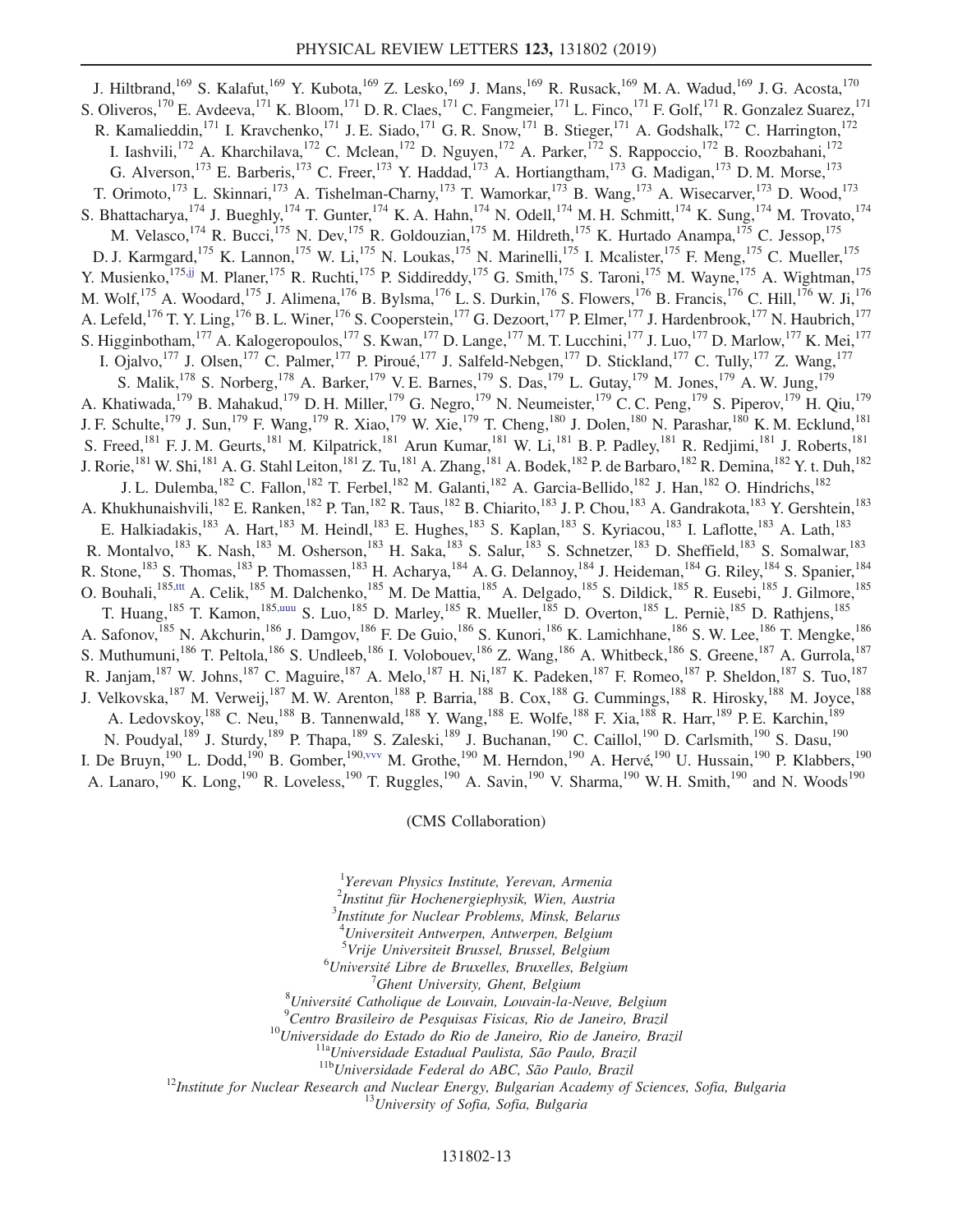## PHYSICAL REVIEW LETTERS 123, 131802 (2019)

<sup>14</sup>Beihang University, Beijing, China<br><sup>15</sup>Institute of High Energy Physics, Beijing, China<br><sup>16</sup>State Key Laboratory of Nuclear Physics and Technology, Peking University, Beijing, China<br><sup>17</sup>Tsinghua University, Beijing, C

<sup>24</sup>Charles University, Prague, Czech Republic<br><sup>25</sup>Escuela Politecnica Nacional, Quito, Ecuador<br><sup>26</sup>Universidad San Francisco de Quito, Quito, Ecuador<br><sup>27</sup>Academy of Scientific Research and Technology of the Arab Republic

Egyptian Network of High Energy Physics, Cairo, Egypt<br><sup>28</sup>National Institute of Chemical Physics and Biophysics, Tallinn, Estonia<br><sup>29</sup>Department of Physics, University of Helsinki, Helsinki, Finland<br><sup>30</sup>Helsinki Institute

<sup>32</sup>IRFU, CEA, Universit´e Paris-Saclay, Gif-sur-Yvette, France <sup>33</sup>Laboratoire Leprince-Ringuet, Ecole polytechnique, CNRS/IN2P3, Universit´e Paris-Saclay, Palaiseau, France <sup>34</sup>Universit´e de Strasbourg, CNRS, IPHC UMR 7178, Strasbourg, France <sup>35</sup>Centre de Calcul de l'Institut National de Physique Nucleaire et de Physique des Particules, CNRS/IN2P3, Villeurbanne, France <sup>36</sup>Universit´e de Lyon, Universit´e Claude Bernard Lyon 1, CNRS-IN2P3, Institut de Physique Nucl´eaire de Lyon, Villeurbanne, France <sup>37</sup>Georgian Technical University, Tbilisi, Georgia <sup>38</sup>Tbilisi State University, Tbilisi, Georgia <sup>39</sup>RWTH Aachen University, I. Physikalisches Institut, Aachen, Germany <sup>40</sup>RWTH Aachen University, III. Physikalisches Institut A, Aachen, Germany

 $\begin{array}{c} ^{42} Deutsches Elektronen-Syrlnrotron, Hamburg, Germany \\ ^{43} University of Hamburg, Hamburg, Germany \\ ^{44} Karlsrulerer Institute for Nuclear and Particle Physics (INPP), NCSR Demokritos, Aghia Paraskevi, Greece \\ ^{45} National and Kapodistrian University of Athens, Athenes, Greece \\ ^{46} National and Kapodistrian University of Athens, Athens, Greece \\ ^{48} National Technical University of Athens, Athens, Greece \\ ^{48} University of floating, Giennina, Green, Abhens, Greece \\ ^{49} MTA-ELTE Lendillet CMS Paricle and Nuclear Physics Group, Eörvös Loránd University, Budapest, Hungary \\ ^{49} MTA-ELTE Lendillet CMS Paricle and Nuclear Physics Group, Eö$ 

58 Saha Institute of Nuclear Physics, HBNI, Kolkata,India

<sup>59</sup>Indian Institute of Technology Madras, Madras, India<br><sup>60</sup>Bhabha Atomic Research Centre, Mumbai, India

<sup>61</sup>Tata Institute of Fundamental Research-A, Mumbai, India  $^{62}$ Tata Institute of Fundamental Research-B, Mumbai, India

 $^{63}$ Indian Institute of Science Education and Research (IISER), Pune, India

<sup>64</sup>Institute for Research in Fundamental Sciences (IPM), Tehran, Iran <sup>65</sup>University College Dublin, Dublin, Ireland <sup>66a</sup>INFN Sezione di Bari, Bari, Italy <sup>66b</sup>Università di Bari, Bari, Italy

<sup>66c</sup>Politecnico di Bari, Bari, Italy<br><sup>67a</sup>INFN Sezione di Bologna, Bologna, Italy <sup>67b</sup>Università di Bologna, Bologna, Italy

<sup>68a</sup>INFN Sezione di Catania, Catania, Italy

<sup>68b</sup>Università di Catania, Catania, Italy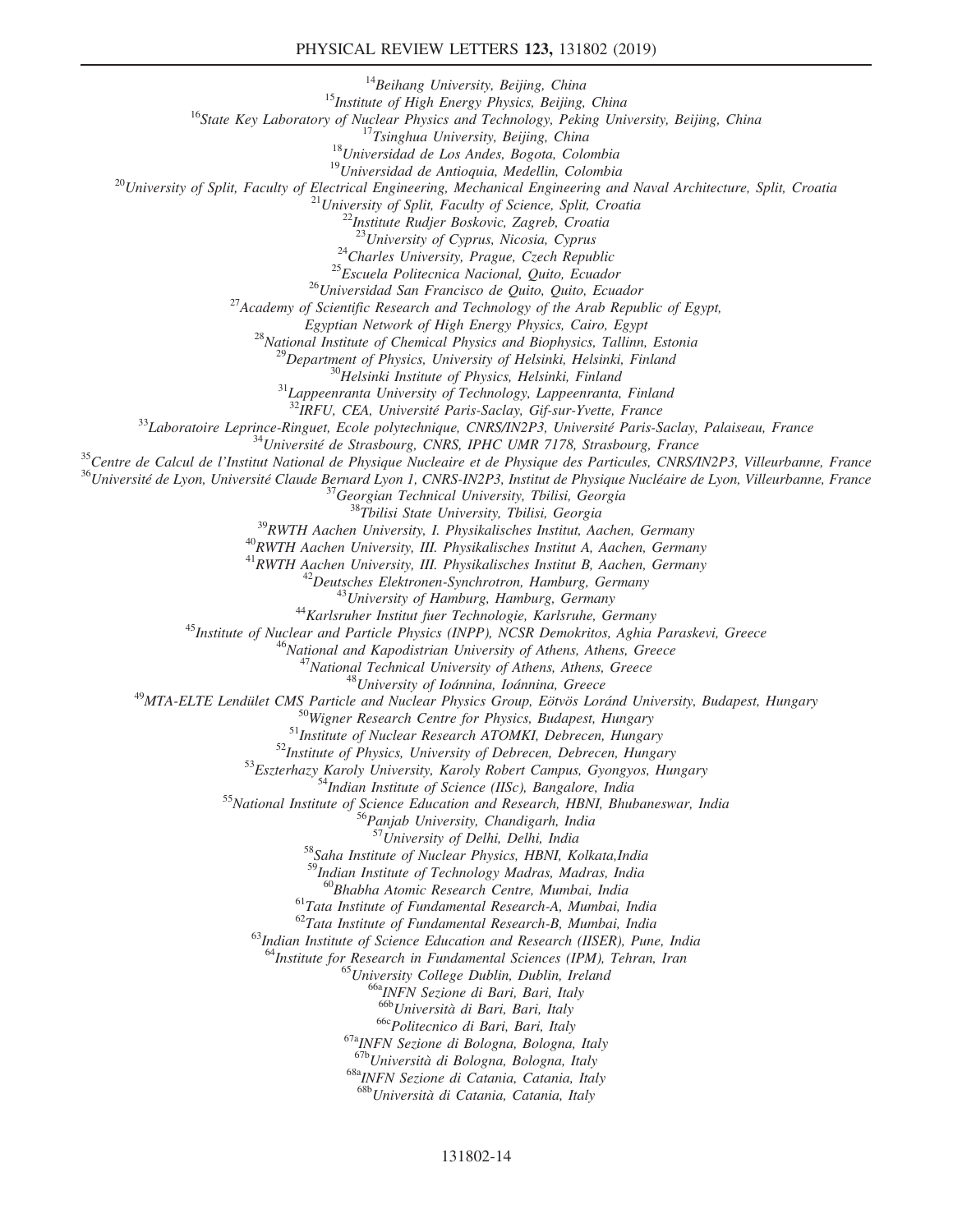$^{69a}$ INFN Sezione di Firenze, Firenze, Italy<br> $^{69b}$ Università di Firenze, Firenze, Italy <sup>70</sup>INFN Laboratori Nazionali di Frascati, Frascati, Italy <sup>71a</sup>INFN Sezione di Genova, Genova, Italy <sup>71b</sup>Università di Genova, Genova, Italy <sup>72a</sup>INFN Sezione di Milano-Bicocca, Milano, Italy  $^{72b}$ Università di Milano-Bicocca, Milano, Italy <sup>73a</sup>INFN Sezione di Napoli, Napoli, Italy<br><sup>73b</sup>Università di Napoli 'Federico II', Napoli, Italy<br><sup>73</sup><sup>c</sup>Università della Basilicata, Potenza, Italy<br><sup>734</sup>Università G. Marconi, Roma, Italy<br><sup>74</sup>aINFN Sezione di Padova, Pad <sup>74c</sup>Università di Trento, Trento, Italy<br><sup>75a</sup>INFN Sezione di Pavia<br><sup>75b</sup>Università di Pavia <sup>76a</sup>INFN Sezione di Perugia, Perugia, Italy<br><sup>76b</sup>Università di Perugia, Perugia, Italy  $\frac{77a}{17a}$  INFN Sezione di Pisa, Pisa, Italy  $\frac{77b}{17b}$ Università di Pisa, Pisa, Italy <sup>77c</sup>Scuola Normale Superiore di Pisa, Pisa, Italy <sup>78a</sup>INFN Sezione di Roma, Rome, Italy <sup>78b</sup>Sapienza Università di Roma, Rome, Italy <sup>79a</sup>INFN Sezione di Torino, Torino, Italy <sup>79b</sup>Università di Torino, Torino, Italy <sup>79c</sup>Università del Piemonte Orientale, Novara, Italy  $^{80a}$ INFN Sezione di Trieste, Trieste, Italy  $^{80b}$ Università di Trieste, Trieste, Italy  $^{81}$ Kyungpook National University, Daegu, Korea  $^{82}$ Chonnam National University, Institute for Universe and Elementary Particles, Kwangju, Korea  $^{83}$ Hanyang University, Seoul, Korea 83Hanyang University, Seoul, Kore <sup>85</sup>Kyung Hee University, Department of Physics<br><sup>86</sup>Sejong University, Seoul, Korea <sup>87</sup>Seoul National University, Seoul, Korea <sup>88</sup>University of Seoul, Seoul, Korea <sup>89</sup>Sungkyunkwan University, Suwon, Korea <sup>90</sup>Riga Technical University, Riga, Latvia<br><sup>91</sup>Vilnius University, Vilnius, Lithuania <sup>92</sup>National Centre for Particle Physics, Universiti Malaya, Kuala Lumpur, Malaysia<br><sup>93</sup>Universidad de Sonora (UNISON), Hermosillo, Mexico<br><sup>94</sup>Centro de Investigacion y de Estudios Avanzados del IPN, Mexico City, Mexico  $^{95}$ Universidad Iberoamericana, Mexico City, Mexico<br><sup>96</sup>Benemerita Universidad Autonoma de Puebla, Puebla, Mexico <sup>97</sup>Universidad Autónoma de San Luis Potosí, San Luis Potosí, Mexico <sup>98</sup>University of Montenegro, Podgorica, Montenegro<br><sup>98</sup>University of Auckland, Auckland, New Zealand <sup>100</sup>University of Canterbury, Christchurch, New Zealand<br><sup>101</sup>National Centre for Physics, Quaid-I-Azam University, Islamabad, Pakistan<br><sup>102</sup>AGH University of Science and Technology Faculty of Computer Science, Electronic <sup>106</sup>Joint Institute for Nuclear Research, Dubna, Russia<br><sup>109</sup>Institute for Theoretical and Experimental Physics Institute, Gatchina (St. Petersburg), Russia<br><sup>108</sup>Institute for Theoretical and Experimental Physics named by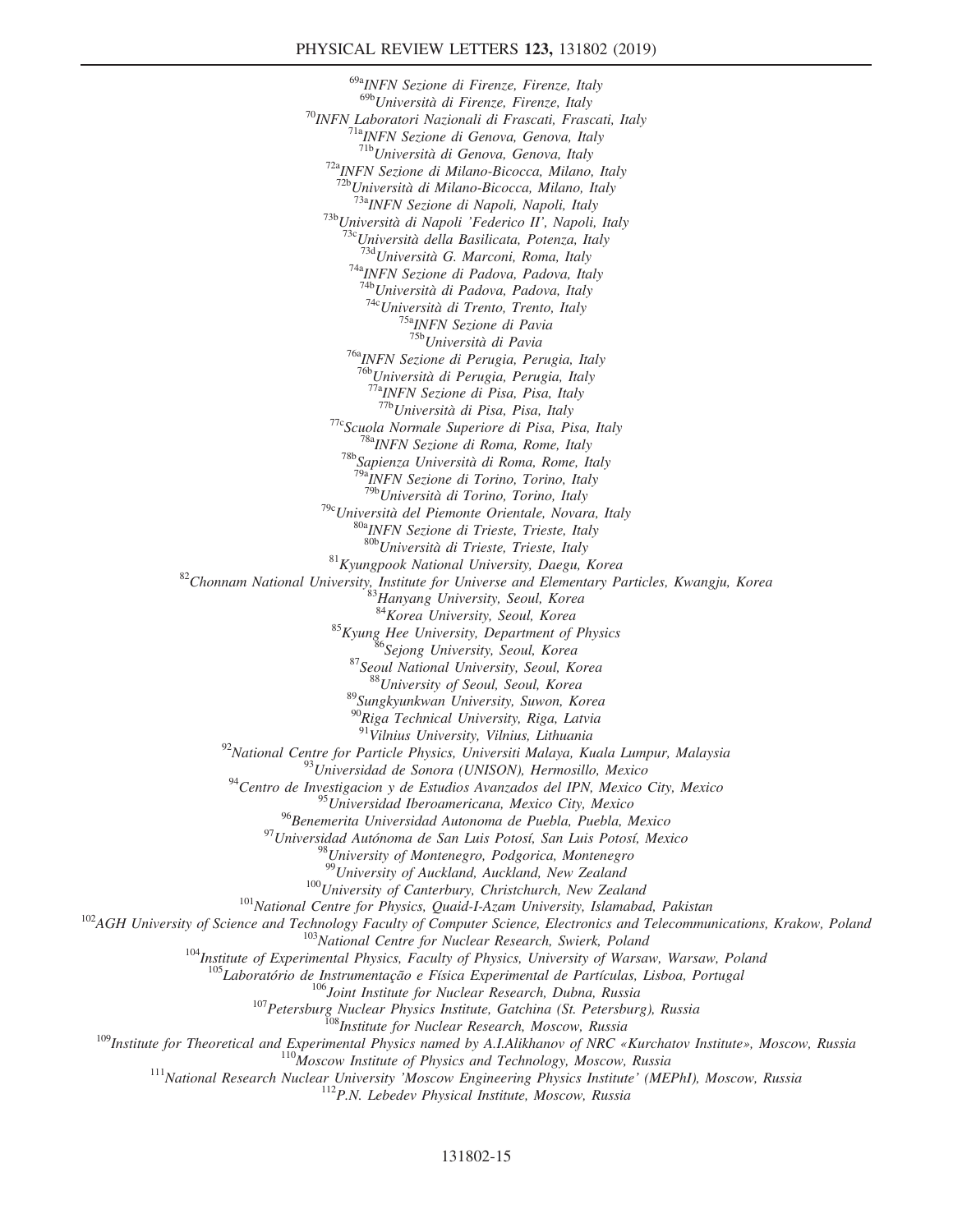<sup>113</sup>Skobeltsyn Institute of Nuclear Physics, Lomonosov Moscow State University, Moscow, Russia<br>
<sup>113</sup>Yavosibirsk, State University (NSU), Novosibirsk, Russia<br>
<sup>113</sup>Institute for High Energy Physics of National Research C <sup>133</sup>Middle East Technical University, Physics Department, Ankara, Turkey<br><sup>134</sup>Bogazici University, Istanbul, Turkey<br><sup>135</sup>Istanbul Technical University, Istanbul, Turkey<br><sup>136</sup>Institute for Scintillation Materials of Natio <sup>137</sup>National Scientific Center, Kharkov Institute of Physics and Technology, Kharkov, Ukraine<br><sup>138</sup>University of Bristol, Bristol, United Kingdom<br><sup>139</sup>Rutherford Appleton Laboratory, Didcot, United Kingdom<br><sup>140</sup>Imperial <sup>146</sup>Brown University, Providence, Rhode Island, USA<br><sup>147</sup>University of California, Davis, Davis, California, USA<br><sup>148</sup>University of California, Los Angeles, California, USA<br><sup>149</sup>University of California, Riverside, Rivers 153<br>Carnegie Mellon University, Pittsburgh, Pennsylvania, USA<br><sup>154</sup>University of Colorado Boulder, Boulder, Colorado, USA <sup>155</sup>Cornell University, Ithaca, New York, USA<br><sup>156</sup>Fermi National Accelerator Laboratory, Batavia, Illinois, USA<br><sup>157</sup>University of Florida, Gainesville, Florida, USA<br><sup>158</sup>Florida International University, Miami, Florida <sup>160</sup>Florida Institute of Technology, Melbourne, Florida, USA<br><sup>161</sup>University of Illinois at Chicago (UIC), Chicago, Illinois, USA<br><sup>162</sup>The University of Iowa, Iowa City, Iowa, USA<br><sup>163</sup>Johns Hopkins University, Baltimore <sup>165</sup> Kansas State University, Manhattan, Kansas, USA<br><sup>166</sup> Lawrence Livermore National Laboratory, Livermore, California, USA<br><sup>167</sup> University of Maryland, College Park, Maryland, USA<br><sup>168</sup> Massachusetts Institute of Tec <sup>169</sup>University of Minnesota, Minneapolis, Minnesota, USA<br><sup>170</sup>University of Mississippi, Oxford, Mississippi, USA  $171$ University of Nebraska-Lincoln, Lincoln, Nebraska, USA  $172$ State University of New York at Buffalo, Buffalo, New York, USA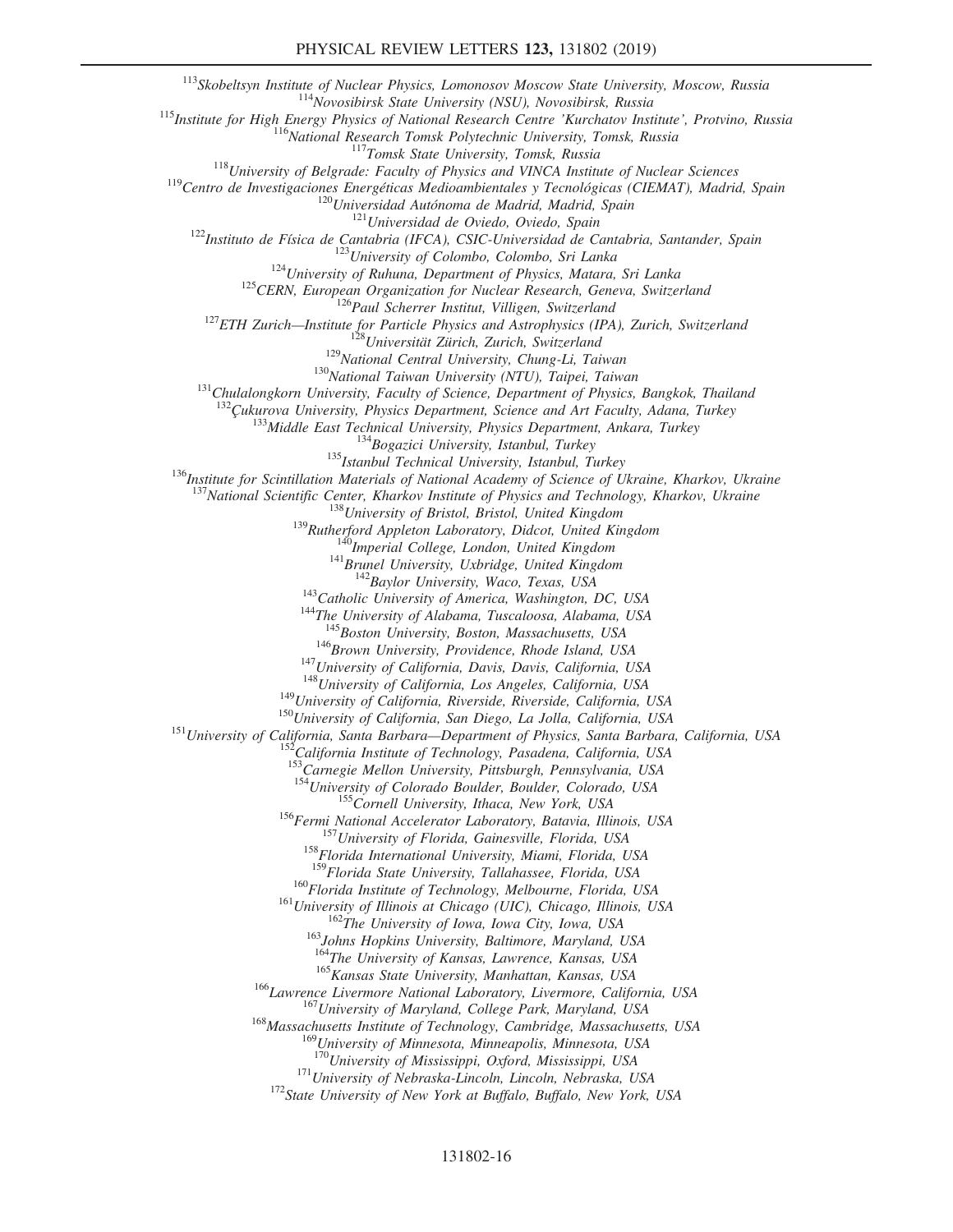## PHYSICAL REVIEW LETTERS 123, 131802 (2019)

<sup>173</sup>Northeastern University, Boston, Massachusetts, USA<br><sup>174</sup>Northwestern University, Evanston, Illinois, USA <sup>175</sup>University of Notre Dame, Notre Dame, Indiana, USA  $^{176}$ The Ohio State University, Columbus, Ohio, USA <sup>177</sup>Princeton University, Princeton, New Jersey, USA <sup>178</sup>University of Puerto Rico, Mayaguez, Puerto Rico, USA <sup>179</sup>Purdue University, West Lafayette, Indiana, USA <sup>180</sup>Purdue University Northwest, Hammond, Indiana, USA<br><sup>181</sup>Rice University, Houston, Texas, USA<br><sup>182</sup>University of Rochester, Rochester, New York, USA<br><sup>183</sup>Rutgers, The State University of New Jersey, Piscataway, New Je <sup>187</sup>Vanderbilt University, Nashville, Tennessee, USA <sup>188</sup>University of Virginia, Charlottesville, Virginia, USA <sup>189</sup>Wayne State University, Detroit, Michigan, USA <sup>190</sup>University of Wisconsin—Madison, Madison, Wisconsin, USA

<span id="page-16-0"></span>[a](#page-6-9) Deceased.

- <span id="page-16-1"></span><sup>[b](#page-6-10)</sup>Also at Vienna University of Technology, Vienna, Austria.
- <span id="page-16-2"></span><sup>[c](#page-6-11)</sup>Also at IRFU, CEA, Université Paris-Saclay, Gif-sur-Yvette, France.
- <span id="page-16-3"></span>Also at Universidade Estadual de Campinas, Campinas, Brazil.
- <span id="page-16-4"></span>[e](#page-6-13) Also at Federal University of Rio Grande do Sul, Porto Alegre, Brazil.
- <span id="page-16-5"></span>[f](#page-6-14) Also at Universidade Federal de Pelotas, Pelotas, Brazil.
- <span id="page-16-6"></span> $\frac{g}{h}$  $\frac{g}{h}$  $\frac{g}{h}$  $\frac{g}{h}$  $\frac{g}{h}$ Also at Université Libre de Bruxelles, Bruxelles, Belgium.
- <span id="page-16-7"></span><sup>h</sup>Also at University of Chinese Academy of Sciences.
- <span id="page-16-8"></span><sup>[i](#page-6-17)</sup>Also at Institute for Theoretical and Experimental Physics named by A.I.Alikhanov of NRC «Kurchatov Institute», Moscow, Russia.
- <span id="page-16-9"></span><sup>[j](#page-7-0)</sup>Also at Joint Institute for Nuclear Research, Dubna, Russia.
- <span id="page-16-10"></span>[k](#page-7-1) Also at British University in Egypt, Cairo, Egypt.
- <sup>1</sup>Also at Suez University, Suez, Egypt.
- <span id="page-16-11"></span>[m](#page-7-2)Also at Purdue University, West Lafayette, Indiana, USA.
- <span id="page-16-12"></span><sup>[n](#page-7-3)</sup> Als[o](#page-7-4) at Université de Haute Alsace, Mulhouse, France.
- <span id="page-16-13"></span><sup>o</sup> Also at CERN, European Organization for Nuclear Research, Geneva, Switzerland.
- <span id="page-16-14"></span><su[p](#page-7-5)>p</sup>Also at RWTH Aachen University, III. Physikalisches Institut A, Aachen, Germany.
- <span id="page-16-15"></span><sup>[q](#page-7-6)</sup>Also at University of Hamburg, Hamburg, Germany.
- <span id="page-16-16"></span><sup>[r](#page-7-7)</sup> Also at Brandenburg University of Technology, Cottbus, Germany.
- <span id="page-16-17"></span>[s](#page-7-8) Also at Institute of Physics, University of Debrecen, Debrecen, Hungary.
- <span id="page-16-18"></span><sup>[t](#page-7-9)</sup>Also at Institute of Nuclear Research ATOMKI, Debrecen, Hungary.
- <sup>u</sup>Also at MTA-ELTE Lendület CMS Particle and Nuclear Physics Group, Eötvös Loránd University, Budapest, Hungary.
- <span id="page-16-19"></span>[v](#page-8-0) Also at IIT Bhubaneswar, Bhubaneswar, India.
- <span id="page-16-20"></span>[w](#page-8-0)Also at Institute of Physics, Bhubaneswar, India.
- <span id="page-16-21"></span>[x](#page-8-1) Also at Shoolini University, Solan, India.
- <span id="page-16-22"></span>[y](#page-8-2) Also at University of Visva-Bharati, Santiniketan, India.
- <span id="page-16-23"></span><sup>[z](#page-8-3)</sup>Also at Isfahan University of Technology, Isfahan, Iran.
- <span id="page-16-25"></span>
- <span id="page-16-24"></span>a Also at Plasma Physics Research Center, Science and Research Branch, Islamic Azad University, Tehran, Iran.<br>[bb](#page-8-5) Also at Italian National Agency for New Technologies, Energy and Sustainable Economic Development, Bologna, I
- <span id="page-16-26"></span>
- <span id="page-16-28"></span>
- <span id="page-16-29"></span>
- <span id="page-16-30"></span>
- <span id="page-16-31"></span>
- <span id="page-16-27"></span>[dd](#page-8-7) Also at Università degli Studi di Siena, Siena, Italy.<br>
<sup>[ee](#page-8-8)</sup> Also at Scuola Normale e Sezione dell'INFN, Pisa, Italy.<br>
<sup>[ff](#page-9-0)</sup> Also at Riga Technical University, Riga, Latvia.<br>
<sup>[gg](#page-9-1)</sup> Also at Malaysian Nuclear Agency, MOSTI,
- <span id="page-16-32"></span>[ii](#page-9-3) Also at Warsaw University of Technology, Institute of Electronic Systems, Warsaw, Poland.<br>
<sup>jj</sup> Also at Institute for Nuclear Research, Moscow, Russia.
- <span id="page-16-33"></span>
- <span id="page-16-37"></span>Also at National Research Nuclear University 'Moscow Engineering Physics Institute' (MEPhI), Moscow, Russia.<br>
<sup>II</sup> Also at St. Petersburg State Polytechnical University, St. Petersburg, Russia.<br>
<sup>[mm](#page-9-7)</sup>Also at University of F
- <span id="page-16-35"></span><span id="page-16-34"></span>
- <span id="page-16-36"></span>
-